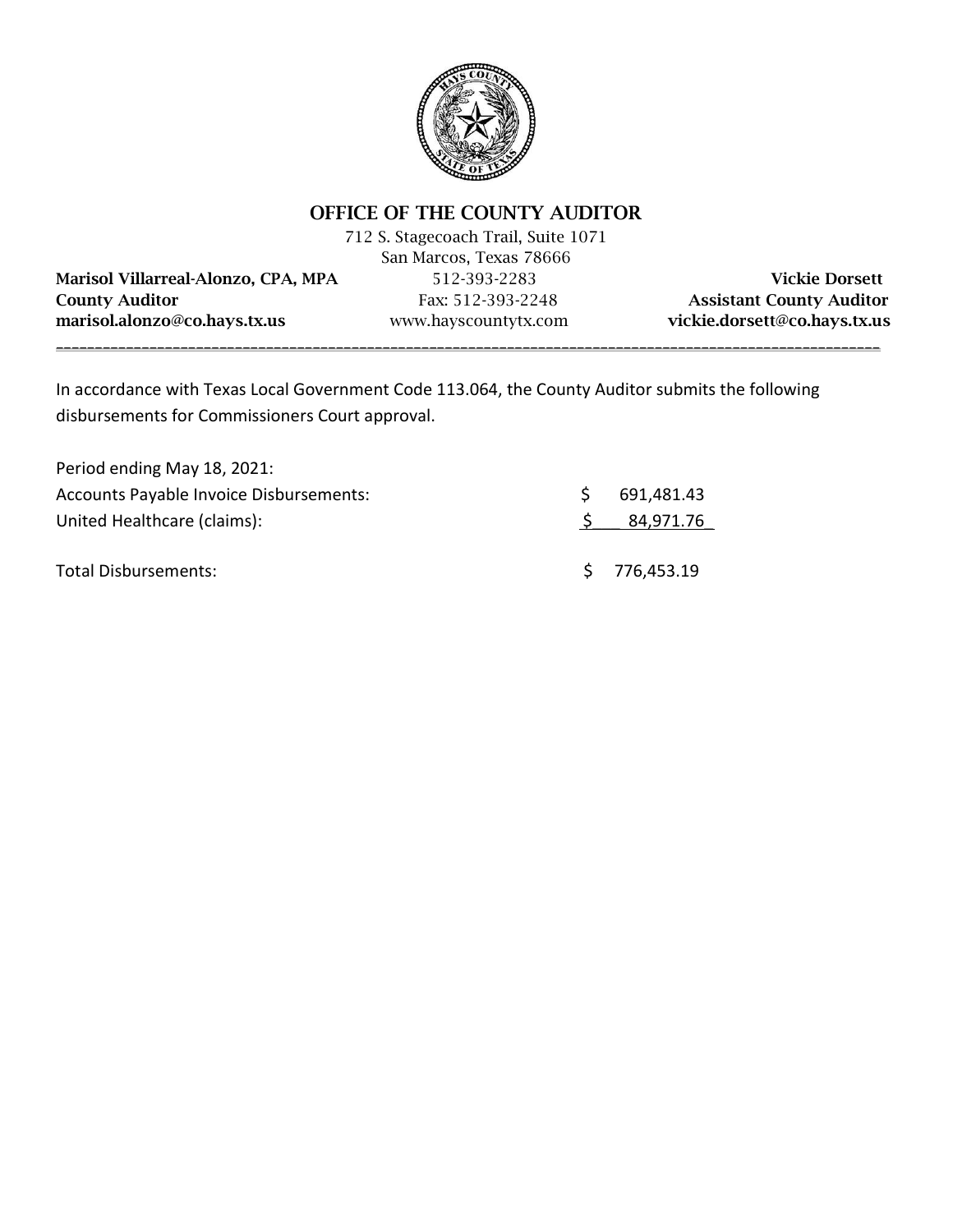| Hays County Disbursements Report<br>Fund Requirements for Fund 001 - General Fund<br>Disbursement Date 5/18/2021 to 5/18/2021 |                     |                             |                   |                                                      |  |  |
|-------------------------------------------------------------------------------------------------------------------------------|---------------------|-----------------------------|-------------------|------------------------------------------------------|--|--|
| Vendor<br>Department                                                                                                          | <b>Invoice Date</b> | <b>GL Account</b><br>Number | Expense<br>Amount | Description                                          |  |  |
| CITY OF KYLE                                                                                                                  | 4/12/2021           | 0011200001                  | \$41.79           | WATER/SEWER/DRAINAGE:WIC                             |  |  |
| CITY OF KYLE                                                                                                                  | 4/12/2021           | 0011200001                  | \$7.08            | WATER/SEWER/DRAINAGE:WIC                             |  |  |
| CITY OF KYLE                                                                                                                  | 4/12/2021           | 0011200001                  | \$24.62           | WATER/SEWER/DRAINAGE:WIC                             |  |  |
| DALLAS COUNTY CONSTABLE, PCT. 3                                                                                               | 12/31/2020          | 0012200150                  | \$55.00           | O.O.C. SVC FEE.CASE 02-1605                          |  |  |
| DALLAS COUNTY CONSTABLE, PCT. 3                                                                                               | 12/31/2020          | 0012200150                  | \$80.00           | O.O.C. SVC FEE.CASE 18-1461                          |  |  |
| <b>HAYS CISD</b>                                                                                                              | 5/6/2021            | 0012010609                  | \$1,287.00        | RESTITUTION:PID 10210                                |  |  |
| LOPEZ, JAYDEN                                                                                                                 | 5/7/2021            | 0012010686                  | \$1,015.72        | <b>RESTITUTION:PID 9736</b>                          |  |  |
| MCCREARY, VESELKA, BRAGG & ALLEN, PC                                                                                          | 5/12/2021           | 0012010110                  | \$19,788.14       | APR 21 CC/DC/JP'S DELINQUENT<br>COLLECTIONS:TREAS    |  |  |
| Total -                                                                                                                       |                     |                             | \$22,299.35       |                                                      |  |  |
| 000 - Non-Departmental                                                                                                        |                     |                             |                   |                                                      |  |  |
| HOSPITAL HOUSEKEEPING SYSTEMS, LLC                                                                                            | 4/29/2021           | 001000004101                | \$18,946.11       | FY 21 CHAPTER 381 ECONOMIC DEVELOPMENT               |  |  |
| HOWRY BREEN & HERMAN, L.L.P.                                                                                                  | 4/30/2021           | 001000004630                | \$378.75          | <b>PAYMENT</b><br>REIMB FOR OPEN RECORDS REQUEST GEN |  |  |
| Total 000 - Non-Departmental                                                                                                  |                     |                             | \$19,324.86       | <b>COUNS</b>                                         |  |  |
| 604 - Commissioner Pct 4                                                                                                      |                     |                             |                   |                                                      |  |  |
| OFFICE DEPOT, INC.                                                                                                            | 4/28/2021           | 001604005211                | \$14.43           | DRY ERASE MARKERS/COPY PAPER/POST-IT                 |  |  |
| OFFICE DEPOT, INC.                                                                                                            | 4/28/2021           | 001604005211                | \$6.39            | <b>FLAGS:COMM 4</b><br>LETTER OPENER: COMM 4         |  |  |
| OFFICE DEPOT, INC.                                                                                                            | 4/28/2021           | 001604005211                | \$31.99           | DRY ERASE MARKERS/COPY PAPER/POST-IT                 |  |  |
| Total 604 - Commissioner Pct 4                                                                                                |                     |                             | \$52.81           | <b>FLAGS:COMM 4</b>                                  |  |  |
| 607 - District Attorney                                                                                                       |                     |                             |                   |                                                      |  |  |
| TRANSUNION RISK AND ALTERNATIVE DATA<br>SOLUTIONS                                                                             | 5/1/2021            | 001607005448                |                   | \$144.90 APR 21 SEARCHES/REPORTS:DA                  |  |  |
| Total 607 - District Attorney                                                                                                 |                     |                             | \$144.90          |                                                      |  |  |
| 608 - District Court                                                                                                          |                     |                             |                   |                                                      |  |  |
| ADOPTION LAW FIRM OF TEXAS, P.C.                                                                                              |                     | 4/13/2021 001608005440453   | \$234.00          | CPS:CAUSE 201424                                     |  |  |
| ADOPTION LAW FIRM OF TEXAS, P.C.                                                                                              |                     | 4/26/2021 001608005440453   | \$1,376.00        | JUV:182884                                           |  |  |
| ADOPTION LAW FIRM OF TEXAS, P.C.                                                                                              |                     | 4/13/2021 001608005440453   | \$158.00          | CPS:CAUSE 191822                                     |  |  |
| ADOPTION LAW FIRM OF TEXAS, P.C.                                                                                              |                     | 4/13/2021 001608005440407   | \$166.00          | CPS:CAUSE 201115                                     |  |  |
| ADOPTION LAW FIRM OF TEXAS, P.C.                                                                                              |                     | 4/13/2021 001608005440428   | \$174.00          | CPS:CAUSE 201179                                     |  |  |
| ADOPTION LAW FIRM OF TEXAS, P.C.                                                                                              |                     | 4/13/2021 001608005440422   | \$214.00          | CPS:CAUSE 201671                                     |  |  |
| ADOPTION LAW FIRM OF TEXAS, P.C.                                                                                              |                     | 4/13/2021 001608005440474   | \$360.00          | <b>CPS CAUSE 202392</b>                              |  |  |
| ADOPTION LAW FIRM OF TEXAS, P.C.                                                                                              |                     | 4/13/2021 001608005440407   | \$174.00          | CPS:CAUSE 201727                                     |  |  |
| ADOPTION LAW FIRM OF TEXAS, P.C.                                                                                              |                     | 4/13/2021 001608005440428   | \$162.00          | <b>CPS CAUSE 201664</b>                              |  |  |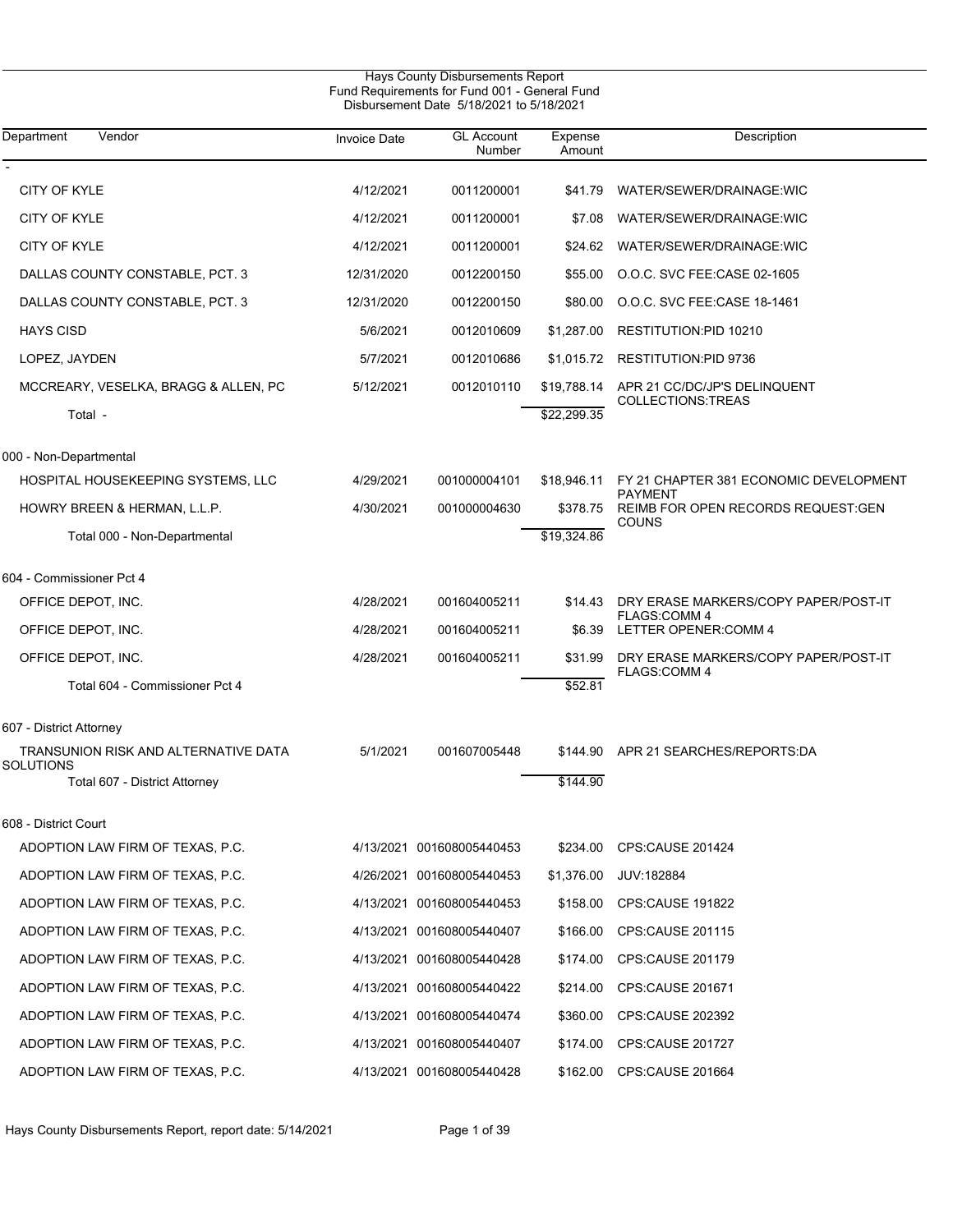| Department<br>Vendor             | Invoice Date | <b>GL Account</b><br>Number | Expense<br>Amount | Description                   |
|----------------------------------|--------------|-----------------------------|-------------------|-------------------------------|
| ADOPTION LAW FIRM OF TEXAS, P.C. |              | 4/13/2021 001608005440422   | \$230.00          | CPS:CAUSE 201207              |
| ADOPTION LAW FIRM OF TEXAS, P.C. |              | 4/13/2021 001608005440474   | \$408.00          | CPS:CAUSE 200809              |
| ADOPTION LAW FIRM OF TEXAS, P.C. |              | 9/30/2020 001608005440474   | \$730.00          | CPS:CAUSE 20201207            |
| ADOPTION LAW FIRM OF TEXAS, P.C. |              | 4/13/2021 001608005440428   | \$306.00          | CPS:CAUSE 200182              |
| ADOPTION LAW FIRM OF TEXAS, P.C. |              | 4/13/2021 001608005440453   | \$150.00          | CPS:CAUSE 202347              |
| ANDREADIS, KLEON                 |              | 3/16/2021 001608005440107   | \$500.00          | FEL:CR204619B                 |
| ANDREADIS, KLEON                 |              | 4/15/2021 001608005440107   | \$775.00          | FEL:CR201303B                 |
| BANKS, JAKOB                     |              | 4/6/2021 001608005440174    | \$1,000.00        | FEL:CR191912C                 |
| <b>BASS, CARAH-BETH</b>          |              | 4/21/2021 001608005440422   | \$1,344.00        | CPS:CAUSE 180752              |
| <b>BCC LANGUAGES LLC</b>         | 4/14/2021    | 001608005305                | \$200.00          | INTERPRETING SVCS:20210825    |
| <b>BCC LANGUAGES LLC</b>         | 3/15/2021    | 001608005305                | \$200.00          | INTERPRETING SVCS:20210174    |
| BOLING, ANNA                     |              | 2/22/2020 001608005440428   | \$833.50          | JUV:121032                    |
| BOLING, ANNA                     |              | 2/22/2020 001608005440407   | \$647.50          | JUV:170008                    |
| BOLING, ANNA                     |              | 2/22/2020 001608005440422   | \$647.00          | JUV:130048                    |
| <b>BOLING, ANNA</b>              |              | 2/22/2020 001608005440474   | \$385.50          | JUV:152444                    |
| CAMPBELL, ATTORNEY, PHIL         |              | 4/7/2021 001608005440122    | \$900.00          | FEL:CR192320A                 |
| CAMPBELL, ATTORNEY, PHIL         |              | 4/10/2021 001608005440122   | \$1,026.00        | FEL:CR203292A                 |
| CAMPBELL, ATTORNEY, PHIL         |              | 4/10/2021 001608005307022   | \$49.80           | FEL:CR203292A                 |
| CARD SERVICE CENTER              | 5/4/2021     | 001608005551                | \$65.00           | <b>REG FEE:BECKY LINKHART</b> |
| CLAUDER, J.                      |              | 4/22/2021 001608005440128   | \$780.00          | FEL:CR192383D                 |
| CLAUDER, J.                      |              | 4/22/2021 001608005440153   | \$650.00          | FEL:CR201764E                 |
| CLAUDER, J.                      |              | 4/22/2021 001608005440128   | \$770.00          | FEL:CR171262D/210243D         |
| CLAUDER, J.                      |              | 4/22/2021 001608005440153   | \$1,000.00        | FEL:CR201414E                 |
| CLIFT-WILLIAMS, PLLC, JANA       |              | 3/31/2021 001608005440453   | \$262.00          | <b>CPS:CAUSE 190915</b>       |
| CLIFT-WILLIAMS, PLLC, JANA       |              | 3/31/2021 001608005440474   | \$336.00          | CPS:CAUSE 202712              |
| CLIFT-WILLIAMS, PLLC, JANA       |              | 3/31/2021 001608005440428   | \$246.00          | <b>CPS CAUSE 190439</b>       |
| CLIFT-WILLIAMS, PLLC, JANA       |              | 3/31/2020 001608005440428   | \$182.00          | CPS:CAUSE 192814              |
| CLIFT-WILLIAMS, PLLC, JANA       |              | 3/31/2021 001608005440474   | \$186.00          | CPS:CAUSE 210251              |
| CLIFT-WILLIAMS, PLLC, JANA       |              | 3/31/2021 001608005440453   | \$282.00          | CPS:CAUSE 190439              |
| CLIFT-WILLIAMS, PLLC, JANA       |              | 3/31/2020 001608005440474   | \$300.00          | <b>CPS:CAUSE 192971</b>       |
| CLIFT-WILLIAMS, PLLC, JANA       |              | 3/31/2021 001608005440407   | \$550.00          | CPS:CAUSE 210359              |
| CLIFT-WILLIAMS, PLLC, JANA       |              | 3/31/2021 001608005440422   | \$190.00          | <b>CPS:CAUSE 191990</b>       |
| CLIFT-WILLIAMS, PLLC, JANA       |              | 3/31/2021 001608005440422   | \$258.00          | CPS:CAUSE 182884              |
| CLIFT-WILLIAMS, PLLC, JANA       |              | 3/31/2021 001608005440407   | \$702.00          | CPS:CAUSE 202750              |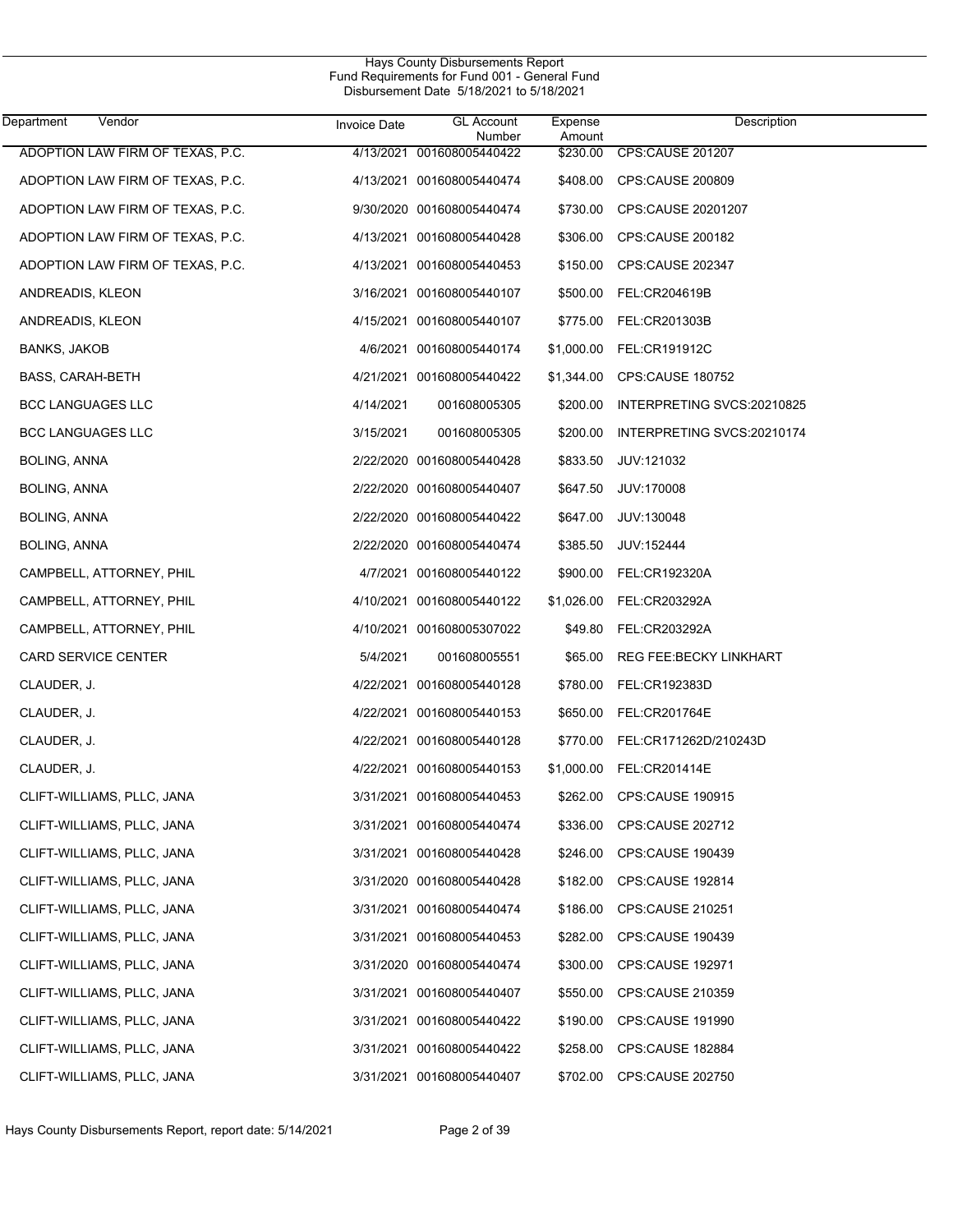| Department<br>Vendor               | <b>Invoice Date</b> | <b>GL Account</b><br>Number | Expense<br>Amount | Description                                                            |
|------------------------------------|---------------------|-----------------------------|-------------------|------------------------------------------------------------------------|
| CLIFT-WILLIAMS, PLLC, JANA         | 3/31/2021           | 001608005440428             | \$494.00          | <b>CPS:CAUSE 201421</b>                                                |
| CLIFT-WILLIAMS, PLLC, JANA         |                     | 3/31/2021 001608005440453   | \$742.00          | CPS:CAUSE 210272                                                       |
| COMMUNICATION BY HAND LLC          | 4/22/2021           | 001608005305                | \$250.00          | <b>MAGISTRATION INTERPRETING</b><br>SVCS:211002CR3/211003CR1/211004CR2 |
| EXECUTIVE INVESTIGATIONS, LLC.     |                     | 4/13/2021 001608005304022   | \$500.00          | FEL INVESTIGATIVE SVCS:CR201669A                                       |
| FRIEDMAN, IVAN                     |                     | 3/29/2021 001608005440122   | \$250.00          | FEL:CR202290A                                                          |
| GARCIA, ROLAND                     |                     | 3/10/2021 001608005440107   | \$925.00          | FEL:CR200668B                                                          |
| GARCIA, ROLAND                     |                     | 4/15/2021 001608005440122   | \$1,600.00        | FEL:CR180179A                                                          |
| <b>GRANDE COMMUNICATIONS</b>       | 4/17/2021           | 001608175489                | \$35.75           | INTERNET SVC/LONG DIST                                                 |
| <b>GRANDE COMMUNICATIONS</b>       | 4/17/2021           | 001608005489                | \$482.59          | INTERNET SVC/LONG DIST                                                 |
| HANNA, KEVIN                       |                     | 3/19/2021 001608005440122   | \$675.00          | FEL:CR160165A                                                          |
| HANNA, KEVIN                       |                     | 4/20/2021 001608005440153   | \$200.00          | FEL:CR210722E                                                          |
| JAMES DRUMMOND LAW FIRM, PLLC      |                     | 4/21/2021 001608005440128   | \$5,360.00        | FEL-APL:CR170993A                                                      |
| JANSSEN, MARK                      |                     | 4/12/2021 001608005440174   | \$1,000.00        | FEL:CR201073C                                                          |
| JANSSEN, MARK                      |                     | 4/12/2021 001608005307274   | \$3.00            | FEL:CR201073C                                                          |
| JANSSEN, MARK                      |                     | 4/9/2021 001608005307207    | \$4.00            | FEL:CR192495B                                                          |
| JANSSEN, MARK                      |                     | 4/9/2021 001608005440107    | \$750.00          | FEL:CR192495B                                                          |
| <b>JONES, RICHARD</b>              |                     | 3/9/2021 001608005440107    | \$1,000.00        | FEL:CR191527B/CR190400B                                                |
| <b>JONES, RICHARD</b>              |                     | 4/26/2021 001608005440128   | \$1,150.00        | FEL:CR210178D/CR205625D                                                |
| KEBHAA PI LLC                      | 6/15/2020           | 001608005305                | \$180.00          | INTERPRETING SVC:CR192768B/0973B                                       |
| KEBHAA PI LLC                      |                     | 1/14/2021 001608005304428   | \$180.00          | INTERPRETING SVC:CR203691D                                             |
| KEBHAA PI LLC                      | 2/28/2020           | 001608005305                | \$180.00          | INTERPRETING SVC:CR190714/192585/192261                                |
| KEBHAA PI LLC                      |                     | 2/28/2020 001608005304207   | \$135.00          | INTERPRETING SVC:CR190714/192585/192261                                |
| KEBHAA PI LLC                      | 4/12/2021           | 001608005305                | \$360.00          | INTERPRETING SVCS:CR193254E/CR193980C                                  |
| KEBHAA PI LLC                      |                     | 3/2/2021 001608005304274    | \$180.00          | INTERPRETING SVC:210360                                                |
| KEBHAA PI LLC                      | 10/26/2020          | 001608005305                | \$180.00          | INTERPRETING SVC:CR180589E                                             |
| KEBHAA PI LLC                      |                     | 2/2/2021 001608005304207    | \$180.00          | INTERPRETING SVC:CR193588B/CR203016B                                   |
| KEBHAA PI LLC                      | 2/2/2021            | 001608005305                | \$180.00          | INTERPRETING SVC:CR193588B/CR203016B                                   |
| KEBHAA PI LLC                      | 4/15/2021           | 001608005305                | \$270.00          | INTERPRETING SVCS:202533/202567/210264                                 |
| KEBHAA PI LLC                      |                     | 12/15/2020 001608005304207  | \$180.00          | INTERPRETING SVC:CR203016B                                             |
| KEBHAA PI LLC                      |                     | 2/25/2020 001608005304274   | \$495.00          | INTERPRETING SVC:CR192191C                                             |
| KEBHAA PI LLC                      | 11/3/2020           | 001608005305                | \$180.00          | INTERPRETING SVC:CR202065C                                             |
| LAW OFFICE OF ADAM D. ROWINS       |                     | 4/1/2021 001608005440422    | \$1,702.00        | CPS:CAUSE 202291                                                       |
| LAW OFFICE OF DOUGLAS J. KAPPMEYER |                     | 4/22/2021 001608005440428   | \$150.00          | CPS:CAUSE 200878                                                       |
| LAW OFFICE OF DOUGLAS J. KAPPMEYER |                     | 4/20/2021 001608005440407   | \$30.00           | <b>CPS:CAUSE 202698</b>                                                |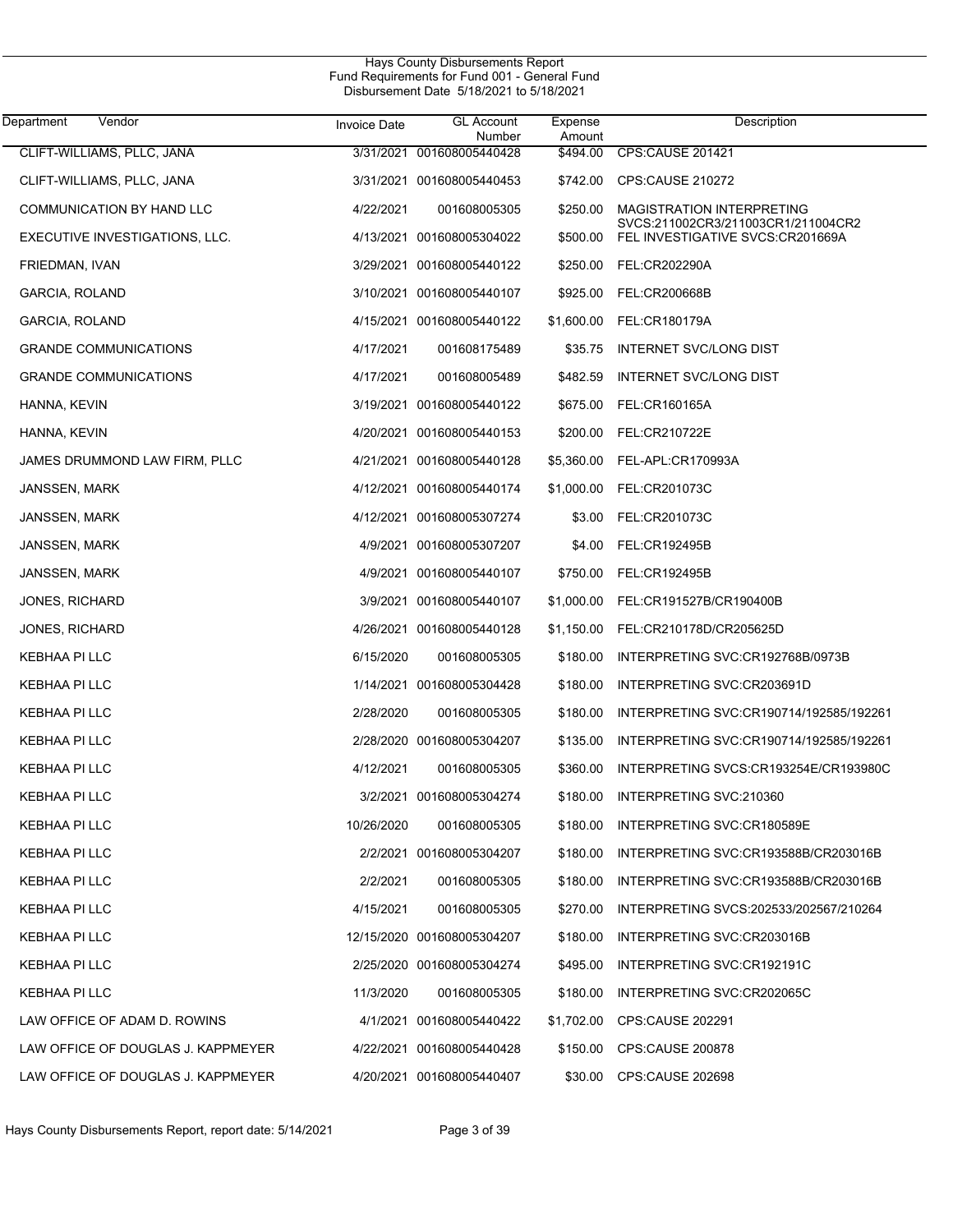| Department<br>Vendor               | Invoice Date | <b>GL</b> Account<br>Number | Expense<br>Amount | Description                       |
|------------------------------------|--------------|-----------------------------|-------------------|-----------------------------------|
| LAW OFFICE OF JENNIFER BARRY       |              | 4/12/2021 001608005440174   |                   | \$1,000.00 FEL:CR191468C          |
| LAW OFFICE OF PAUL M. EVANS        |              | 3/30/2021 001608005440153   |                   | \$600.00 FEL:CR205299E            |
| LAW OFFICE OF PHIANG ALDRICH, PLLC |              | 4/1/2021 001608005440422    |                   | \$405.00 CPS:CAUSE 200213         |
| LAW OFFICE OF RICK VESTAL          |              | 3/15/2021 001608005440174   |                   | \$1,000.00 FEL:CR170958C          |
| LEAL, RAFAEL                       |              | 4/18/2021 001608005440174   |                   | \$1,000.00 FEL:CR192950C          |
| LEE, MICHAEL                       |              | 4/6/2021 001608005440107    |                   | \$550.00 FEL:CR193290B            |
| LEE, MICHAEL                       |              | 4/19/2021 001608005440174   |                   | \$1,500.00 FEL:CR193819C/2063021C |
| LONE STAR INTERPRETING             | 4/22/2021    | 001608005305                |                   | \$270.00 INTERPETING SVCS:160582  |
| LONE STAR INTERPRETING             | 4/28/2021    | 001608005305                |                   | \$270.00 INTERPRETING SVCS:160582 |
| MANWILL, ZACHARY                   |              | 4/15/2021 001608005440428   |                   | \$404.00 CPS:CAUSE 191526         |
| MANWILL, ZACHARY                   |              | 4/15/2021 001608005440422   |                   | \$608.00 CPS:CAUSE 202503         |
| MANWILL, ZACHARY                   |              | 4/15/2021 001608005440453   |                   | \$328.00 CPS:CAUSE 200627         |
| MANWILL, ZACHARY                   |              | 4/15/2021 001608005440474   |                   | \$270.00 CPS:CAUSE 202025         |
| MANWILL, ZACHARY                   |              | 4/15/2021 001608005440422   |                   | \$328.00 CPS:CAUSE 191457         |
| MANWILL, ZACHARY                   |              | 4/15/2021 001608005440474   |                   | \$528.00 CPS:CAUSE 210375         |
| MANWILL, ZACHARY                   |              | 4/15/2021 001608005440407   |                   | \$150.00 CPS:CAUSE 200126         |
| MANWILL, ZACHARY                   |              | 4/15/2021 001608005440453   |                   | \$740.00 CPS:CAUSE 200430         |
| MANWILL, ZACHARY                   |              | 4/15/2021 001608005440428   |                   | \$170.00 CPS:CAUSE 191990         |
| MANWILL, ZACHARY                   |              | 4/15/2021 001608005440422   |                   | \$100.00 CPS:CAUSE 181622         |
| MANWILL, ZACHARY                   |              | 4/15/2021 001608005440422   |                   | \$326.00 CPS:CAUSE 201388         |
| MANWILL, ZACHARY                   |              | 4/15/2021 001608005440453   |                   | \$630.00 CPS:CAUSE 202687         |
| MANWILL, ZACHARY                   |              | 4/15/2021 001608005440422   |                   | \$270.00 CPS:CAUSE 200306         |
| MANWILL, ZACHARY                   |              | 4/15/2021 001608005440453   |                   | \$334.00 CPS:CAUSE 210539         |
| MANWILL, ZACHARY                   |              | 4/15/2021 001608005440428   | \$258.00          | <b>CPS:CAUSE 200866</b>           |
| MANWILL, ZACHARY                   |              | 4/15/2021 001608005440422   |                   | \$266.00 CPS:CAUSE 190063         |
| MANWILL, ZACHARY                   |              | 4/15/2021 001608005440453   |                   | \$342.00 CPS:CAUSE 202429         |
| MANWILL, ZACHARY                   |              | 4/15/2021 001608005440474   | \$250.00          | <b>CPS:CAUSE 190439</b>           |
| MANWILL, ZACHARY                   |              | 4/15/2021 001608005440428   | \$20.00           | <b>CPS:CAUSE 191616</b>           |
| MANWILL, ZACHARY                   |              | 4/15/2021 001608005440407   | \$100.00          | CPS:CAUSE 182643                  |
| MANWILL, ZACHARY                   |              | 4/15/2021 001608005440407   | \$162.00          | <b>CPS:CAUSE 191123</b>           |
| MANWILL, ZACHARY                   |              | 4/15/2021 001608005440407   | \$234.00          | CPS:CAUSE 200976                  |
| MANWILL, ZACHARY                   |              | 4/15/2021 001608005440453   | \$8.00            | <b>CPS:CAUSE 181633</b>           |
| MANWILL, ZACHARY                   |              | 4/15/2021 001608005440474   | \$150.00          | CPS:CAUSE 202022                  |
| MANWILL, ZACHARY                   |              | 4/15/2021 001608005440407   |                   | \$154.00 CPS:CAUSE 192230         |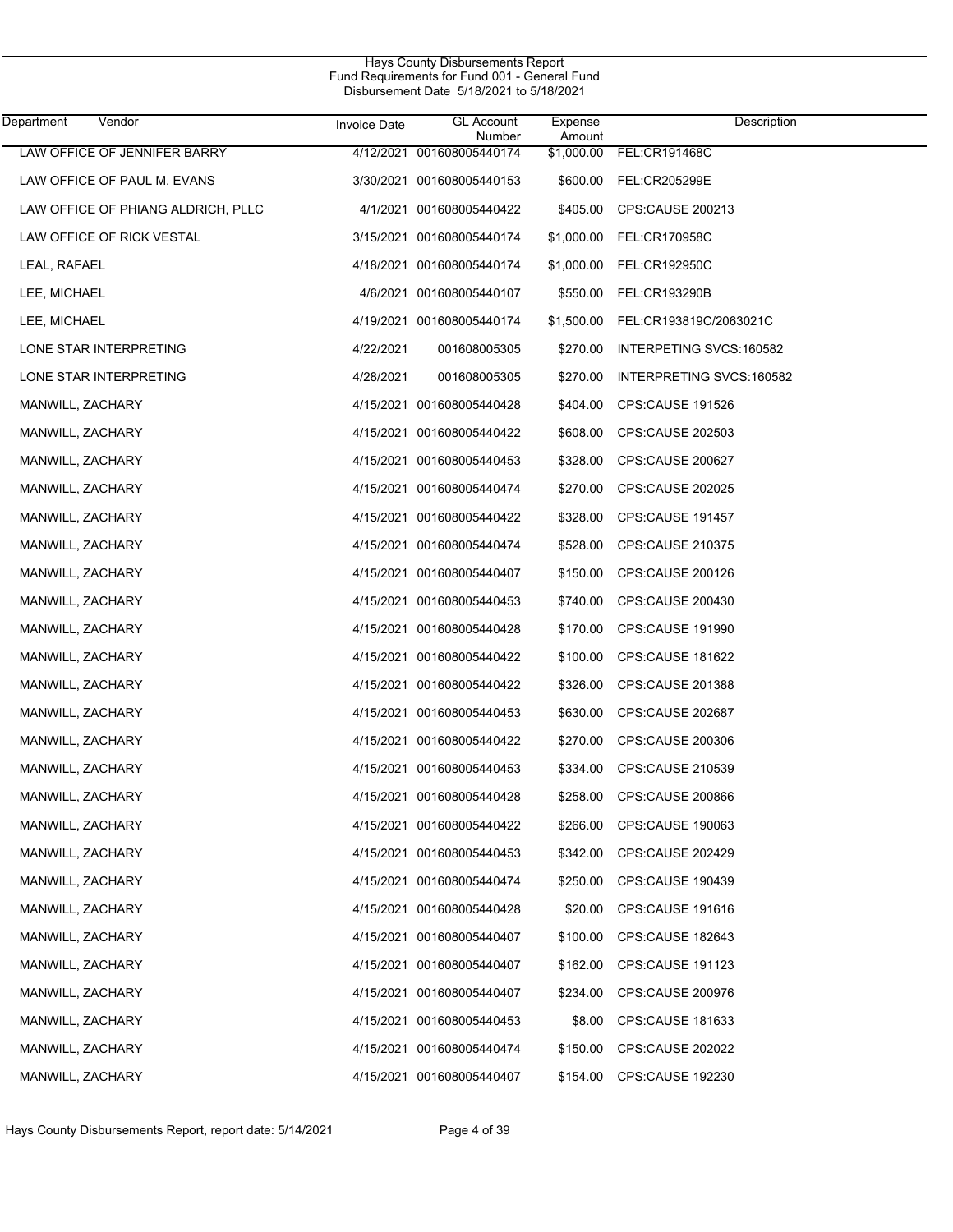| Department<br>Vendor                                 | <b>Invoice Date</b> | <b>GL Account</b><br>Number | Expense<br>Amount | Description                                                                                |
|------------------------------------------------------|---------------------|-----------------------------|-------------------|--------------------------------------------------------------------------------------------|
| MANWILL, ZACHARY                                     |                     | 4/15/2021 001608005440474   | \$294.00          | <b>CPS:CAUSE 200708</b>                                                                    |
| MANWILL, ZACHARY                                     |                     | 4/15/2021 001608005440428   | \$374.00          | CPS:CAUSE 201179                                                                           |
| MANWILL, ZACHARY                                     |                     | 4/15/2021 001608005440428   | \$182.00          | CPS:CAUSE 200878                                                                           |
| MANWILL, ZACHARY                                     |                     | 4/15/2021 001608005440422   | \$330.00          | CPS:CAUSE 192447                                                                           |
| MANWILL, ZACHARY                                     |                     | 4/15/2021 001608005440474   | \$634.00          | CPS:CAUSE 191496                                                                           |
| MATIAS, EDWIN                                        |                     | 4/23/2021 001608005440107   | \$900.00          | FEL:CR190755B                                                                              |
| MATIAS, EDWIN                                        |                     | 4/2/2021 001608005440122    | \$600.00          | FEL:CR200416A/CR200417A                                                                    |
| MATIAS, EDWIN                                        |                     | 4/2/2021 001608005440107    | \$825.00          | FEL:CR202946B                                                                              |
| MAURO PSYCHOLOGICAL SERVICES, PLLC                   |                     | 4/22/2021 001608005304207   | \$1,950.00        | PSYCH EVAL/INTERVIEW/REPORT/REVIEW OF                                                      |
| MAURO PSYCHOLOGICAL SERVICES, PLLC                   |                     | 4/22/2021 001608005304022   | \$1,250.00        | RECORDS:CR205438B<br>PSYCH EVAL/TRAVEL/REVIEW OF                                           |
| MCCORMACK, CLIFF                                     |                     | 3/28/2021 001608005440474   | \$210.00          | RECORDS/REPORT:CR202851A<br><b>CPS:CAUSE 191822</b>                                        |
| MCCORMACK, CLIFF                                     |                     | 4/22/2021 001608005440153   | \$650.00          | FEL:CR191049E                                                                              |
| MCCORMACK, CLIFF                                     |                     | 3/5/2021 001608005440107    | \$275.00          | FEL:CR205294B                                                                              |
| MCCORMACK, CLIFF                                     |                     | 3/30/2021 001608005440174   | \$1,200.00        | FEL:CR190277C/CR193599C/CR203298C                                                          |
| MCCORMACK, CLIFF                                     |                     | 3/30/2021 001608005440122   | \$500.00          | FEL:CR180199A                                                                              |
| MEREDITH, DAWN                                       |                     | 4/15/2021 001608005440474   | \$750.00          | CPS:CAUSE 200720                                                                           |
| NICOLE WORSLEY LOVE, ATTORNEY AT LAW,<br>PLLC        |                     | 4/19/2021 001608005440428   | \$150.00          | CPS:CAUSE 20202502                                                                         |
| NICOLE WORSLEY LOVE, ATTORNEY AT LAW,<br>PLLC        |                     | 4/19/2021 001608005440407   | \$214.00          | CPS:CAUSE 201158                                                                           |
| NICOLE WORSLEY LOVE, ATTORNEY AT LAW,<br>PLLC        |                     | 4/25/2021 001608005440422   | \$182.00          | CPS:CAUSE 202752                                                                           |
| NICOLE WORSLEY LOVE, ATTORNEY AT LAW,<br>PLLC        |                     | 4/19/2021 001608005440422   | \$408.00          | CPS:CAUSE 20201159                                                                         |
| NICOLE WORSLEY LOVE, ATTORNEY AT LAW,<br>PLLC        |                     | 4/19/2021 001608005440453   | \$466.00          | CPS:CAUSE 202064                                                                           |
| NICOLE WORSLEY LOVE, ATTORNEY AT LAW,<br>PLLC        |                     | 4/20/2021 001608005440428   | \$358.00          | CPS:CAUSE 202249                                                                           |
| NICOLE WORSLEY LOVE, ATTORNEY AT LAW,<br>PLLC        |                     | 4/25/2021 001608005440474   | \$334.00          | CPS:CAUSE 200803                                                                           |
| NICOLE WORSLEY LOVE, ATTORNEY AT LAW,<br><b>PLLC</b> |                     | 4/20/2021 001608005440453   |                   | \$416.00 CPS CAUSE:210210                                                                  |
| NICOLE WORSLEY LOVE, ATTORNEY AT LAW,<br>PLLC        |                     | 4/19/2021 001608005440474   | \$350.00          | <b>CPS:CAUSE 200283</b>                                                                    |
| NICOLE WORSLEY LOVE, ATTORNEY AT LAW,<br>PLLC        |                     | 4/20/2021 001608005440422   | \$514.00          | CPS:CAUSE 201638                                                                           |
| NICOLE WORSLEY LOVE, ATTORNEY AT LAW,<br>PLLC        |                     | 4/25/2021 001608005440407   |                   | \$150.00 CPS:CAUSE 191822                                                                  |
| OFFICE DEPOT, INC.                                   | 4/27/2021           | 001608005211                | \$95.97           | CORRECTION TAPE/LEGAL PADS/POST IT                                                         |
| OFFICE DEPOT, INC.                                   | 4/27/2021           | 001608005211                | \$26.49           | NOTES/COPY PAPER:DIST CT<br>CORRECTION TAPE/LEGAL PADS/POST IT<br>NOTES/COPY PAPER:DIST CT |
| OFFICE DEPOT, INC.                                   | 4/27/2021           | 001608005211                | \$2.39            | PENS: DIST CT                                                                              |
| PESCHEL, DWIGHT                                      | 4/7/2021            | 001608005305                | \$23.74           | MILEAGE REIMB: DIST CT                                                                     |
| POMAR, CLAUDIA                                       | 4/29/2021           | 001608005305                | \$190.00          | INTERPRETING SVCS: 191595                                                                  |
| SCHOON LAW FIRM, PC                                  |                     | 4/5/2021 001608005440174    |                   | \$1,000.00 FEL:CR202129C                                                                   |

Hays County Disbursements Report, report date: 5/14/2021 Page 5 of 39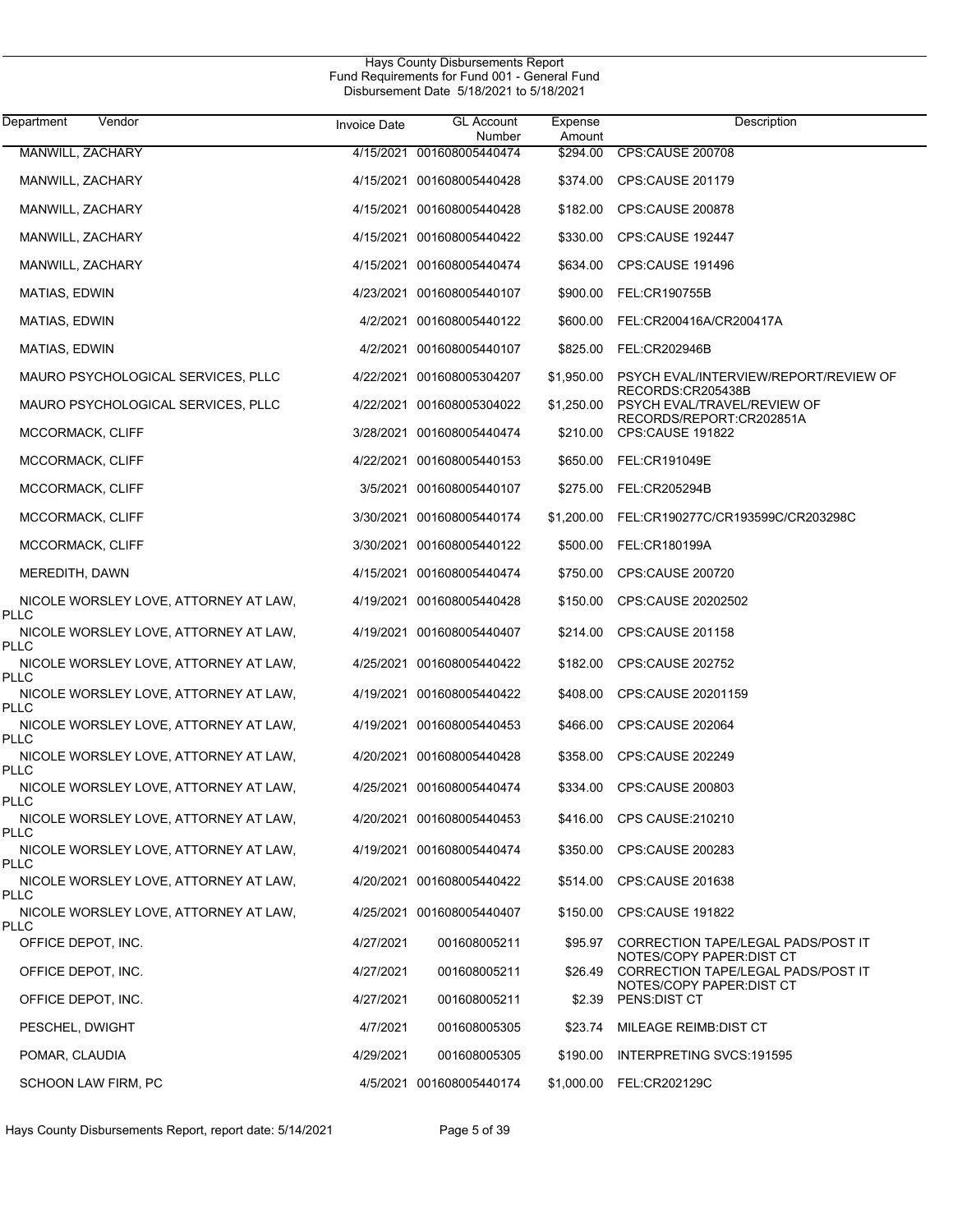| Department<br>Vendor              | <b>Invoice Date</b> | <b>GL Account</b><br>Number | Expense<br>Amount | Description             |
|-----------------------------------|---------------------|-----------------------------|-------------------|-------------------------|
| <b>SCHOON LAW FIRM, PC</b>        |                     | 4/15/2021 001608005440174   | \$824.00          | FEL:CR202134C           |
| SCHOON LAW FIRM, PC               |                     | 4/15/2021 001608005307274   |                   | \$1.65 FEL:CR202134C    |
| SCHOON LAW FIRM, PC               |                     | 3/24/2021 001608005440122   | \$1,144.00        | FEL:CR190681A           |
| SCHOON LAW FIRM, PC               |                     | 3/24/2021 001608005307022   |                   | \$2.75 FEL:CR190681A    |
| SHULMAN, MICHAEL                  |                     | 4/15/2021 001608005440107   | \$1,350.00        | FEL:CR192150B           |
| SHULMAN, MICHAEL                  |                     | 4/22/2021 001608005440153   | \$600.00          | <b>FEL:CR204444E</b>    |
| THE ERWIN LAW FIRM, LLP           |                     | 3/8/2021 001608005440107    | \$6,425.00        | FEL:CR190748B           |
| THE LAW OFFICE OF JESSICA DEVANEY |                     | 4/1/2021 001608005440428    | \$1,088.00        | CPS:CAUSE 210009        |
| THE LAW OFFICE OF JESSICA DEVANEY |                     | 4/2/2021 001608005307207    | \$93.02           | CPS:CAUSE 210589        |
| THE LAW OFFICE OF JESSICA DEVANEY |                     | 4/2/2021 001608005440407    | \$1,274.00        | CPS:CAUSE 210589        |
| THE LAW OFFICE OF JESSICA DEVANEY |                     | 4/1/2021 001608005440474    | \$322.00          | CPS:CAUSE 210087        |
| THE LAW OFFICE OF MATTHEW VALLEY  |                     | 4/28/2021 001608005304428   | \$749.75          | FEL:CR202492D           |
| WILHELM & PEPLINSKI, PLLC         |                     | 4/20/2021 001608005440453   | \$190.00          | CPS:CAUSE 20202149      |
| WILHELM & PEPLINSKI, PLLC         |                     | 4/21/2021 001608005440474   | \$360.00          | CPS:CAUSE 210661        |
| WILHELM & PEPLINSKI, PLLC         |                     | 4/21/2021 001608005440474   | \$300.00          | CPS:CAUSE 210251        |
| WILHELM & PEPLINSKI, PLLC         |                     | 4/21/2021 001608005440428   | \$210.00          | CPS:CAUSE 202490        |
| WILHELM & PEPLINSKI, PLLC         |                     | 4/21/2021 001608005440422   | \$190.00          | CPS:CAUSE 202659        |
| WILHELM & PEPLINSKI, PLLC         |                     | 4/21/2021 001608005440407   | \$150.00          | CPS:CAUSE 192974        |
| WILHELM & PEPLINSKI, PLLC         |                     | 4/21/2021 001608005440453   | \$150.00          | CPS:CAUSE 20202392      |
| WILHELM & PEPLINSKI, PLLC         |                     | 4/21/2021 001608005440407   | \$150.00          | CPS:CAUSE 202053        |
| WILHELM & PEPLINSKI, PLLC         |                     | 4/20/2021 001608005440474   | \$190.00          | <b>CPS:CAUSE 201638</b> |
| WILHELM & PEPLINSKI, PLLC         |                     | 4/20/2021 001608005440453   | \$380.00          | CPS:CAUSE 202683        |
| WILHELM & PEPLINSKI, PLLC         |                     | 4/21/2021 001608005440407   | \$300.00          | CPS:CAUSE 200971        |
| WILHELM & PEPLINSKI, PLLC         |                     | 4/20/2021 001608005440407   | \$210.00          | CPS:CAUSE 200803        |
| WILHELM & PEPLINSKI, PLLC         |                     | 4/21/2021 001608005440453   | \$210.00          | CPS:CAUSE 20202181      |
| WILHELM & PEPLINSKI, PLLC         |                     | 4/21/2021 001608005440407   | \$230.00          | <b>CPS:CAUSE 202573</b> |
| WILHELM & PEPLINSKI, PLLC         |                     | 4/21/2021 001608005440474   | \$150.00          | CPS:CAUSE 20200042      |
| WILHELM & PEPLINSKI, PLLC         |                     | 4/21/2021 001608005440428   | \$190.00          | CPS:CAUSE 202068        |
| WILHELM & PEPLINSKI, PLLC         |                     | 4/21/2021 001608005440428   | \$150.00          | CPS:CAUSE 200182        |
| WILHELM & PEPLINSKI, PLLC         |                     | 4/21/2021 001608005440428   | \$310.00          | CPS:CAUSE 200747        |
| WILHELM & PEPLINSKI, PLLC         |                     | 4/21/2021 001608005440428   | \$370.00          | CPS:CAUSE 20201421      |
| WILHELM & PEPLINSKI, PLLC         |                     | 4/21/2021 001608005440422   | \$290.00          | CPS:CAUSE 201267        |
| WILHELM & PEPLINSKI, PLLC         |                     | 4/21/2021 001608005440453   | \$150.00          | CPS:CAUSE 200107        |
| WILHELM & PEPLINSKI, PLLC         |                     | 4/21/2021 001608005440422   | \$300.00          | <b>CPS:CAUSE 191123</b> |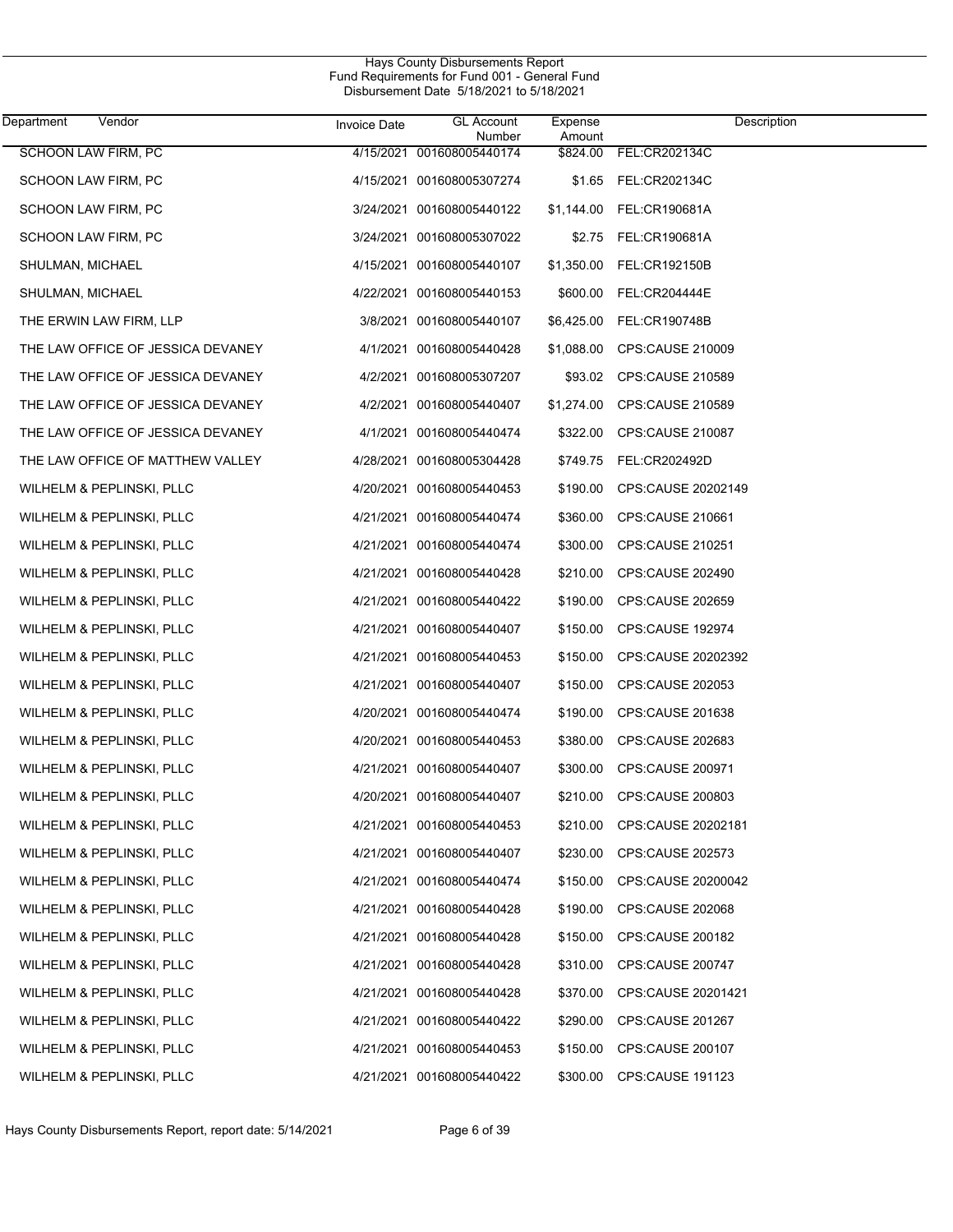| Hays County Disbursements Report<br>Fund Requirements for Fund 001 - General Fund<br>Disbursement Date 5/18/2021 to 5/18/2021 |                     |                             |                   |                                                                  |  |  |
|-------------------------------------------------------------------------------------------------------------------------------|---------------------|-----------------------------|-------------------|------------------------------------------------------------------|--|--|
| Department<br>Vendor                                                                                                          | <b>Invoice Date</b> | <b>GL Account</b><br>Number | Expense<br>Amount | Description                                                      |  |  |
| WILHELM & PEPLINSKI, PLLC                                                                                                     |                     | 4/21/2021 001608005440453   | \$736.90          | <b>CPS CAUSE 201238</b>                                          |  |  |
| WILHELM & PEPLINSKI, PLLC                                                                                                     |                     | 4/21/2021 001608005440422   | \$380.00          | <b>CPS:CAUSE 200796</b>                                          |  |  |
| WILHELM & PEPLINSKI, PLLC                                                                                                     |                     | 4/21/2021 001608005440474   | \$150.00          | CPS:CAUSE 20170584                                               |  |  |
| WILHELM & PEPLINSKI, PLLC                                                                                                     |                     | 4/21/2021 001608005440474   | \$190.00          | <b>CPS:CAUSE 201824</b>                                          |  |  |
| <b>WILLIAMS, GLENN</b>                                                                                                        |                     | 4/26/2021 001608005440407   | \$150.00          | CPS:CAUSE 20181463                                               |  |  |
| <b>WILLIAMS, GLENN</b>                                                                                                        |                     | 4/28/2021 001608005440453   | \$225.00          | JUV:171842                                                       |  |  |
| YBARRA, JULISSA                                                                                                               |                     | 4/27/2021 001608005440128   | \$800.00          | FEL:CR203039D                                                    |  |  |
| YBARRA, JULISSA                                                                                                               |                     | 4/13/2021 001608005440174   | \$1,000.00        | <b>FEL:CR190874C</b>                                             |  |  |
| Total 608 - District Court                                                                                                    |                     |                             | \$92,458.30       |                                                                  |  |  |
| 609 - District Clerk                                                                                                          |                     |                             |                   |                                                                  |  |  |
| AMAZON CAPITAL SERVICES                                                                                                       | 4/29/2021           | 001609005211                | \$9.84            | SHIPPING OF OFFICE SUPPLIES: DIST CLK                            |  |  |
| AMAZON CAPITAL SERVICES                                                                                                       | 4/29/2021           | 001609005211                | (\$9.84)          | RETURN SHIPPING OF OFFICE SUPPLIES: DIST CLK                     |  |  |
| AMAZON CAPITAL SERVICES                                                                                                       | 4/29/2021           | 001609005211                | \$5.96            | PENS/CLIPBOARDS/ELECTRIC STAPLER/DESK                            |  |  |
| AMAZON CAPITAL SERVICES                                                                                                       | 4/29/2021           | 001609005211                | \$74.90           | ORG/COPY STAMP:DIST CLK<br>PENS/CLIPBOARDS/ELECTRIC STAPLER/DESK |  |  |
| DELL MARKETING, L.P.                                                                                                          | 4/23/2021           | 001609005429                | \$1,256.94        | ORG/COPY STAMP DIST CLK<br>ADOBE PRO CLOUD: DIST CLK             |  |  |
| LASER SERVICE USA, INC.                                                                                                       | 5/4/2021            | 001609005211                | \$289.00          | TONER CARTRIDGE DIST CLK                                         |  |  |
| Total 609 - District Clerk                                                                                                    |                     |                             | \$1,626.80        |                                                                  |  |  |
| 612 - County Courts at Law                                                                                                    |                     |                             |                   |                                                                  |  |  |
| ADAMS, LAURA                                                                                                                  |                     | 5/1/2021 001612990975448    | \$2,725.00        | PROF SVCS.VETERANS COURT                                         |  |  |
| <b>BCC LANGUAGES LLC</b>                                                                                                      | 4/13/2021           | 001612005305                | \$200.00          | INTERPRETING SVCS:5523                                           |  |  |
| CAINE, ROBERT                                                                                                                 |                     | 4/30/2021 001612005440201   | \$1,150.00        | MIS:200575CR1                                                    |  |  |
| CAMPBELL, ATTORNEY, PHIL                                                                                                      |                     | 4/30/2021 001612005440202   |                   | \$580.00 MIS:201234CR2                                           |  |  |
| CAMPBELL, ATTORNEY, PHIL                                                                                                      |                     | 4/26/2021 001612005440201   | \$950.00          | MIS:204201CR3/204206CR3/204208CR3/204209CR3                      |  |  |
| CHRISTINE FERRATO-ATTORNEY AT LAW                                                                                             |                     | 4/1/2021 001612005440202    | \$720.00          | MIS:200779CR2                                                    |  |  |
| DUDLEY, TODD                                                                                                                  |                     | 4/27/2021 001612005440301   | \$850.00          | JUV:5413                                                         |  |  |
| DUDLEY, TODD                                                                                                                  |                     | 5/5/2021 001612005440301    | \$4,275.00        | JUV:5403                                                         |  |  |
| FREY, PC, DR. ERIC                                                                                                            |                     | 2/26/2021 001612005304002   |                   | \$1,825.00 PSYCH EVAL:5520                                       |  |  |
| HAEDGE, ROBERT                                                                                                                |                     | 5/5/2021 001612005440202    | \$625.00          | MIS:193789CR2                                                    |  |  |
| JARDEN-HOLTER, BRENDA                                                                                                         |                     | 5/3/2021 001612005440202    |                   | \$2,700.00 APR 21 PROF SVCS: VET CT                              |  |  |
| KIMBROUGH LEGAL, PLLC                                                                                                         |                     | 4/29/2021 001612005440201   | \$900.00          | MIS:203302CR1                                                    |  |  |
| KIMBROUGH LEGAL, PLLC                                                                                                         |                     | 4/29/2021 001612005440202   | \$860.00          | MIS:152273CR2                                                    |  |  |
| KIMBROUGH LEGAL, PLLC                                                                                                         |                     | 4/29/2021 001612005440201   | \$650.00          | MIS:193451CR1                                                    |  |  |
| KIMBROUGH LEGAL, PLLC                                                                                                         |                     | 4/29/2021 001612005440201   |                   | \$520.00 MIS:195678CR1                                           |  |  |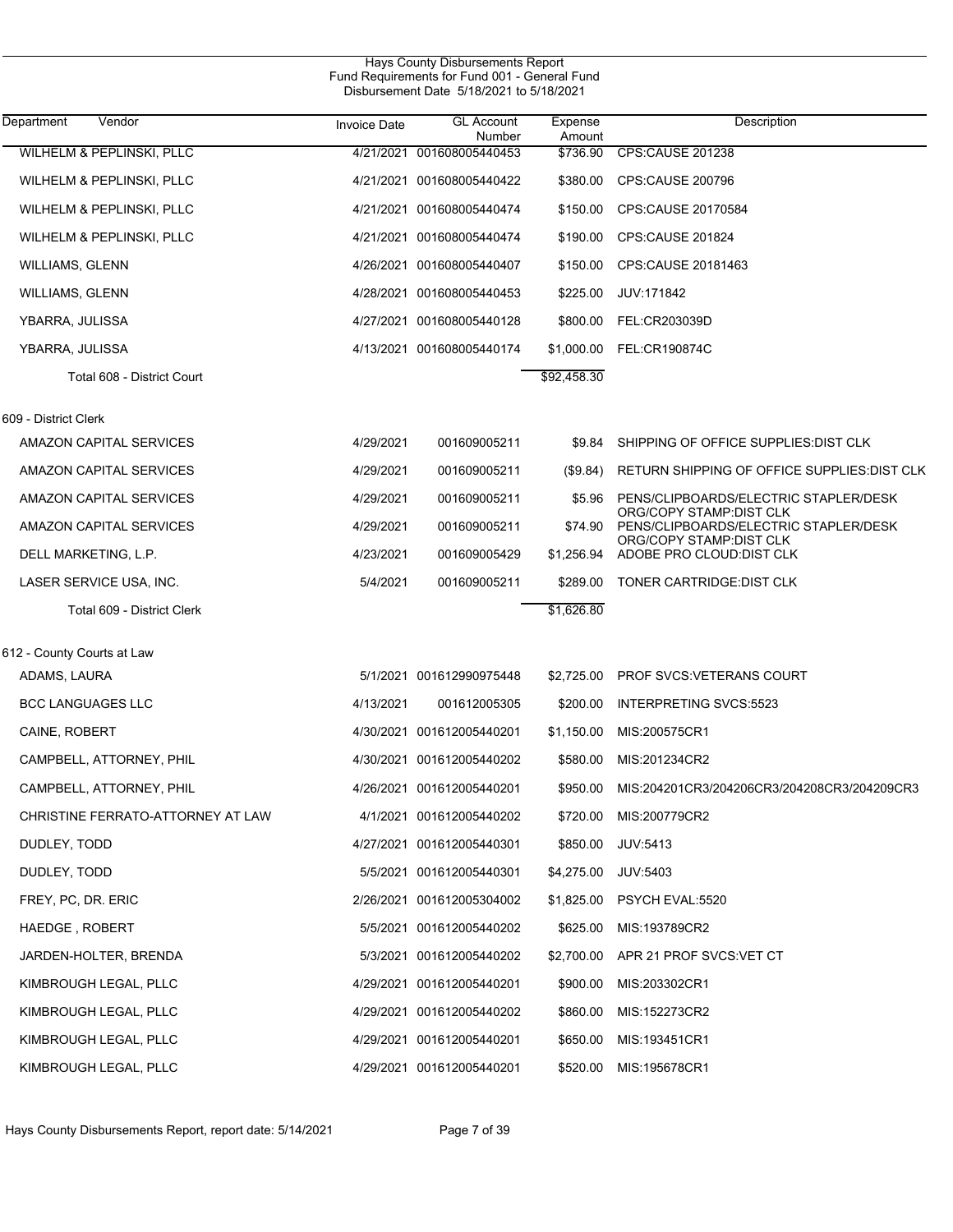| <b>Department</b><br>Vendor    | <b>Invoice Date</b> | <b>GL Account</b><br>Number | Expense<br>Amount | Description                       |
|--------------------------------|---------------------|-----------------------------|-------------------|-----------------------------------|
| LEE, MICHAEL                   |                     | 4/22/2021 001612005440202   | \$1,742.50        | MIS:200173CR2                     |
| LEE, MICHAEL                   |                     | 3/9/2021 001612005440203    | \$705.00          | MIS:200583CR3                     |
| MCCORMACK, DAN                 |                     | 4/15/2021 001612005440201   | \$660.00          | MIS:195107CR1                     |
| MCCORMACK, DAN                 |                     | 4/15/2021 001612005440202   | \$500.00          | MIS:201827CR2                     |
| MCCORMACK, DAN                 |                     | 4/15/2021 001612005440201   | \$1,150.00        | MIS:210350CR1                     |
| MCCORMACK, DAN                 |                     | 4/15/2021 001612005440202   | \$925.00          | MIS:202492CR2                     |
| MCCORMACK, DAN                 |                     | 4/15/2021 001612005440201   | \$660.00          | MIS:183610CR1                     |
| MCCORMACK, DAN                 |                     | 4/15/2021 001612005440301   | \$690.00          | <b>JUV:5506</b>                   |
| MCCORMACK, DAN                 |                     | 4/15/2021 001612005440202   | \$500.00          | MIS:201603CR2                     |
| MCCORMACK, DAN                 |                     | 4/15/2021 001612005440203   | \$790.00          | MIS:173724CR                      |
| MCRAE, LELAND                  |                     | 9/28/2020 001612005440203   | \$2,005.00        | MIS:2036202                       |
| RABAGO, ANTHONY                |                     | 5/3/2021 001612005440202    | \$830.00          | MIS:194047CR2                     |
| RABAGO, ANTHONY                |                     | 4/29/2021 001612005440203   | \$890.00          | MIS:171681CR3                     |
| ROSEN, SAMUEL                  |                     | 4/25/2021 001612005440202   | \$200.00          | MIS:194562CR1/194631CR1/210120CR1 |
| ROSEN, SAMUEL                  |                     | 4/25/2021 001612005440201   | \$700.00          | MIS:204609CR1/204838CR3           |
| SOJAK, DARLON                  |                     | 5/3/2021 001612005440202    | \$500.00          | MIS:200172CR2                     |
| SOJAK, DARLON                  |                     | 4/28/2021 001612005440202   | \$160.00          | MIS:201380CR2                     |
| SOJAK, DARLON                  |                     | 4/28/2021 001612005440201   | \$500.00          | MIS:183082CR1                     |
| SOJAK, DARLON                  |                     | 5/4/2021 001612005440202    | \$920.00          | MIS:194862CR2                     |
| SOJAK, DARLON                  |                     | 3/17/2021 001612005440202   | \$500.00          | MIS:210348CR2                     |
| SOJAK, DARLON                  |                     | 3/10/2021 001612005440202   | \$190.00          | MIS:204531CR2                     |
| SOJAK, DARLON                  |                     | 5/3/2021 001612005440202    | \$500.00          | MIS:195445CR2                     |
| SOJAK, DARLON                  |                     | 3/22/2021 001612005440202   | \$500.00          | MIS:193029CR2                     |
| TEXAS CENTER FOR THE JUDICIARY | 4/27/2021           | 001612005551                | \$65.00           | <b>REG FEE:MICHAEL MACIAS</b>     |
| TEXAS CENTER FOR THE JUDICIARY | 4/27/2021           | 001612005551                | \$65.00           | <b>REG FEE:AMANDA DIRST</b>       |
| TEXAS CENTER FOR THE JUDICIARY | 4/27/2021           | 001612005551                | \$65.00           | REG FEE:SANDRA LOPEZ              |
| TEXAS CENTER FOR THE JUDICIARY | 4/28/2021           | 001612005551                | \$65.00           | <b>REG FEE: PATRICIA GOMEZ</b>    |
| TOBIAS STOUT LAW FIRM          |                     | 1/11/2021 001612005440301   | \$216.66          | <b>JUV:5454</b>                   |
| TOBIAS STOUT LAW FIRM          |                     | 4/28/2021 001612005440201   | \$700.00          | MIS:202389CR1                     |
| TOBIAS STOUT LAW FIRM          |                     | 4/28/2021 001612005440201   | \$700.00          | MIS:191526CR1                     |
| TOBIAS STOUT LAW FIRM          |                     | 4/29/2021 001612005440202   | \$500.00          | MIS:200470CR2                     |
| TOBIAS STOUT LAW FIRM          |                     | 4/28/2021 001612005440201   | \$316.67          | MIS:202595CR1                     |
| WILLIAM HALE, PLLC             |                     | 4/28/2021 001612005440301   | \$750.00          | <b>JUV:5389</b>                   |
| YBARRA, JULISSA                |                     | 4/29/2021 001612005440201   | \$500.00          | MIS:192138CR1                     |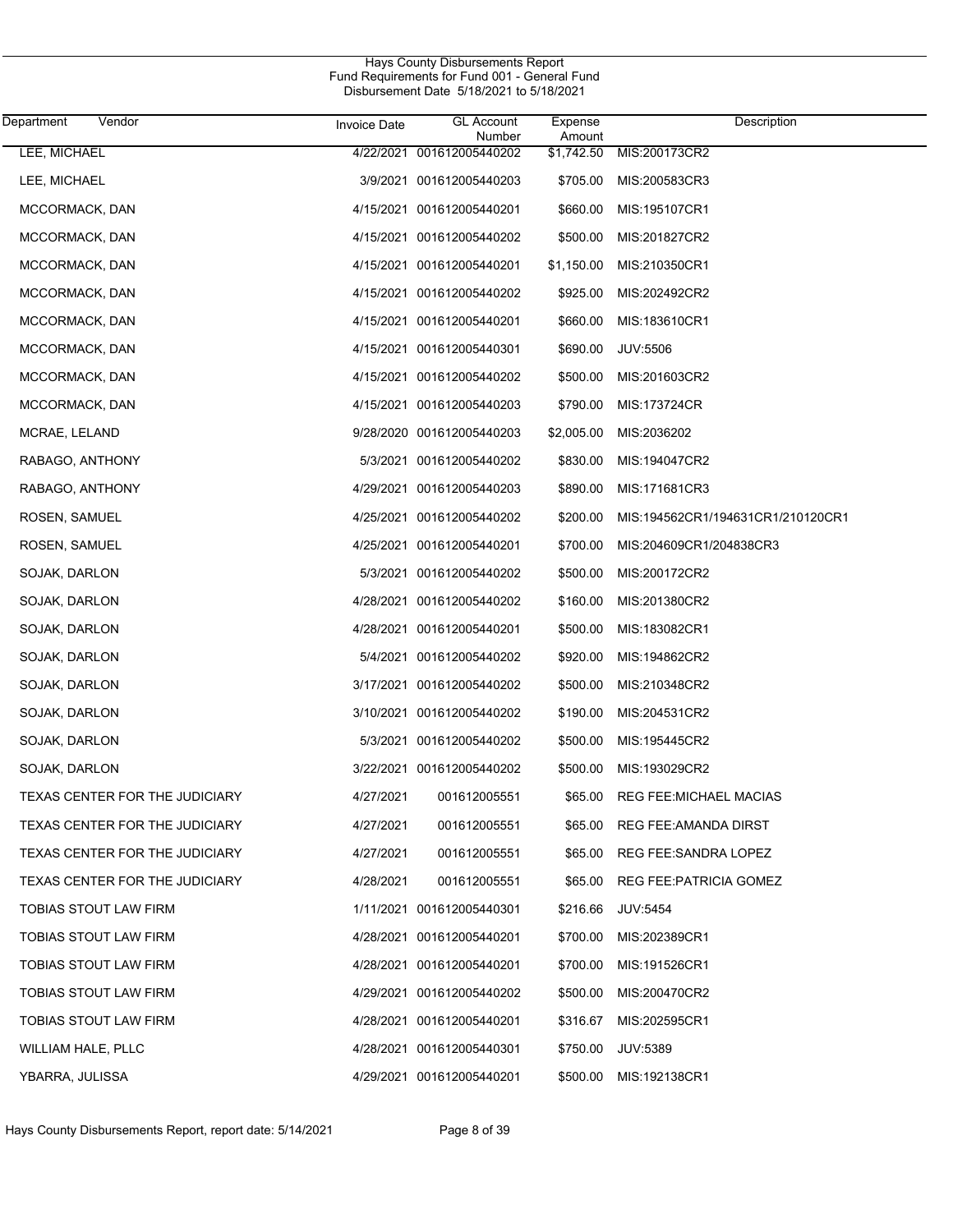| <b>Hays County Disbursements Report</b><br>Fund Requirements for Fund 001 - General Fund<br>Disbursement Date 5/18/2021 to 5/18/2021 |                     |                             |                   |                                                                              |  |  |
|--------------------------------------------------------------------------------------------------------------------------------------|---------------------|-----------------------------|-------------------|------------------------------------------------------------------------------|--|--|
| Department<br>Vendor                                                                                                                 | <b>Invoice Date</b> | <b>GL Account</b><br>Number | Expense<br>Amount | Description                                                                  |  |  |
| Total 612 - County Courts at Law                                                                                                     |                     |                             | \$40,190.83       |                                                                              |  |  |
| 617 - County Clerk                                                                                                                   |                     |                             |                   |                                                                              |  |  |
| <b>AMAZON CAPITAL SERVICES</b>                                                                                                       | 4/29/2021           | 001617005211                | \$37.00           | TONER CARTRIDGE/WEBCAM:CO CLK                                                |  |  |
| AMAZON CAPITAL SERVICES                                                                                                              | 4/29/2021           | 001617005211                | \$7.16            | TONER CARTRIDGE/WEBCAM:CO CLK                                                |  |  |
| <b>AMAZON CAPITAL SERVICES</b>                                                                                                       | 4/29/2021           | 001617005211                | (\$13.29)         | DISCOUNT ON TONER CARTRIDGE/WEBCAM:CO CLK                                    |  |  |
| AMAZON CAPITAL SERVICES                                                                                                              | 4/29/2021           | 001617005211                | \$75.12           | TONER CARTRIDGE/WEBCAM:CO CLK                                                |  |  |
| OFFICE DEPOT, INC.                                                                                                                   | 4/29/2021           | 001617005211                | \$49.35           | MAILING SEALS/GLUE /INDEX<br>CARDS/FOLDERS/STICKY NOTES/PENS:CO CLK          |  |  |
| OFFICE DEPOT, INC.                                                                                                                   | 4/29/2021           | 001617005211                |                   | \$14.50 MAILING SEALS/GLUE /INDEX                                            |  |  |
| OFFICE DEPOT, INC.                                                                                                                   | 4/29/2021           | 001617005211                |                   | CARDS/FOLDERS/STICKY NOTES/PENS:CO CLK<br>\$4.26 MAILING SEALS/GLUE /INDEX   |  |  |
| OFFICE DEPOT, INC.                                                                                                                   | 4/30/2021           | 001617005211                |                   | CARDS/FOLDERS/STICKY NOTES/PENS:CO CLK<br>\$96.76 BUSINESS HOURS SIGN:CO CLK |  |  |
| OFFICE DEPOT, INC.                                                                                                                   | 4/29/2021           | 001617005211                | \$7.02            | PENS:CO CLK                                                                  |  |  |
| Total 617 - County Clerk                                                                                                             |                     |                             | \$277.88          |                                                                              |  |  |
| 618 - Sheriff                                                                                                                        |                     |                             |                   |                                                                              |  |  |
| <b>ACOMM</b>                                                                                                                         | 4/29/2021           | 001618005489                | \$1,185.00        | <b>MITEL PHONES:SHER</b>                                                     |  |  |
| <b>ACOMM</b>                                                                                                                         | 4/29/2021           | 001618005489                | \$420.00          | MIVOICE OFFICE LICENSES: SHER                                                |  |  |
| <b>ACOMM</b>                                                                                                                         | 4/29/2021           | 001618005489                | \$75.00           | PROGRAMMING LICENSES: SHER                                                   |  |  |
| <b>ACOMM</b>                                                                                                                         | 4/29/2021           | 001618005489                | \$45.00           | SHIPPING:SHER                                                                |  |  |
| <b>ADAPTIVE TACTICAL</b>                                                                                                             |                     | 4/26/2021 001618005206004   | \$181.98          | LE SUPPLIES: SHER                                                            |  |  |
| ADAPTIVE TACTICAL                                                                                                                    |                     | 4/26/2021 001618005206004   | \$14.99           | LE SUPPLIES: SHER                                                            |  |  |
| ALLIED ELECTRONICS, INC.                                                                                                             | 5/3/2021            | 001618005206                | \$87.60           | <b>HIGH OVERTRAVEL PLUNGERS: JAIL</b>                                        |  |  |
| ALLIED ELECTRONICS, INC.                                                                                                             | 5/3/2021            | 001618005206                | \$10.00           | HIGH OVERTRAVEL PLUNGERS: JAIL                                               |  |  |
| <b>AMAZON CAPITAL SERVICES</b>                                                                                                       | 5/3/2021            | 001618005206                | \$179.91          | DIGITAL SOUND LEVEL METERS: SHER                                             |  |  |
| <b>AMAZON CAPITAL SERVICES</b>                                                                                                       | 5/3/2021            | 001618005206                | \$9.00            | SHIPPING OF DIGITAL SOUND LEVEL METERS: SHER                                 |  |  |
| AMAZON CAPITAL SERVICES                                                                                                              | 5/3/2021            | 001618005206                | $(\$9.00)$        | <b>RETURN SHIPPING: SHER</b>                                                 |  |  |
| AMAZON CAPITAL SERVICES                                                                                                              | 4/15/2021           | 001618035205                | \$14.41           | SHIPPING: JAIL                                                               |  |  |
| AMAZON CAPITAL SERVICES                                                                                                              | 4/15/2021           | 001618035205                | (S14.41)          | <b>RETURN SHIPPING: JAIL</b>                                                 |  |  |
| AMAZON CAPITAL SERVICES                                                                                                              | 4/22/2021           | 001618005489                | \$20.99           | WATERPROOF CASE:SHER                                                         |  |  |
| AMAZON CAPITAL SERVICES                                                                                                              | 4/22/2021           | 001618005489                | \$5.99            | SHIPPING OF WATERPROOF CASE:SHER                                             |  |  |
| AMAZON CAPITAL SERVICES                                                                                                              | 4/15/2021           | 001618035205                | \$299.85          | SHOWER STALL MATS:JAIL                                                       |  |  |
| AMAZON CAPITAL SERVICES                                                                                                              |                     | 4/30/2021 001618005206006   | \$70.00           | MAVIC 2 PROPELLARS: SHER                                                     |  |  |
| AMAZON CAPITAL SERVICES                                                                                                              |                     | 4/22/2021 001618991415201   | \$659.99          | <b>KEROSENE HEATER:COVID-19</b>                                              |  |  |
| <b>AMAZON CAPITAL SERVICES</b>                                                                                                       | 4/27/2021           | 001618035208                | \$14.43           | SHIPPING OF TRAP AND DRAIN TREATMENTS: JAIL                                  |  |  |
| AMAZON CAPITAL SERVICES                                                                                                              | 4/27/2021           | 001618035208                | (\$14.43)         | <b>RETURN SHIPPING: JAIL</b>                                                 |  |  |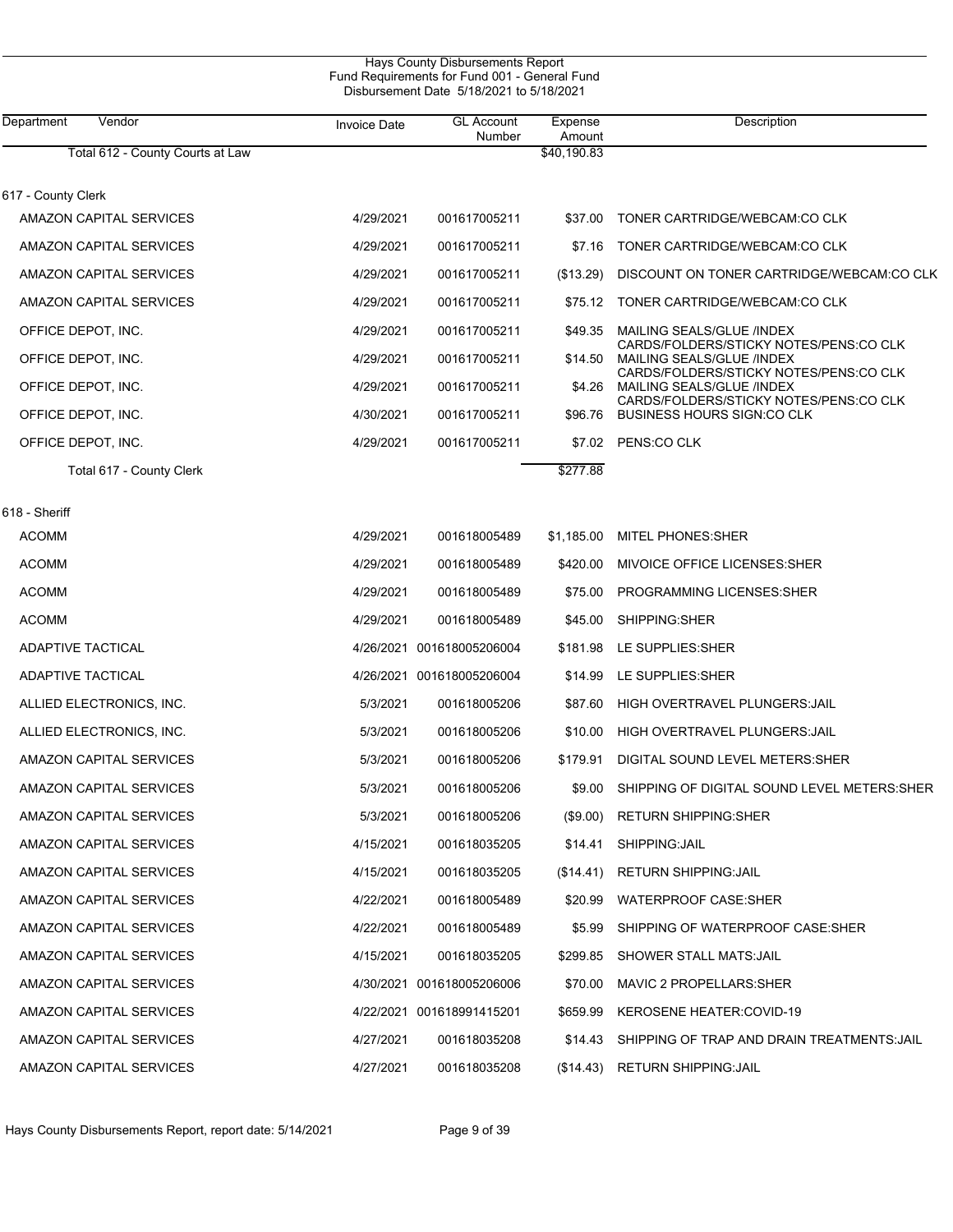| Department<br>Vendor                  | <b>Invoice Date</b> | <b>GL Account</b><br>Number | Expense<br>Amount | Description                                                |
|---------------------------------------|---------------------|-----------------------------|-------------------|------------------------------------------------------------|
| <b>AMAZON CAPITAL SERVICES</b>        | 4/27/2021           | 001618035208                | \$41.94           | <b>TRAP AND DRAIN TREATMENTS: JAIL</b>                     |
| APPLIED CONCEPTS, INC.                | 4/27/2021           | 001618005206                | \$854.00          | <b>RADAR REMOTES: SHER</b>                                 |
| APPLIED CONCEPTS, INC.                | 4/27/2021           | 001618005206                | \$10.00           | SHIPPING OF RADAR REMOTES: SHER                            |
| ATASCOSA COUNTY SHERIFF'S DEPARTMENT  | 5/4/2021            | 001618035361                | \$4,550.00        | APR 21 INMATE HOUSING: JAIL                                |
| CARD SERVICE CENTER                   | 2/7/2021            | 001618035335                | \$11.00           | FINGERPRINTING: TIMOTHY J LOVATO                           |
| <b>CARD SERVICE CENTER</b>            | 5/10/2021           | 001618035335                | \$11.00           | FINGERPRINTING: MARY E BRITO                               |
| CENTERPOINT ENERGY RESOURCES CORP.    |                     | 5/5/2021 001618035480030    | \$507.60          | <b>GAS SVC: JAIL</b>                                       |
| CENTERPOINT ENERGY RESOURCES CORP.    |                     | 5/5/2021 001618035480030    | \$3,302.37        | <b>GAS SVC: JAIL</b>                                       |
| CENTERPOINT ENERGY RESOURCES CORP.    |                     | 5/5/2021 001618005480020    | \$48.77           | <b>GAS SVC:SHER</b>                                        |
| <b>CENTURYLINK</b>                    | 4/25/2021           | 001618005489                | \$1,295.45        | <b>FAX LINES:SHER</b>                                      |
| <b>CHUCK NASH CHEVROLET</b>           | 4/28/2021           | 001618005413                | \$10.05           | SEAL:SHER                                                  |
| CITY OF SAN MARCOS                    |                     | 5/7/2021 001618005480020    | \$576.74          | UTILITIES:0000900570/00074870016                           |
| CITY OF SAN MARCOS                    |                     | 5/7/2021 001618005480020    | \$515.03          | UTILITIES:0000900570/00074870016                           |
| <b>CITY OF SAN MARCOS</b>             |                     | 5/7/2021 001618005480020    | \$412.50          | UTILITIES:0000900570/00074870016                           |
| CITY OF SAN MARCOS                    |                     | 5/7/2021 001618005480020    | \$594.49          | UTILITIES:0000900570/00074870016                           |
| CITY OF SAN MARCOS                    |                     | 5/7/2021 001618035480030    | \$25.54           | UTILITIES:0087300214                                       |
| CITY OF SAN MARCOS                    |                     | 5/7/2021 001618035480030    | \$27.07           | UTILITIES:0087300214                                       |
| <b>CITY OF SAN MARCOS</b>             |                     | 5/7/2021 001618035480030    | \$4,158.36        | UTILITIES:0000900162/0076280296                            |
| CITY OF SAN MARCOS                    |                     | 5/7/2021 001618035480030    | \$90.59           | UTILITIES:0000900162/0076280296                            |
| <b>CITY OF SAN MARCOS</b>             |                     | 5/7/2021 001618035480030    | \$32.79           | UTILITIES:0087300214                                       |
| CITY OF SAN MARCOS                    |                     | 5/7/2021 001618005480020    | \$6,873.72        | UTILITIES:0079688495                                       |
| CITY OF SAN MARCOS                    |                     | 5/7/2021 001618005480020    | \$5,700.11        | UTILITIES:0079688495                                       |
| CITY OF SAN MARCOS                    |                     | 5/7/2021 001618005480020    | \$1,003.33        | UTILITIES:0079688495                                       |
| <b>CITY OF SAN MARCOS</b>             |                     | 5/7/2021 001618035480030    | \$6,139.20        | UTILITIES:0000900162/0076280296                            |
| CITY OF SAN MARCOS                    |                     | 5/7/2021 001618035480030    |                   | \$5,019.67 UTILITIES:0000900162/0076280296                 |
| <b>FEDEX OFFICE</b>                   | 8/13/2020           | 001618005212                | \$15.06           | SHIPPING CHGS:SHER                                         |
| <b>FRONTIER COMMUNICATIONS</b>        | 4/25/2021           | 001618005489                | \$257.25          | TELEPHONE/LONG DISTANCE:SHER                               |
| GT DISTRIBUTORS, INC.                 | 4/28/2021           | 001618005206                |                   | \$2,756.32 AMMUNITION:SHER                                 |
| GUADALUPE COUNTY SHERIFF'S DEPARTMENT | 4/30/2021           | 001618035361                | \$22,500.00       | APR 21 INMATE HOUSING: JAIL                                |
| GULF COAST PAPER COMPANY, INC.        | 4/29/2021           | 001618035208                | \$194.22          | LATEX GLOVES/DUST MOP FRAMES/DUST MOP                      |
| GULF COAST PAPER COMPANY, INC.        | 4/29/2021           | 001618035208                | \$13.81           | <b>HEADS:JAIL</b><br>LATEX GLOVES/DUST MOP FRAMES/DUST MOP |
| GULF COAST PAPER COMPANY, INC.        | 4/29/2021           | 001618035208                | \$153.60          | <b>HEADS:JAIL</b><br>LATEX GLOVES/DUST MOP FRAMES/DUST MOP |
| HAYS COUNTY TAX ASSESSOR COLLECTOR    | 5/31/2021           | 001618005413                | \$7.50            | <b>HEADS:JAIL</b><br>STATE INSPECTION FEE:SHER             |
| HAYS COUNTY TAX ASSESSOR COLLECTOR    | 5/31/2021           | 001618005413                | \$7.50            | STATE INSPECTION FEE:SHER                                  |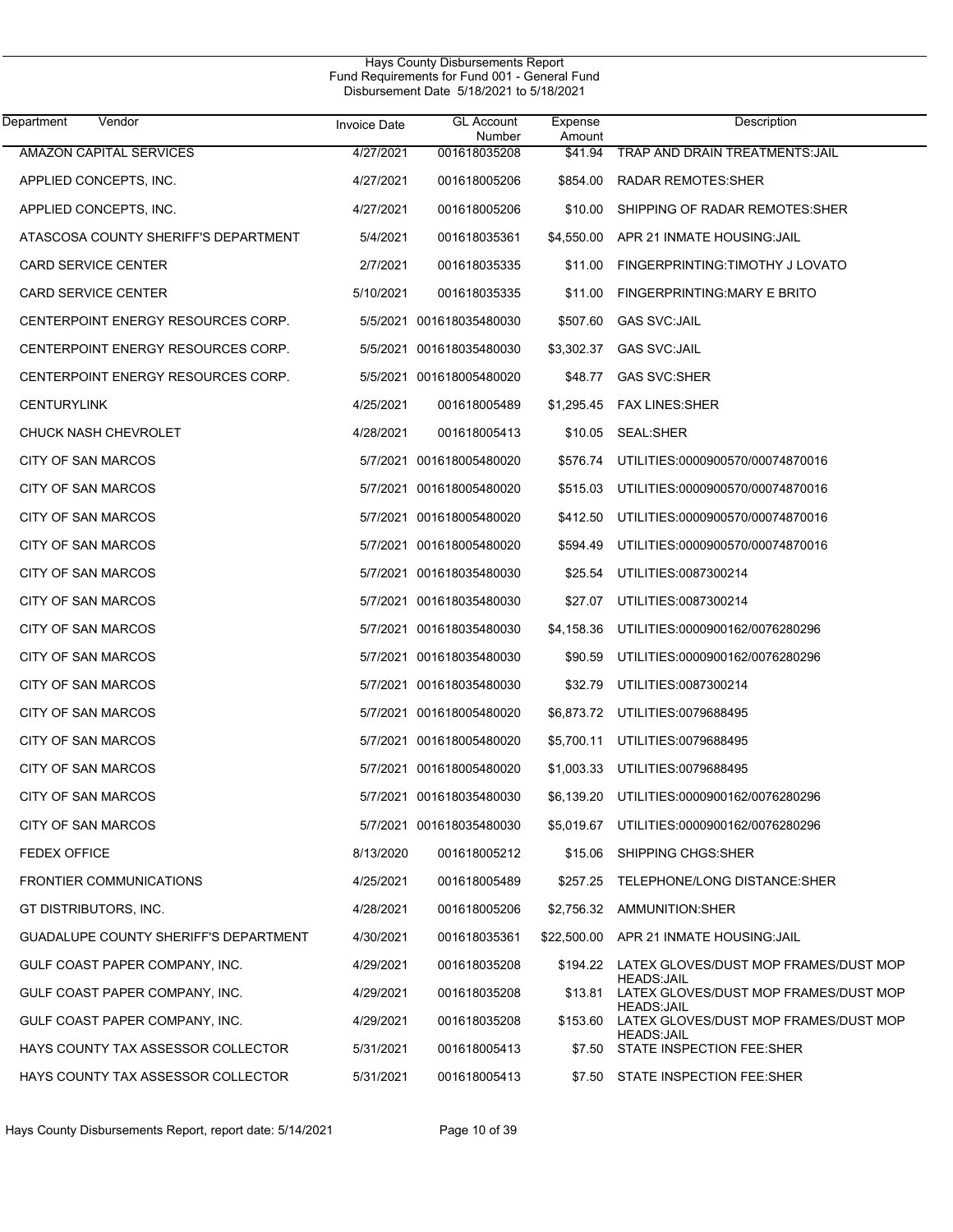| Department<br>Vendor                                 | <b>Invoice Date</b> | <b>GL Account</b><br>Number | Expense<br>Amount | Description                                               |
|------------------------------------------------------|---------------------|-----------------------------|-------------------|-----------------------------------------------------------|
| HAYS COUNTY TAX ASSESSOR COLLECTOR                   | 5/31/2021           | 001618005413                | \$7.50            | STATE INSPECTION FEE:SHER                                 |
| HAYS COUNTY TAX ASSESSOR COLLECTOR                   | 5/31/2021           | 001618005413                |                   | \$7.50 STATE INSPECTION FEE:SHER                          |
| <b>HAYS COUNTY TAX ASSESSOR COLLECTOR</b>            | 5/31/2021           | 001618005413                | \$7.50            | STATE INSPECTION FEE:SHER                                 |
| HAYS COUNTY TAX ASSESSOR COLLECTOR                   | 5/31/2021           | 001618005413                | \$7.50            | STATE INSPECTION FEE:SHER                                 |
| HAYS COUNTY TAX ASSESSOR COLLECTOR                   | 5/31/2021           | 001618005413                | \$7.50            | STATE INSPECTION FEE:SHER                                 |
| HILL COUNTRY SPRINGS                                 |                     | 5/4/2021 001618005480020    | \$48.00           | <b>WATER:SHER</b>                                         |
| HILL COUNTRY SPRINGS                                 |                     | 5/4/2021 001618005480020    | \$2.99            | <b>ENVIRO EMISSIONS FEE:SHER</b>                          |
| INTERNATIONAL ASSN FOR PROPERTY &<br><b>EVIDENCE</b> | 5/11/2021           | 001618005302                | \$50.00           | MBR DUES:RENEE LUNA                                       |
| INTERNATIONAL ASSN FOR PROPERTY &<br><b>EVIDENCE</b> | 5/11/2021           | 001618005302                | \$50.00           | <b>MBR DUES: SHARON FIORE</b>                             |
| LASER SERVICE USA, INC.                              | 3/29/2021           | 001618035211                | \$89.00           | TONER CARTRIDGE: JAIL                                     |
| LASER SERVICE USA, INC.                              | 4/28/2021           | 001618005211                | \$78.00           | TONER CARTRIDGES: SHER                                    |
| LEXISNEXIS ACCURINT                                  | 4/30/2021           | 001618005362                | \$38.50           | APR 21 SEARCHES/REPORTS: SHER                             |
| MAYFIELD, BUZZ                                       | 4/29/2021           | 001618045394                | \$132.00          | CATCH & BOARD 1 HORSE: ANIMAL CONTROL                     |
| MCREE, TRAVIS                                        | 6/19/2021           | 001618005551                | \$78.00           | N/T MEALS ADVANCE SHER                                    |
| MCREE, TRAVIS                                        | 6/19/2021           | 001618005551                | \$96.00           | N/T MEALS ADVANCE: SHER                                   |
| O'REILLY AUTO PARTS                                  | 4/29/2021           | 001618005413                | \$114.25          | <b>WHEEL NUTS:SHER</b>                                    |
| O'REILLY AUTO PARTS                                  | 4/23/2021           | 001618005413                | \$35.26           | MISC SUPPLIES TRANS STA                                   |
| PELLERIN LAUNDRY MACHINERY SALES CO., INC.           | 5/7/2021            | 001618035411                | \$492.10          | REPAIR WASHING MACHINE: JAIL                              |
| QUICK ALIGN                                          | 4/30/2021           | 001618005413                | \$94.00           | FOUR WHEEL ALIGNMENT:SHER                                 |
| REDHEAD AUTO PARTS, INC.                             | 4/28/2021           | 001618005413                | \$284.78          | BATTERIES/CORE DEPOSITS/ENVIRONMENTAL<br><b>FEES:SHER</b> |
| REDHEAD AUTO PARTS, INC.                             | 4/29/2021           | 001618005413                | \$34.55           | <b>COOLANT AIR BLEEDER:SHER</b>                           |
| REDHEAD AUTO PARTS, INC.                             | 4/28/2021           | 001618005413                | \$15.67           | AIR FILTER: SHER                                          |
| REDHEAD AUTO PARTS, INC.                             | 4/28/2021           | 001618005413                | \$422.02          | OIL FILTERS/VIRTUAL KIT/ROTORS/BRAKE<br>PAD:SHER          |
| REDHEAD AUTO PARTS, INC.                             | 4/28/2021           | 001618005413                | \$138.44          | BRAKE CALIPER/BOLTS/CORE DESPOSIT:SHER                    |
| REDHEAD AUTO PARTS, INC.                             | 4/26/2021           | 001618005413                | \$50.86           | KNUCKLE BALL BUSHINGS: SHER                               |
| REDHEAD AUTO PARTS, INC.                             | 4/29/2021           | 001618005413                | \$106.47          | SPARK PLUGS/WIRE SET:SHER                                 |
| RICOH USA, INC.                                      | 5/7/2021            | 001618035473                | \$44.89           | MAY 21 LEASE:3660490                                      |
| RODGERS, JUSTIN                                      | 6/19/2021           | 001618005551                | \$78.00           | N/T MEALS ADVANCE:SHER                                    |
| RODGERS, JUSTIN                                      | 6/19/2021           | 001618005551                | \$96.00           | N/T MEALS ADVANCE:SHER                                    |
| SHERIFFS' ASSOCIATION OF TEXAS                       | 5/11/2021           | 001618005302                | \$25.00           | MBR DUES: MICHAEL DAVENPORT                               |
| SHERIFFS' ASSOCIATION OF TEXAS                       | 5/10/2021           | 001618035302                | \$25.00           | MBR DUES: JULIE VILLALPANDO                               |
| SHERWIN-WILLIAMS CO.                                 | 5/4/2021            | 001618035207                | \$387.55          | PAINT: JAIL                                               |
| TEXAN LANDSCAPE                                      | 5/1/2021            | 001618035455                | \$1,350.00        | LANDSCAPING SERVICES: JAIL                                |
| TEXAS CORRECTIONAL INDUSTRIES                        | 4/12/2021           | 001618035207                |                   | \$212.00 FLAGS:JAIL                                       |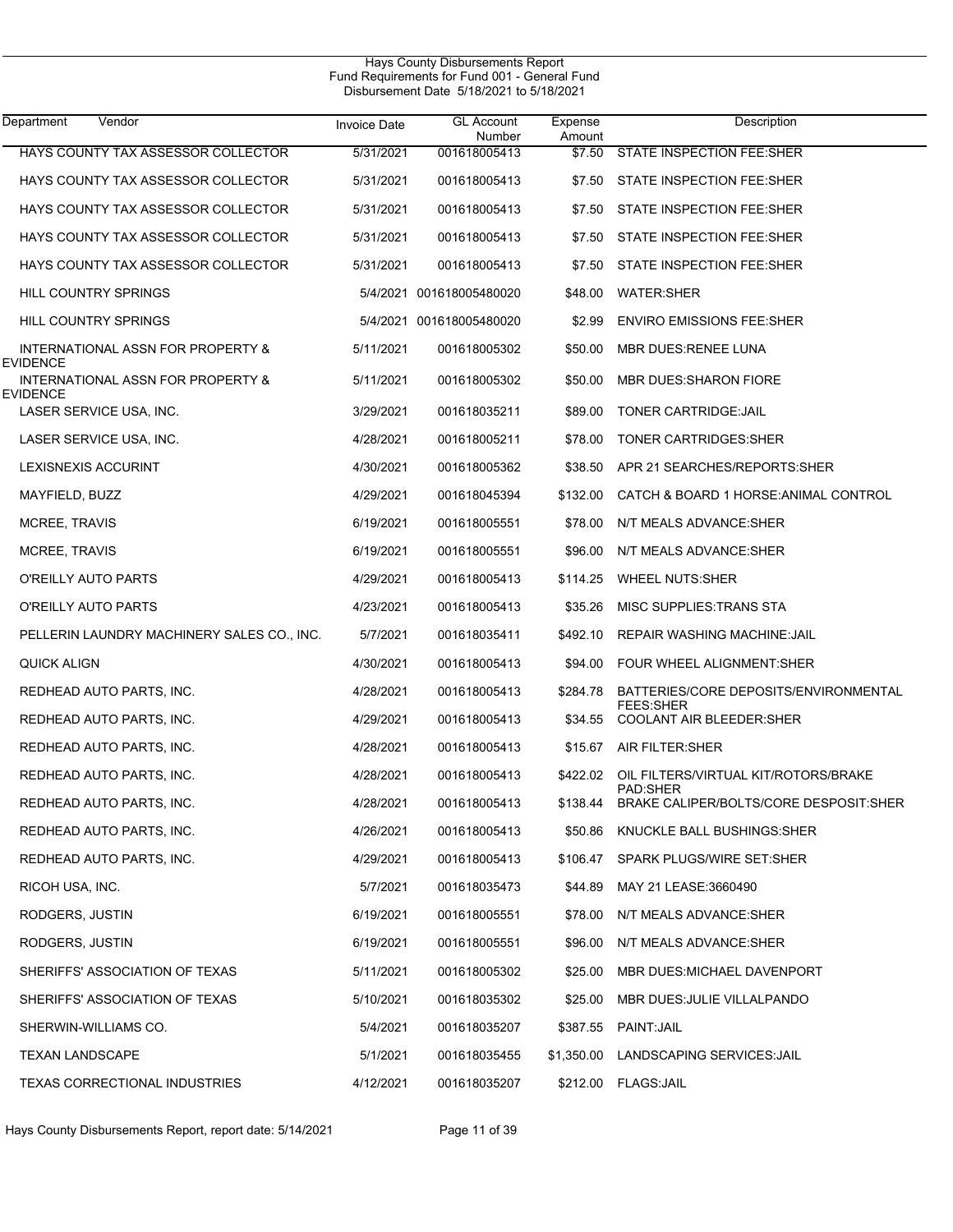|                                           |                     | Hays County Disbursements Report<br>Fund Requirements for Fund 001 - General Fund<br>Disbursement Date 5/18/2021 to 5/18/2021 |                   |                                       |
|-------------------------------------------|---------------------|-------------------------------------------------------------------------------------------------------------------------------|-------------------|---------------------------------------|
| Department<br>Vendor                      | <b>Invoice Date</b> | <b>GL Account</b><br>Number                                                                                                   | Expense<br>Amount | Description                           |
| <b>TXDMV</b>                              | 5/31/2021           | 001618005413                                                                                                                  | \$7.50            | <b>STATE INSPECTION FEE:SHER</b>      |
| <b>TXDMV</b>                              | 5/31/2021           | 001618005413                                                                                                                  | \$7.50            | STATE INSPECTION FEE:SHER             |
| UNIFIRST CORPORATION                      | 4/28/2021           | 001618005474                                                                                                                  | \$52.31           | UNIFORMS: SHER-VEH MTC                |
| VEL-TYE L.L.C.                            |                     | 4/23/2021 001618005206004                                                                                                     | \$90.00           | LE SUPPLIES: SHER                     |
| VEL-TYE L.L.C.                            |                     | 4/23/2021 001618005206004                                                                                                     | \$70.00           | LE SUPPLIES: SHER                     |
| VEL-TYE L.L.C.                            |                     | 4/23/2021 001618005206004                                                                                                     | \$60.00           | LE SUPPLIES: SHER                     |
| VEL-TYE L.L.C.                            |                     | 4/23/2021 001618005206004                                                                                                     | \$18.88           | LE SUPPLIES: SHER                     |
| Total 618 - Sheriff                       |                     |                                                                                                                               | \$75,985.90       |                                       |
| 619 - Tax Assessor Collector              |                     |                                                                                                                               |                   |                                       |
| <b>FRONTIER COMMUNICATIONS</b>            | 5/4/2021            | 001619005489                                                                                                                  | \$329.15          | TELEPHONE/LONG DISTANCE:TAX           |
| <b>FRONTIER COMMUNICATIONS</b>            | 5/1/2021            | 001619005489                                                                                                                  | \$63.68           | TELEPHONE/LONG DISTANCE:TAX           |
| RICOH USA, INC.                           | 5/7/2021            | 001619005473                                                                                                                  | \$142.91          | MAY 21 LEASE:3646462                  |
| RICOH USA, INC.                           | 5/7/2021            | 001619005473                                                                                                                  | \$20.70           | MAY 21 MTC W/TONER:3646462            |
| Total 619 - Tax Assessor Collector        |                     |                                                                                                                               | \$556.44          |                                       |
| 620 - Treasurer                           |                     |                                                                                                                               |                   |                                       |
| <b>TEXAS ASSOCIATION OF COUNTIES</b>      | 6/30/2021           | 001620005551                                                                                                                  | \$225.00          | REG FEE:LINDA GONZALEZ                |
| <b>TEXAS ASSOCIATION OF COUNTIES</b>      | 6/30/2021           | 001620005551                                                                                                                  | \$225.00          | <b>REG FEE:LAURA NAVA</b>             |
| <b>TEXAS ASSOCIATION OF COUNTIES</b>      | 6/30/2021           | 001620005551                                                                                                                  | \$225.00          | <b>REG FEE: BRITNEY RICHEY</b>        |
| Total 620 - Treasurer                     |                     |                                                                                                                               | \$675.00          |                                       |
| 625 - Justice of the Peace Pct 1, 1       |                     |                                                                                                                               |                   |                                       |
| <b>CENTURYLINK</b>                        | 4/25/2021           | 001625005489                                                                                                                  |                   | \$0.26 FAX LINES: JP 1-1              |
| Total 625 - Justice of the Peace Pct 1, 1 |                     |                                                                                                                               | \$0.26            |                                       |
| 628 - Justice of the Peace Pct 3          |                     |                                                                                                                               |                   |                                       |
| LASER SERVICE USA, INC.                   | 5/4/2021            | 001628005211                                                                                                                  | \$228.00          | TONER CARTRIDGES: JP 3                |
| RICOH USA, INC.                           | 5/7/2021            | 001628005473                                                                                                                  | \$229.67          | ADD'L IMAGES: JP 3                    |
| Total 628 - Justice of the Peace Pct 3    |                     |                                                                                                                               | \$457.67          |                                       |
| 630 - Justice of the Peace Pct 5          |                     |                                                                                                                               |                   |                                       |
| OFFICE DEPOT, INC.                        | 4/26/2021           | 001630005211                                                                                                                  | \$21.45           | BINDERS/COPY PAPER/DUSTER SPRAY: JP 5 |
| OFFICE DEPOT, INC.                        | 4/26/2021           | 001630005211                                                                                                                  | \$37.44           | BINDERS/COPY PAPER/DUSTER SPRAY: JP 5 |
| OFFICE DEPOT, INC.                        | 4/26/2021           | 001630005211                                                                                                                  | \$5.94            | BINDERS/COPY PAPER/DUSTER SPRAY: JP 5 |
| OFFICE DEPOT, INC.                        | 4/24/2021           | 001630005211                                                                                                                  | \$16.74           | MESSAGE PADS/DIVIDER TABS: JP 5       |
| OFFICE DEPOT, INC.                        | 4/27/2021           | 001630005211                                                                                                                  | \$27.99           | SELF INKING STAMP: JP 5               |

Hays County Disbursements Report, report date: 5/14/2021 Page 12 of 39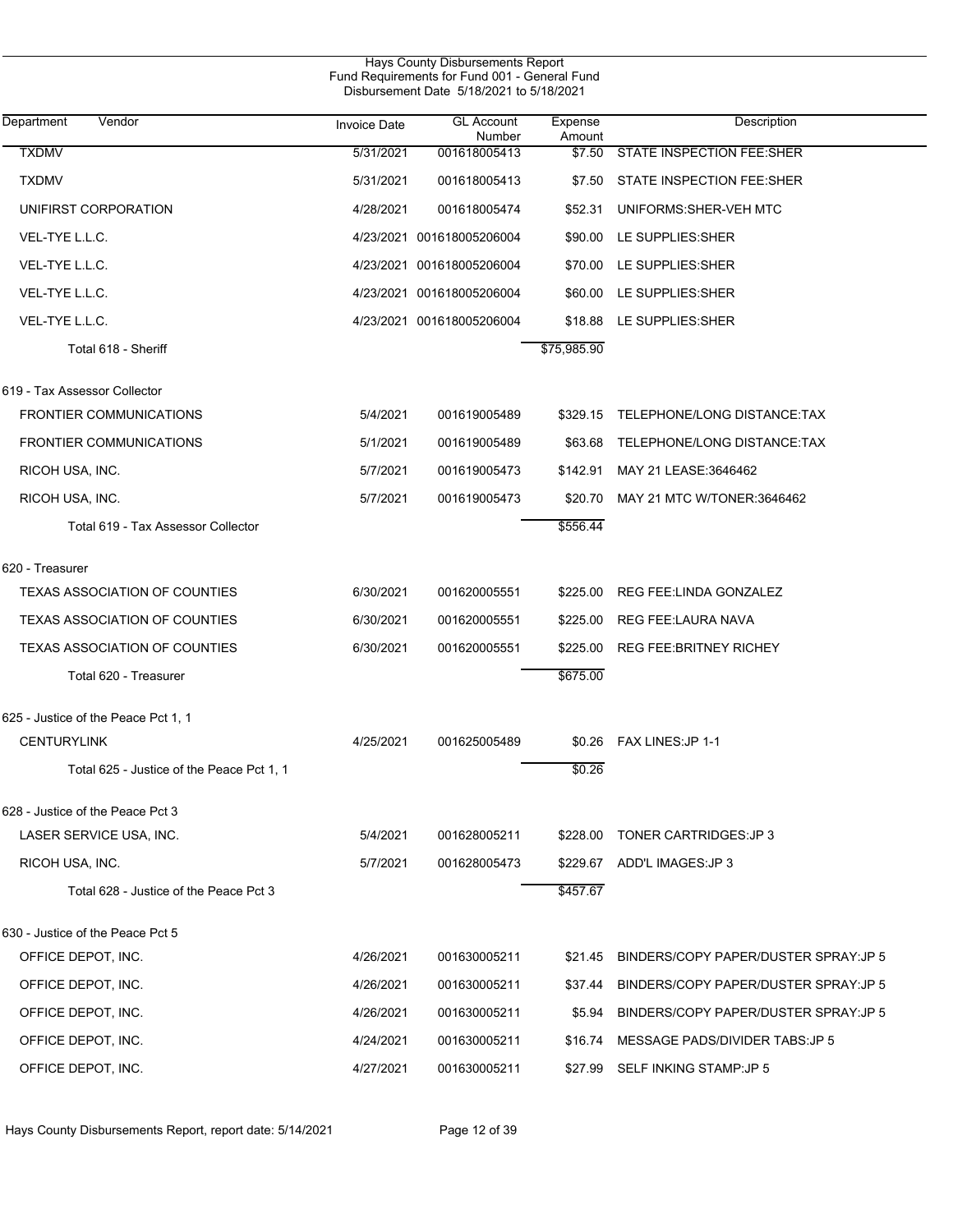|                                         |                     | Hays County Disbursements Report<br>Fund Requirements for Fund 001 - General Fund<br>Disbursement Date 5/18/2021 to 5/18/2021 |                   |                                               |
|-----------------------------------------|---------------------|-------------------------------------------------------------------------------------------------------------------------------|-------------------|-----------------------------------------------|
| Vendor<br>Department                    | <b>Invoice Date</b> | <b>GL Account</b><br>Number                                                                                                   | Expense<br>Amount | Description                                   |
| OFFICE DEPOT, INC.                      | 4/26/2021           | 001630005211                                                                                                                  | \$12.49           | PENS:JP 5                                     |
| RICOH USA, INC.                         | 5/7/2021            | 001630005473                                                                                                                  | \$130.58          | MAY 21 LEASE:3623807                          |
| RICOH USA, INC.                         | 5/7/2021            | 001630005473                                                                                                                  | \$13.80           | MAY 21 MTC W/TONER:3623807                    |
| Total 630 - Justice of the Peace Pct 5  |                     |                                                                                                                               | \$266.43          |                                               |
| 635 - Constable Pct 1                   |                     |                                                                                                                               |                   |                                               |
| LOWER COLORADO RIVER AUTHORITY          | 4/19/2021           | 001635005411                                                                                                                  | \$57.20           | RADIO REPAIR: CONST 1                         |
| Total 635 - Constable Pct 1             |                     |                                                                                                                               | \$57.20           |                                               |
| 636 - Constable Pct 2                   |                     |                                                                                                                               |                   |                                               |
| CASTRO, RACHEL                          | 7/21/2021           | 001636005551                                                                                                                  | \$21.00           | N/T MEALS ADVANCE:CONST 2                     |
| CASTRO, RACHEL                          | 7/21/2021           | 001636005551                                                                                                                  | \$39.00           | N/T MEALS ADVANCE:CONST 2                     |
| CASTRO, RACHEL                          | 7/21/2021           | 001636005551                                                                                                                  | \$48.00           | N/T MEALS ADVANCE:CONST 2                     |
| <b>TEXAS STATE UNIVERSITY</b>           | 4/22/2021           | 001636005551                                                                                                                  | \$150.00          | REG FEE:RACHEL CASTRO                         |
| <b>TEXAS STATE UNIVERSITY</b>           | 4/22/2021           | 001636005551                                                                                                                  | \$165.00          | ASSESSMENT/LODGING:RACHEL CASTRO              |
| Total 636 - Constable Pct 2             |                     |                                                                                                                               | \$423.00          |                                               |
| 637 - Constable Pct 3                   |                     |                                                                                                                               |                   |                                               |
| FRONTIER COMMUNICATIONS                 | 5/2/2021            | 001637005489                                                                                                                  | \$63.12           | TELEPHONE/LONG DISTANCE:CONST 3               |
| RICOH USA, INC.                         | 5/7/2021            | 001637005473                                                                                                                  | \$56.54           | MAY 21 LEASE:3654385                          |
| RICOH USA, INC.                         | 5/7/2021            | 001637005473                                                                                                                  | \$22.00           | MAY 21 MTC W/TONER:3654385                    |
| TOMLIN, DONALD                          | 4/22/2021           | 001637005212                                                                                                                  | \$14.40           | <b>REIMB FOR POSTAGE: CONST 3</b>             |
| Total 637 - Constable Pct 3             |                     |                                                                                                                               | \$156.06          |                                               |
| 638 - Constable Pct 4                   |                     |                                                                                                                               |                   |                                               |
| AMAZON CAPITAL SERVICES                 | 4/24/2021           | 001638005213                                                                                                                  | \$74.98           | <b>BOOKS:CONST 4</b>                          |
| <b>WILLIAMS, CHARLES</b>                | 4/22/2021           | 001638005474                                                                                                                  | \$95.00           | REIMB FOR BOOT REPAIR: CONST 4                |
| Total 638 - Constable Pct 4             |                     |                                                                                                                               | \$169.98          |                                               |
| 651 - Dept of Public Safety - L&W       |                     |                                                                                                                               |                   |                                               |
| <b>XEROX CORPORATION</b>                | 5/1/2021            | 001651005473                                                                                                                  | \$133.83          | 3TX386879 COPIER/ADD'L IMAGES:DPS-L&W         |
| Total 651 - Dept of Public Safety - L&W |                     |                                                                                                                               | \$133.83          |                                               |
| 656 - Office of Emergency Services      |                     |                                                                                                                               |                   |                                               |
| NPM PROFESSIONAL SERVICES               | 4/27/2021           | 001656005413                                                                                                                  |                   | \$81.00 FULL COLOR VEHICLE MAGNETS: EMER SVCS |
| <b>WALMART BRC</b>                      |                     | 4/15/2021 001656983135201                                                                                                     |                   | \$35.89 CLEANING SUPPLIES:CERT                |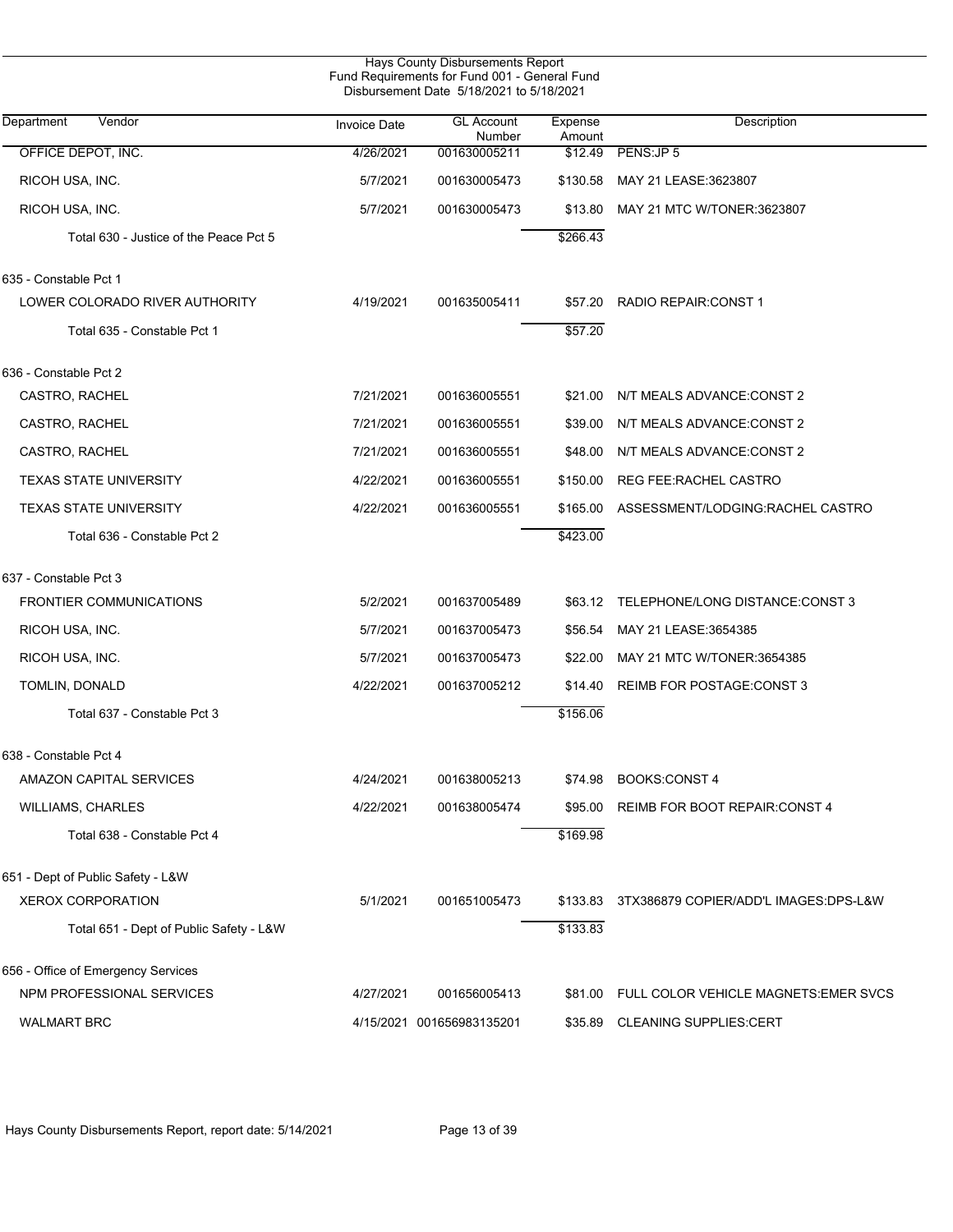| <b>Invoice Date</b>                    | <b>GL Account</b> | Expense    | Description                                                                                                                                           |
|----------------------------------------|-------------------|------------|-------------------------------------------------------------------------------------------------------------------------------------------------------|
| 5/5/2021                               | 001656005411      | \$8,162.00 | PROF SVCS LOW WATER CROSSING FLOOD                                                                                                                    |
|                                        |                   | \$8,278.89 | <b>DETECTION MAINTENANCE</b>                                                                                                                          |
|                                        |                   |            |                                                                                                                                                       |
| 5/5/2021                               | 001657005211      | \$116.04   | MISC SUPPLIES DEV SVCS                                                                                                                                |
| 5/5/2021                               | 001657005391      | \$205.14   | MISC SUPPLIES DEV SVCS                                                                                                                                |
| 5/5/2021                               | 001657005429      | \$90.00    | DROPBOX:DEV SVCS                                                                                                                                      |
| 1/28/2021                              | 001657004402      | \$180.00   | REFUND FOR PERMIT FEE:DEV SVCS                                                                                                                        |
| 4/26/2021                              | 001657005429      | \$1,141.00 | APR 21 SOFTWARE PERMITTING FEE/GPS<br><b>TRACKING DEV SVCS</b>                                                                                        |
|                                        |                   | \$1,732.18 |                                                                                                                                                       |
|                                        |                   |            |                                                                                                                                                       |
| 4/13/2021                              | 001660005501      | \$51.75    | MILEAGE: EXT OFC                                                                                                                                      |
| 5/3/2021                               | 001660005501      | \$16.00    | N/T MEAL/LODGING/MILEAGE: EXT OFC                                                                                                                     |
| 5/3/2021                               | 001660005501      | \$130.44   | N/T MEAL/LODGING/MILEAGE: EXT OFC                                                                                                                     |
| 5/3/2021                               | 001660005501      | \$79.35    | N/T MEAL/LODGING/MILEAGE: EXT OFC                                                                                                                     |
| 5/3/2021                               | 001660005501      | \$14.00    | N/T MEALS/MILEAGE: EXT OFC                                                                                                                            |
| 5/3/2021                               | 001660005501      | \$26.00    | N/T MEALS/MILEAGE: EXT OFC                                                                                                                            |
| 5/3/2021                               | 001660005501      | \$163.99   | N/T MEALS/MILEAGE: EXT OFC                                                                                                                            |
| 5/5/2021                               | 001660005501      | \$13.00    | TAX MEAL/MILEAGE: EXT OFC                                                                                                                             |
| 5/5/2021                               | 001660005501      | \$55.43    | TAX MEAL/MILEAGE: EXT OFC                                                                                                                             |
| 5/5/2021                               | 001660005202      | \$50.00    | ELITE BOOK: EXT OFC                                                                                                                                   |
|                                        |                   | \$599.96   |                                                                                                                                                       |
|                                        |                   |            |                                                                                                                                                       |
| 4/19/2021                              | 001675185432      | \$2,100.00 | $J.O.D., JR.-12-03-18$                                                                                                                                |
| 4/26/2021                              | 001675185432      |            | R.R.D-06-12-20                                                                                                                                        |
| 4/21/2021                              | 001675185432      | \$2,185.00 | H.R.D.-04-08-21                                                                                                                                       |
| 4/30/2021                              | 001675185432      | \$490.00   | A.M.S.-03-31-21                                                                                                                                       |
| 4/30/2021                              | 001675185432      | \$440.00   | S.B.W-04-02-21                                                                                                                                        |
| 4/30/2021                              | 001675185432      | \$490.00   | D.W.S.III-04-27-21                                                                                                                                    |
| 4/30/2021                              | 001675185432      | \$440.00   | B.J.L.-04-21-21                                                                                                                                       |
| 4/30/2021                              | 001675185432      |            | \$440.00 T.S.-04-10-21                                                                                                                                |
| SOUTH CENTRAL PLANNING AND DEVELOPMENT |                   | Number     | Hays County Disbursements Report<br>Fund Requirements for Fund 001 - General Fund<br>Disbursement Date 5/18/2021 to 5/18/2021<br>Amount<br>\$2,100.00 |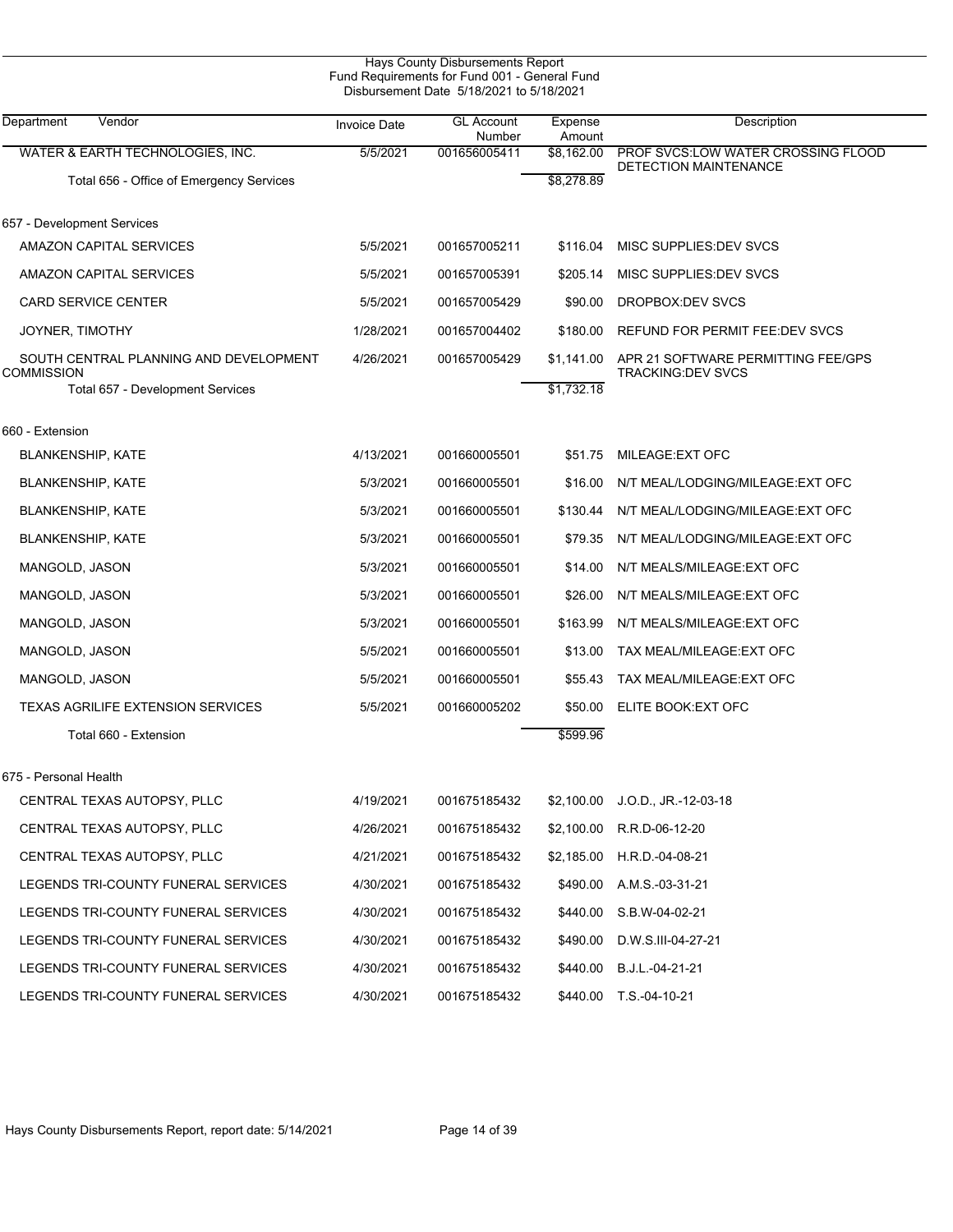|                                            |                     | Hays County Disbursements Report<br>Fund Requirements for Fund 001 - General Fund<br>Disbursement Date 5/18/2021 to 5/18/2021 |                   |                                         |
|--------------------------------------------|---------------------|-------------------------------------------------------------------------------------------------------------------------------|-------------------|-----------------------------------------|
| Department<br>Vendor                       | <b>Invoice Date</b> | <b>GL Account</b><br>Number                                                                                                   | Expense<br>Amount | Description                             |
| LEGENDS TRI-COUNTY FUNERAL SERVICES        | 4/30/2021           | 001675185432                                                                                                                  | \$440.00          | S.F.A.-04-01-21                         |
| Total 675 - Personal Health                |                     |                                                                                                                               | \$9,125.00        |                                         |
| 677 - Human Resources                      |                     |                                                                                                                               |                   |                                         |
| <b>CARD SERVICE CENTER</b>                 | 5/10/2021           | 001677005213                                                                                                                  | \$10.99           | DIGITAL NEWSPAPER SUBSC:HR              |
| DELL MARKETING, L.P.                       | 4/18/2021           | 001677005202                                                                                                                  | \$21.49           | THIN CLIENT:HR                          |
| DELL MARKETING, L.P.                       | 4/18/2021           | 001677005202                                                                                                                  | \$402.56          | THIN CLIENT:HR                          |
| SAN MARCOS INTERPRETING SERVICE FOR THE    | 4/20/2021           | 001677005335                                                                                                                  | \$101.25          | <b>INTERPRETINGS SVCS:HR</b>            |
| <b>DEAF</b><br>Total 677 - Human Resources |                     |                                                                                                                               | \$536.29          |                                         |
| 680 - Information Technology               |                     |                                                                                                                               |                   |                                         |
| AMAZON CAPITAL SERVICES                    | 4/22/2021           | 001680005202                                                                                                                  | \$122.40          | MOUNTING BRACKETS: INFO TECH            |
| AMAZON CAPITAL SERVICES                    | 5/2/2021            | 001680005202                                                                                                                  | \$239.20          | PORTS: INFO TECH                        |
| AMAZON CAPITAL SERVICES                    | 5/2/2021            | 001680005211                                                                                                                  | \$189.95          | <b>SCREWDRIVER SETS:INFO TECH</b>       |
| AMAZON CAPITAL SERVICES                    | 4/23/2021           | 001680005211                                                                                                                  | \$5.09            | 3 RING BINDER INFO TECH                 |
| AMAZON CAPITAL SERVICES                    | 4/23/2021           | 001680005202                                                                                                                  | \$267.52          | <b>FLASH DRIVES: INFO TECH</b>          |
| AMAZON CAPITAL SERVICES                    | 4/23/2021           | 001680005202                                                                                                                  | \$5.09            | SHIPPING OF FLASH DRIVES: INFO TECH     |
| AMAZON CAPITAL SERVICES                    | 4/23/2021           | 001680005211                                                                                                                  | \$9.88            | SHIPPING OF 3 RING BINDER INFO TECH     |
| AMAZON CAPITAL SERVICES                    | 4/27/2021           | 001680005202                                                                                                                  | \$1,949.70        | <b>HARD DRIVES: INFO TECH</b>           |
| AMAZON CAPITAL SERVICES                    | 5/2/2021            | 001680005202                                                                                                                  | \$171.48          | <b>FLASH DRIVES: INFO TECH</b>          |
| DELL MARKETING, L.P.                       | 4/23/2021           | 001680005202                                                                                                                  | \$204.74          | DOCKING STATION INFO TECH               |
| Total 680 - Information Technology         |                     |                                                                                                                               | \$3,165.05        |                                         |
| 686 - Juvenile Probation                   |                     |                                                                                                                               |                   |                                         |
| AMAZON CAPITAL SERVICES                    |                     | 5/3/2021 001686990275391                                                                                                      | \$6.99            | <b>CPCBPG EYE MASKS: JUV PROB</b>       |
| AMAZON CAPITAL SERVICES                    |                     | 5/3/2021 001686990275391                                                                                                      | \$5.99            | CPCBPG SHIPPING OF EYE MASKS: JUV PROB  |
| AMAZON CAPITAL SERVICES                    | 4/16/2021           | 001686005391                                                                                                                  | \$186.88          | CBPG IPAD KEYBOARD CASES: JUV PROB      |
| DEALER AUTOMOTIVE AUTO CARE                | 4/23/2021           | 001686005413                                                                                                                  | \$130.00          | DS 2009 DODGE CHARGER REPAIRS: JUV PROB |
| DEALER AUTOMOTIVE AUTO CARE                | 4/23/2021           | 001686005413                                                                                                                  | \$5.05            | DS 2009 DODGE CHARGER REPAIRS: JUV PROB |
| DEALER AUTOMOTIVE AUTO CARE                | 4/23/2021           | 001686005413                                                                                                                  | \$7.38            | DS 2009 DODGE CHARGER REPAIRS: JUV PROB |
| DEALER AUTOMOTIVE AUTO CARE                | 4/23/2021           | 001686005413                                                                                                                  | \$690.00          | DS 2009 DODGE CHARGER REPAIRS: JUV PROB |
| DEALER AUTOMOTIVE AUTO CARE                | 4/23/2021           | 001686005413                                                                                                                  | \$47.94           | DS 2009 DODGE CHARGER REPAIRS: JUV PROB |
| DEALER AUTOMOTIVE AUTO CARE                | 4/23/2021           | 001686005413                                                                                                                  | \$8.00            | DS 2009 DODGE CHARGER REPAIRS: JUV PROB |
| DEALER AUTOMOTIVE AUTO CARE                | 4/23/2021           | 001686005413                                                                                                                  | \$55.25           | DS 2009 DODGE CHARGER REPAIRS: JUV PROB |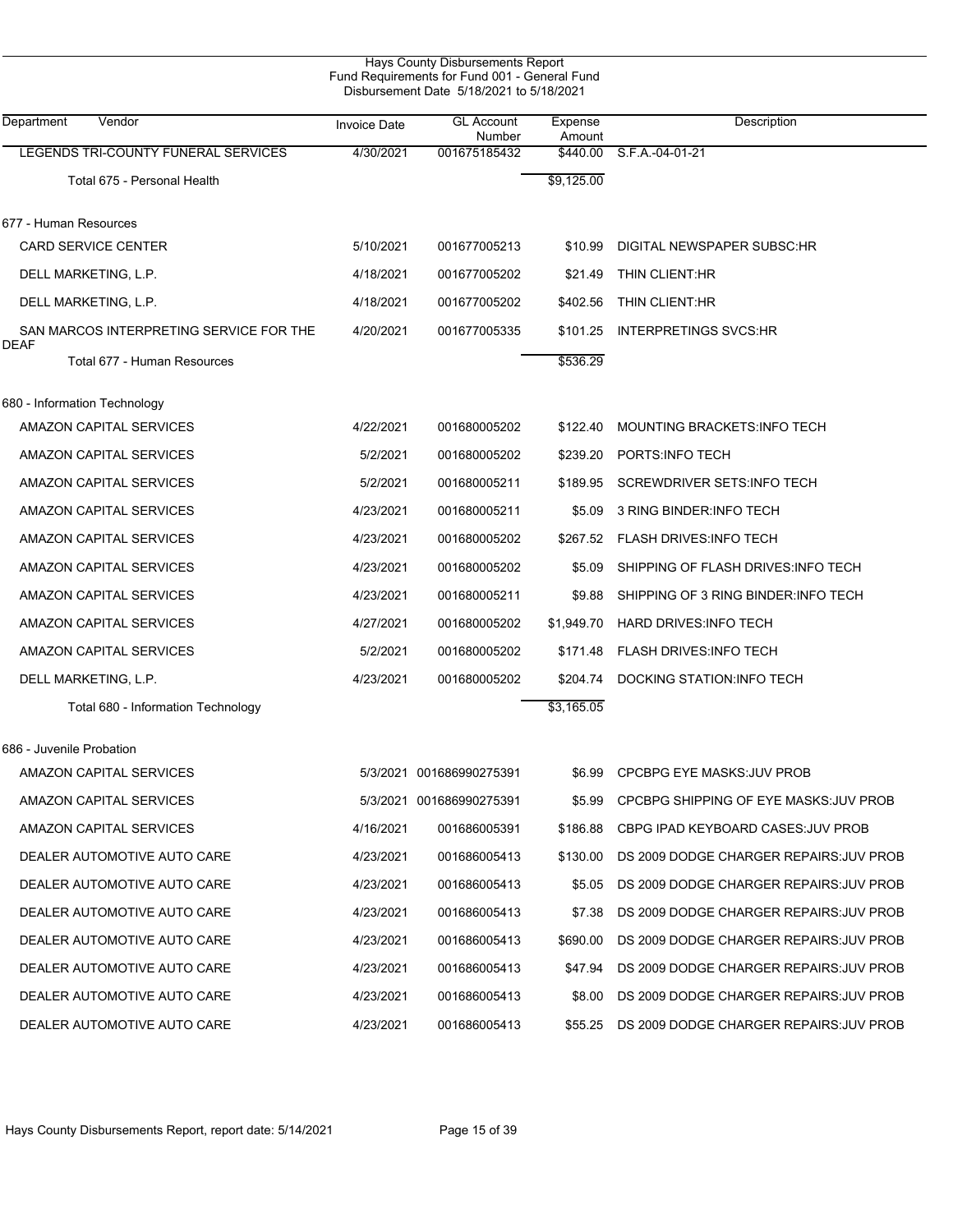| Department<br>Vendor                | <b>Invoice Date</b> | <b>GL Account</b><br>Number | Expense<br>Amount | Description                                                   |
|-------------------------------------|---------------------|-----------------------------|-------------------|---------------------------------------------------------------|
| DEALER AUTOMOTIVE AUTO CARE         | 4/23/2021           | 001686005413                | \$25.00           | DS 2009 DODGE CHARGER REPAIRS: JUV PROB                       |
| DEALER AUTOMOTIVE AUTO CARE         | 4/23/2021           | 001686005413                | \$31.35           | DS 2009 DODGE CHARGER REPAIRS: JUV PROB                       |
| DEALER AUTOMOTIVE AUTO CARE         | 4/23/2021           | 001686005413                | (\$97.50)         | DISCOUNT ON DODGE CHARGER REPAIRS: JUV PROB                   |
| EDDY, DEAN                          | 5/1/2021            | 001686005431                | \$450.00          | MHA PROF SVCS: PID 1050009699                                 |
| <b>FUELMAN</b>                      |                     | 4/26/2021 001686990275271   | \$65.04           | CPCBPG FUEL: JUV PROB                                         |
| <b>FUELMAN</b>                      | 4/26/2021           | 001686005271                | \$557.24          | DS FUEL:JUV PROB                                              |
| HAYS COUNTY JUVENILE CENTER         |                     | 5/3/2021 001686990275448    | \$11,048.00       | MHSRMHP APR 21 MENTAL HEALTH SVCS: JUV                        |
| HAYS COUNTY JUVENILE CENTER         |                     | 5/3/2021 001686990275360    | \$2,708.00        | <b>PROB</b><br>CPYS APR 21 TRANS COORD: JUV PROB              |
| LASER SERVICE USA, INC.             | 4/28/2021           | 001686005211                | \$215.00          | CI TONER CARTRIDGES: JUV PROB                                 |
| OFFICE DEPOT, INC.                  | 4/15/2021           | 001686005211                | \$5.59            | CI OFFICE SUPPLIES: JUV PROB                                  |
| OFFICE DEPOT, INC.                  | 4/15/2021           | 001686005211                | \$41.79           | CI OFFICE SUPPLIES: JUV PROB                                  |
| OFFICE DEPOT, INC.                  | 4/16/2021           | 001686005211                | \$22.39           | CI WEEKLY PLANNER: JUV PROB                                   |
| OFFICE DEPOT, INC.                  | 4/19/2021           | 001686005211                | \$55.16           | CI CALCULATOR/POST-IT NOTES: JUV PROB                         |
| OFFICE DEPOT, INC.                  | 4/19/2021           | 001686005211                | \$34.49           | CI CALCULATOR/POST-IT NOTES: JUV PROB                         |
| OFFICE DEPOT, INC.                  |                     | 4/26/2021 001686990275202   | \$183.99          | <b>CPCBPG LASER PRINTER: JUV PROB</b>                         |
| OFFICE DEPOT, INC.                  | 4/17/2021           | 001686005211                | \$32.98           | CI 4" X 4" POST-IT NOTES: JUV PROB                            |
| OFFICE DEPOT, INC.                  | 4/15/2021           | 001686005211                | \$66.84           | CI OFFICE SUPPLIES: JUV PROB                                  |
| RECOVERY HEALTHCARE CORP.           |                     | 4/30/2021 001686990275448   | \$374.50          | CPCBPG TRACKING/INSURANCE: JUV POB                            |
| REDWOOD TOXICOLOGY LABORATORY, INC. | 4/27/2021           | 001686005391                | \$273.75          | <b>YS PANELS: JUV PROB</b>                                    |
| REDWOOD TOXICOLOGY LABORATORY, INC. | 4/27/2021           | 001686005391                | \$16.37           | <b>YS PANELS: JUV PROB</b>                                    |
| SAM HOUSTON STATE UNIVERSITY        | 5/6/2021            | 001686005551                | \$240.00          | DS REG FEE: JOSE LUNA                                         |
| <b>WALMART BRC</b>                  |                     | 5/4/2021 001686990275391    | \$7.74            | CPCBPG ROPES: JUV PROB                                        |
| <b>WALMART BRC</b>                  |                     | 4/29/2021 001686990275391   | \$254.29          | <b>CPCBPG MISC SUPPLIES: JUV PROB</b>                         |
| <b>WALMART BRC</b>                  | 5/4/2021            | 001686005211                | \$24.88           | CI DVD DISCS: JUV PROB                                        |
| <b>WALMART BRC</b>                  |                     | 4/30/2021 001686990275391   | \$39.04           | CPCBPG DODGE BALLS: JUV PROB                                  |
| <b>WARREN, ROBERT</b>               | 5/1/2021            | 001686005391                | \$80.00           | CBPG MAY 21 STORAGE: JUV PROB                                 |
| ZERR, VALERIE                       | 4/29/2021           | 001686005501                | \$22.17           | DS REIMB FOR MEALS FOR JUVENILE                               |
| Total 686 - Juvenile Probation      |                     |                             | \$17,921.58       | TRANSPORT: JUV PROB                                           |
| 695 - Building Maintenance          |                     |                             |                   |                                                               |
| AMAZON CAPITAL SERVICES             | 4/29/2021           | 001695005201                | \$239.40          | PRIVACY SLATS FOR CHAIN LINK FENCE MTC                        |
| AMAZON CAPITAL SERVICES             | 4/29/2021           | 001695005201                | \$60.00           | PRIVACY SLATS FOR CHAIN LINK FENCE MTC                        |
| CITY OF KYLE                        |                     | 4/30/2021 001695005480120   | \$29.38           | SEWER:PCT 2                                                   |
| CLIFFORD POWER SYSTEMS, INC.        | 4/30/2021           | 001695005448                | \$814.00          | 10/01/20-09/30/21 GENERATOR MTC SERVICE<br>AGREEMENT:BROADWAY |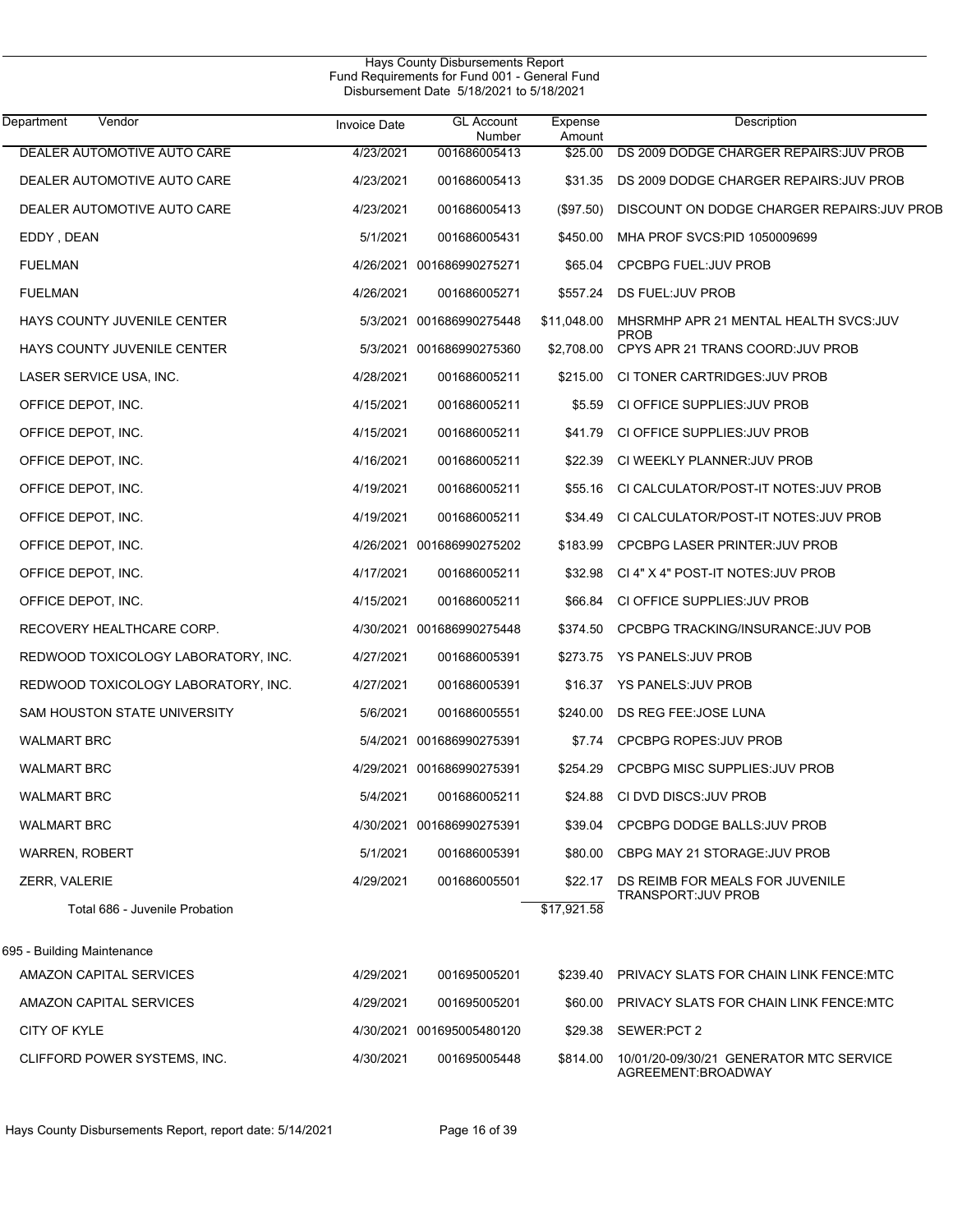| Department<br>Vendor           | <b>Invoice Date</b> | <b>GL Account</b><br>Number | Expense<br>Amount | Description                                    |
|--------------------------------|---------------------|-----------------------------|-------------------|------------------------------------------------|
| CLIFFORD POWER SYSTEMS, INC.   | 4/30/2021           | 001695005448                | \$691.00          | 10/01/20-09/30/21 GENERATOR MTC SERVICE        |
| <b>FRONTIER COMMUNICATIONS</b> |                     | 5/4/2021 001695005480120    | \$189.99          | AGREEMENT: YARR<br>ALARM LINES: PCT 2          |
| HOME DEPOT CREDIT SERVICES     | 4/22/2021           | 001695005201                | \$119.00          | CIRCULAR SAW: GOVT CTR                         |
| HOME DEPOT CREDIT SERVICES     | 4/12/2021           | 001695005473                | \$355.35          | <b>BOOM LIFT RENTAL:MTC</b>                    |
| JM ENGINEERING, LLC            | 5/3/2021            | 001695005451                | \$969.86          | <b>HVAC SERVICE CALL:CTHS</b>                  |
| JM ENGINEERING, LLC            | 5/3/2021            | 001695005451                | \$217.57          | <b>HVAC SERVICE CALL:CTHS</b>                  |
| JM ENGINEERING, LLC            | 5/3/2021            | 001695005451                | \$75.00           | HVAC SERVICE CALL:CTHS                         |
| JM ENGINEERING, LLC            |                     | 4/30/2021 001695005719700   | \$5,208.00        | REPLACE 5 TON A/C:PCT 3                        |
| <b>JM ENGINEERING, LLC</b>     | 4/30/2021           | 001695005719700             | \$3,284.72        | REPLACE 5 TON A/C:PCT 3                        |
| JM ENGINEERING, LLC            | 4/30/2021           | 001695005451                | \$1,037.28        | <b>HVAC SERVICE CALL:PCT 2</b>                 |
| JM ENGINEERING, LLC            | 4/30/2021           | 001695005451                | \$375.00          | <b>HVAC SERVICE CALL:PCT 2</b>                 |
| JM ENGINEERING, LLC            | 4/30/2021           | 001695005451                | \$75.00           | HVAC SERVICE CALL: PCT 2                       |
| JM ENGINEERING, LLC            | 5/3/2021            | 001695005451                | \$561.86          | <b>HVAC SERVICE CALL: PCT 4</b>                |
| JM ENGINEERING, LLC            | 5/3/2021            | 001695005451                | \$19.20           | <b>HVAC SERVICE CALL: PCT 4</b>                |
| <b>JM ENGINEERING, LLC</b>     | 5/3/2021            | 001695005451                | \$75.00           | <b>HVAC SERVICE CALL: PCT 4</b>                |
| JM ENGINEERING, LLC            | 5/3/2021            | 001695005451                | \$75.00           | <b>HVAC SERVICE CALL: YARR</b>                 |
| JM ENGINEERING, LLC            | 5/3/2021            | 001695005451                | \$605.08          | HVAC SERVICE CALL: PCT 2                       |
| JM ENGINEERING, LLC            | 5/3/2021            | 001695005451                | \$75.00           | HVAC SERVICE CALL: PCT 2                       |
| JM ENGINEERING, LLC            | 5/3/2021            | 001695005451                | \$801.30          | <b>HVAC SERVICE CALL: YARR</b>                 |
| JM ENGINEERING, LLC            | 5/3/2021            | 001695005451                | \$42.00           | HVAC SERVICE CALL: YARR                        |
| JM ENGINEERING, LLC            | 5/3/2021            | 001695005451                | \$75.00           | <b>HVAC SERVICE CALL: YARR</b>                 |
| JM ENGINEERING, LLC            |                     | 4/30/2021 001695005719700   | \$1,788.00        | REPLACE 5 TON A/C:PCT 3                        |
| <b>JM ENGINEERING, LLC</b>     |                     | 4/30/2021 001695005719700   | \$75.00           | REPLACE 5 TON A/C: PCT 3                       |
| <b>JM ENGINEERING, LLC</b>     | 5/3/2021            | 001695005451                | \$259.32          | HVAC SERVICE CALL: GOVT CTR                    |
| JM ENGINEERING, LLC            | 5/3/2021            | 001695005451                | \$75.00           | HVAC SERVICE CALL: GOVT CTR                    |
| JM ENGINEERING, LLC            | 5/3/2021            | 001695005451                | \$1,082.23        | <b>HVAC SERVICE CALL: YARR</b>                 |
| JM ENGINEERING, LLC            | 5/3/2021            | 001695005451                | \$19.20           | <b>HVAC SERVICE CALL: YARR</b>                 |
| LOWE'S, INC.                   | 4/27/2021           | 001695005207                | \$119.95          | MISC SUPPLIES: BROADWAY                        |
| LOWE'S, INC.                   | 4/26/2021           | 001695005413                | \$331.55          | TRUCK TOOL BOX:MTC                             |
| LOWE'S, INC.                   | 4/26/2021           | 001695005207                | \$11.27           | UTILITY KNIFE/BATTERIES: GOVT CTR              |
| LOWE'S, INC.                   | 4/26/2021           | 001695005207                | \$64.53           | MISC SUPPLIES: BROADWAY                        |
| MCCOY'S BUILDING SUPPLY        | 4/26/2021           | 001695005207                | \$123.07          | MISC SUPPLIES:CTHS                             |
| MOORE SUPPLY COMPANY           | 4/30/2021           | 001695005207                | \$64.31           | TOILET REPAIR KIT/CLOSET SPUD:MTC              |
| MOORE SUPPLY COMPANY           | 4/30/2021           | 001695005207                | (\$1.29)          | DISCOUNT ON TOILET REPAIR KIT/CLOSET SPUD: MTC |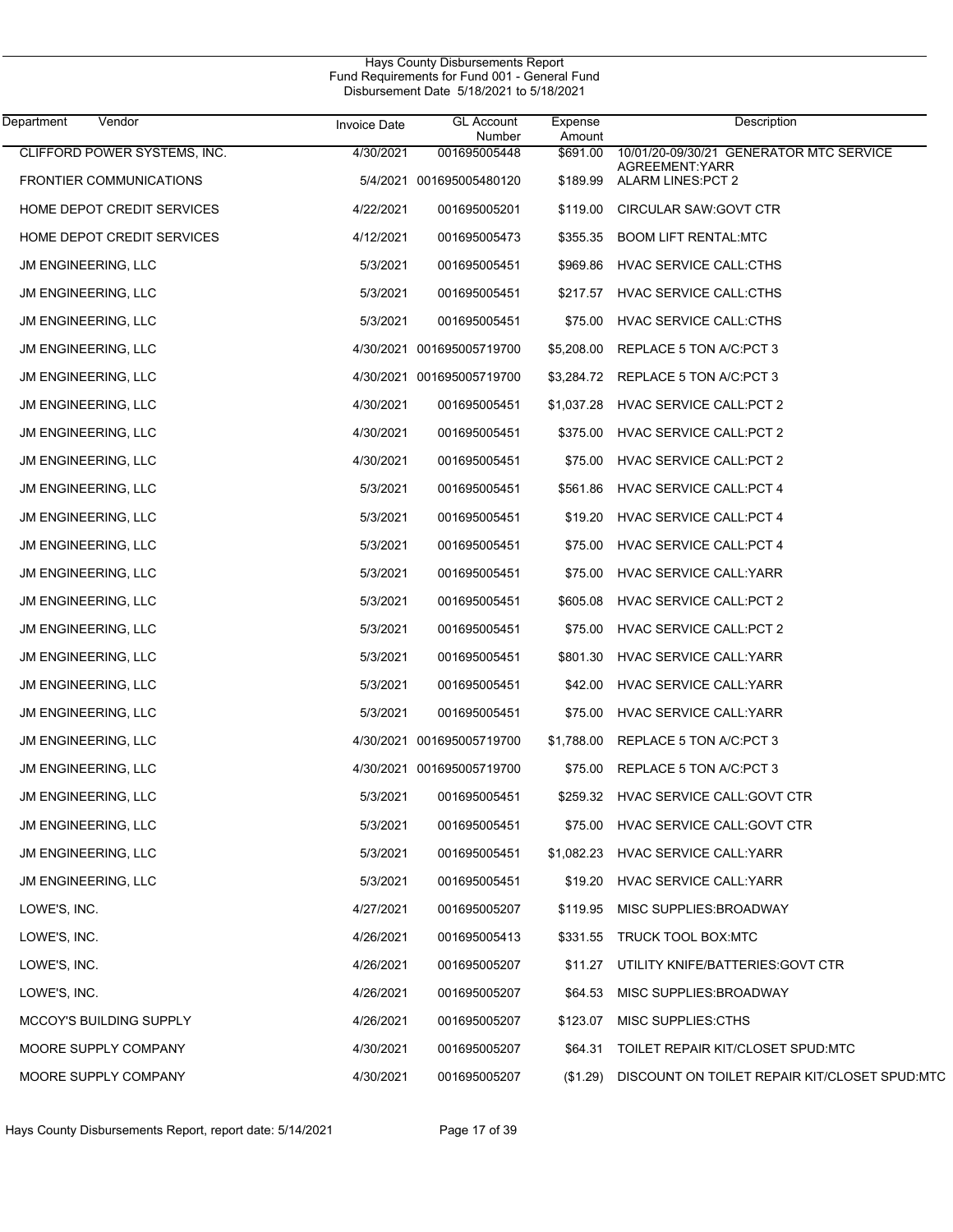| Hays County Disbursements Report              |  |
|-----------------------------------------------|--|
| Fund Requirements for Fund 001 - General Fund |  |
| Disbursement Date 5/18/2021 to 5/18/2021      |  |

| Department<br>Vendor                  | <b>Invoice Date</b> | <b>GL Account</b><br>Number | Expense<br>Amount | Description                                                          |
|---------------------------------------|---------------------|-----------------------------|-------------------|----------------------------------------------------------------------|
| PEDERNALES ELECTRIC COOPERATIVE, INC. |                     | 5/6/2021 001695005480240    | \$189.05          | AREA LIGHTS:3000279318                                               |
| <b>REXEL</b>                          | 5/3/2021            | 001695005201                | \$179.00          | ANGLE GRINDER/ACCESSORIES:MTC                                        |
| <b>REXEL</b>                          | 5/3/2021            | 001695005201                | \$182.48          | ANGLE GRINDER/ACCESSORIES:MTC                                        |
| <b>REXEL</b>                          | 5/3/2021            | 001695005201                | $(\$25.00)$       | DISCOUNT ON ANGLE GRINDER/ACCESSORIES:MTC                            |
| <b>REXEL</b>                          | 5/3/2021            | 001695005201                | \$54.67           | ANGLE GRINDER/ACCESSORIES.MTC                                        |
| SHERWIN-WILLIAMS CO.                  | 4/27/2021           | 001695005207                | \$20.69           | PAINT/ROLLER COVERS: GOVT CTR                                        |
| SHERWIN-WILLIAMS CO.                  | 4/27/2021           | 001695005207                | \$13.99           | PAINT/ROLLER COVERS: GOVT CTR                                        |
| SHERWIN-WILLIAMS CO.                  | 4/27/2021           | 001695005207                | (\$4.20)          | DISCOUNT ON PAINT/ROLLER COVERS: GOVT CTR                            |
| SHERWIN-WILLIAMS CO.                  | 4/26/2021           | 001695005207                | \$20.43           | <b>PAINT/MISC SUPPLIES:PCT 3</b>                                     |
| SHERWIN-WILLIAMS CO.                  | 4/26/2021           | 001695005207                | \$19.07           | <b>PAINT/MISC SUPPLIES:PCT 3</b>                                     |
| SHERWIN-WILLIAMS CO.                  | 4/26/2021           | 001695005207                | (\$0.86)          | DISCOUNT ON PAINT/MISC SUPPLIES: PCT 3                               |
| SI MECHANICAL, LLC                    | 5/4/2021            | 001695005451                | \$237.50          | TROUBLESHOOT MAIN CUT OFF INSIDE                                     |
| SI MECHANICAL, LLC                    | 5/4/2021            | 001695005451                | \$332.50          | BLDG/TOILET ON 3RD FLOOR:CTHS<br>TROUBLESHOOT BACKFLOW:PHLTH         |
| <b>TEXAN LANDSCAPE</b>                | 5/1/2021            | 001695005455                | \$1,400.00        | LANDSCAPING SERVICES: GOVT CTR                                       |
| <b>TEXAN LANDSCAPE</b>                | 5/1/2021            | 001695005455                | \$495.00          | LANDSCAPING SERVICES: PSB                                            |
| <b>TEXAN LANDSCAPE</b>                | 5/1/2021            | 001695005455                | \$525.00          | LANDSCAPING SERVICES CTHS                                            |
| TEXAS DISPOSAL SYSTEMS, INC.          | 5/1/2021            | 001695005452                | \$129.00          | MAY 21 TRASH SVC:PCT 3                                               |
| TRIPLE S FEED                         | 4/22/2021           | 001695005209                | \$383.70          | <b>HERBICIDE:MTC</b>                                                 |
| UNIFIRST CORPORATION                  | 4/23/2021           | 001695005207                | \$161.33          | CARPETS: GOVT CTR                                                    |
| WASTE CONNECTIONS LONE STAR, INC.     | 5/1/2021            | 001695005452                | \$78.62           | <b>TRASH SVC:PCT 4</b>                                               |
| WIMBERLEY ACE HARDWARE                | 4/27/2021           | 001695005207                | \$21.25           | MISC SUPPLIES: PCT 3                                                 |
| Total 695 - Building Maintenance      |                     |                             | \$24,495.35       |                                                                      |
| 700 - Parks Administration            |                     |                             |                   |                                                                      |
| AMAZON CAPITAL SERVICES               | 4/30/2021           | 001700005211                |                   | \$37.09 SHIPPING OF COMPUTER DESK:PARKS                              |
| AMAZON CAPITAL SERVICES               | 4/30/2021           | 001700005211                |                   | (\$37.09) RETURN SHIPPING:PARKS                                      |
| AMAZON CAPITAL SERVICES               | 4/30/2021           | 001700005211                |                   | \$291.48 COMPUTER DESK PARKS                                         |
| RMA TOLL PROCESSING                   | 5/3/2021            | 001700005391                |                   | \$6.13 TOLL CHGS PARKS                                               |
| WIMBERLEY ACE HARDWARE                | 4/18/2021           | 001700005201                |                   | \$93.87 MOUNTING TAPE/PAINT/SPRAY PAINT/KNEELING<br><b>MAT:PARKS</b> |
| WIMBERLEY ACE HARDWARE                | 4/17/2021           | 001700005201                |                   | \$4.59 HOBBY KNIFE:PARKS                                             |
| WIMBERLEY ACE HARDWARE                | 4/19/2021           | 001700005201                |                   | \$73.57 ADHESIVE REMOVER/GLOVES/PAINT:PARKS                          |
| Total 700 - Parks Administration      |                     |                             | \$469.64          |                                                                      |
| 712 - Co Wide Operations              |                     |                             |                   |                                                                      |
| CARD SERVICE CENTER                   | 5/10/2021           | 001712005391                |                   | \$247.25 BOXED DINNERS FOR VACCINATION<br>CLINIC:COVID-19            |

Hays County Disbursements Report, report date: 5/14/2021 Page 18 of 39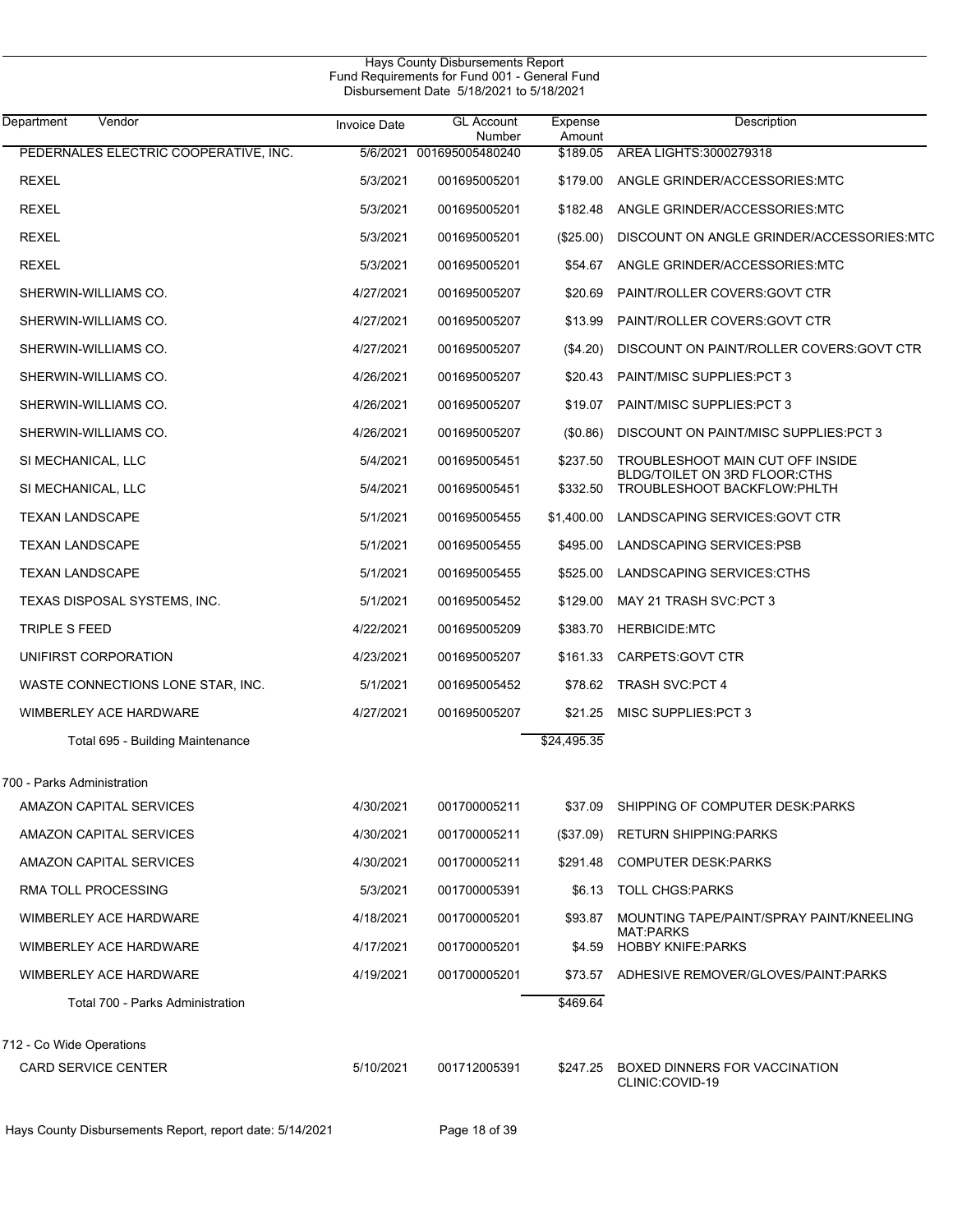| Department<br>Vendor                        | <b>Invoice Date</b> | <b>GL Account</b><br>Number | Expense<br>Amount | Description                                                    |
|---------------------------------------------|---------------------|-----------------------------|-------------------|----------------------------------------------------------------|
| <b>JONES, SAMANTHA</b>                      | 4/21/2021           | 001712005302                | \$14.99           | <b>REIMB FOR ZOOM FEE: CWOPS</b>                               |
| Total 712 - Co Wide Operations              |                     |                             | \$262.24          |                                                                |
| 716 - Transfer Stations                     |                     |                             |                   |                                                                |
| <b>COMPASS PAPER RECYCLING LLC</b>          | 5/1/2021            | 001716005452                | \$100.00          | MAY 21 BALER RENTAL TRANS STA                                  |
| HOME DEPOT CREDIT SERVICES                  | 4/23/2021           | 001716005201                | \$134.97          | ANCHOR SHACKLES/SAWZALL/BLADES:TRANS<br>STA                    |
| HOME DEPOT CREDIT SERVICES                  | 4/23/2021           | 001716005201                | \$3.96            | ANCHOR SHACKLES/SAWZALL/BLADES.TRANS<br>STA                    |
| <b>TRACTOR SUPPLY COMPANY</b>               | 3/18/2021           | 001716005201                | \$139.94          | PENETRATING CATALYST/UTILITY TRACTOR<br><b>FLUID:TRANS STA</b> |
| Total 716 - Transfer Stations               |                     |                             | \$378.87          |                                                                |
| 899 - Misc/Countywide Grants/Projects       |                     |                             |                   |                                                                |
| CHRISTINE FERRATO-ATTORNEY AT LAW           |                     | 4/26/2021 001899991305448   | \$862.50          | <b>MAGISTRATION:DIST CT</b>                                    |
| <b>GRANDE COMMUNICATIONS</b>                |                     | 4/17/2021 001899991255489   | \$17.87           | <b>INTERNET SVC/LONG DIST</b>                                  |
| JG LAW, PLLC                                |                     | 4/30/2021 001899991305448   | \$1,031.25        | <b>MAGISTRATION: DIST CT</b>                                   |
| JONES, RICHARD                              |                     | 4/30/2021 001899991305448   | \$1,275.00        | <b>MAGISTRATION:DIST CT</b>                                    |
| LEE, MICHAEL                                |                     | 4/30/2021 001899991305448   | \$562.50          | <b>MAGISTRATION:DIST CT</b>                                    |
| MOSLER, RYAN                                |                     | 4/28/2021 001899991305448   | \$712.50          | <b>MAGISTRATION:DIST CT</b>                                    |
| <b>P3WORKS LLC</b>                          |                     | 4/1/2021 001899130845448    | \$3,382.57        | PROF SVCS:LA CIMA                                              |
| <b>P3WORKS LLC</b>                          |                     | 4/1/2021 001899130845448    | \$2,482.54        | PROF SVCS LA CIMA                                              |
| THE MEADOWS CENTER                          |                     | 4/26/2021 001899991095448   | \$1,300.00        | 2021 FERAL HOG PROGRAM: EXT OFC                                |
| Total 899 - Misc/Countywide Grants/Projects |                     |                             | \$11,626.73       |                                                                |

Cash Required 001 - General Fund \$333,849.28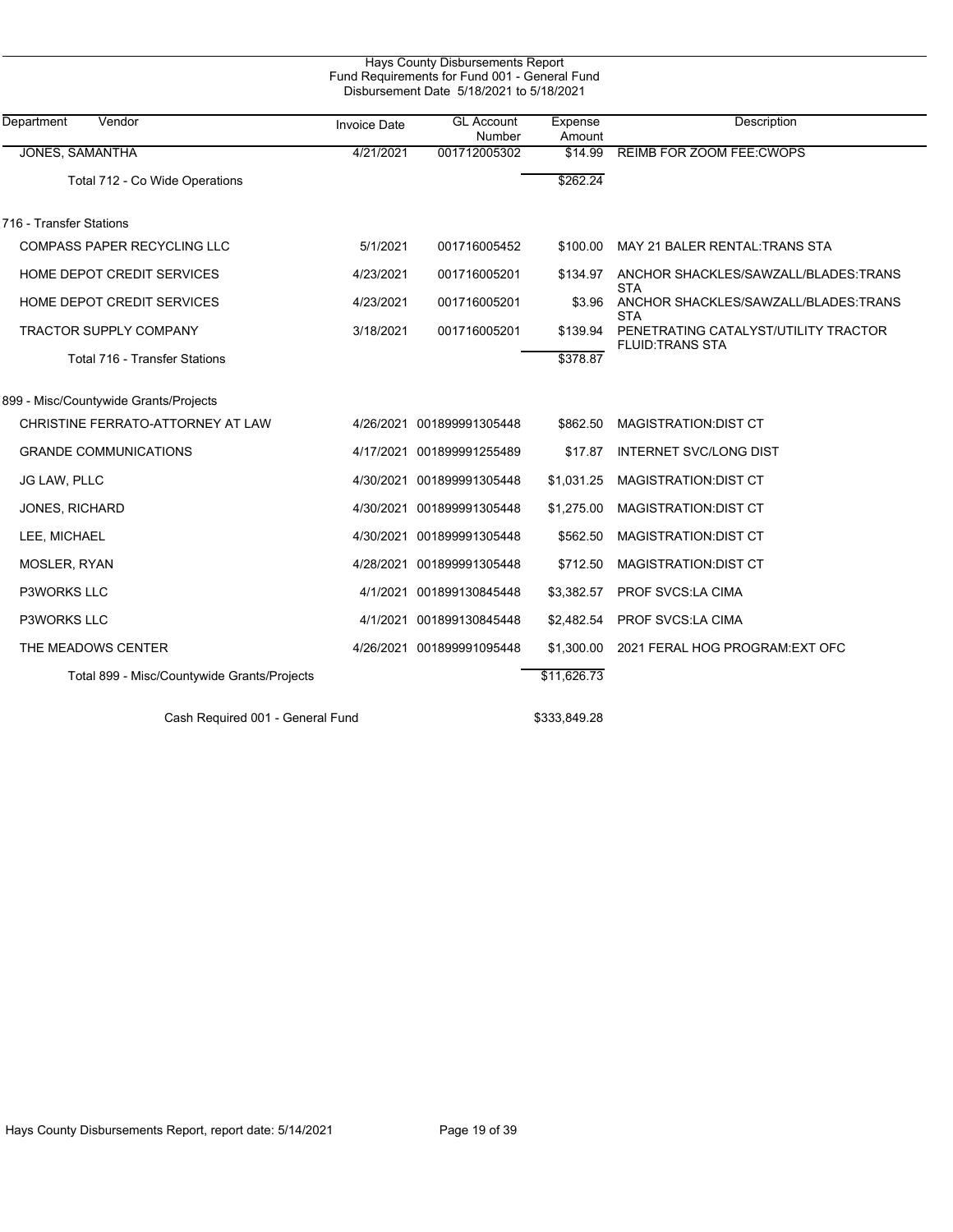| 730 - Medical and Dental Insurance<br><b>AFLAC</b> | 4/11/2021 |              |              |                                      |
|----------------------------------------------------|-----------|--------------|--------------|--------------------------------------|
|                                                    |           |              |              |                                      |
|                                                    |           | 003730005343 | \$28,398.93  | APR 21 PREMIUMS:HR                   |
| AFLAC GROUP                                        | 4/23/2021 | 003730005343 | \$3.288.57   | APR 21 PREMIUMS:HR                   |
| DR. TANIA GLENN & ASSOCIATES, PA                   | 4/27/2021 | 003730005391 | \$140.00     | APR 21 PROF SVCS. TO BE REIMB BY UHC |
| METLIFE SMALL BUSINESS CENTER                      | 4/16/2021 | 003730005343 | \$4,880.93   | MAY 21 PREMIUMS:HR                   |
| METLIFE SMALL BUSINESS CENTER                      | 4/16/2021 | 003730005343 | (\$36.69)    | APR 21 ADJ:HR                        |
| <b>NGLIC</b>                                       | 4/1/2021  | 003730005343 | \$8,611.88   | APR 21 PREMIUMS:HR                   |
| UNITED HEALTHCARE                                  | 4/27/2021 | 003730005303 | \$117,832.66 | MAY 21 PREMIUMS: HR                  |
| UNITED HEALTHCARE                                  | 4/23/2021 | 003730005303 | \$794.50     | COBRA ADMINISTRATIVE FEES OTR I      |
| Total 730 - Medical and Dental Insurance           |           |              | \$163,910.78 |                                      |

Hays County Disbursements Report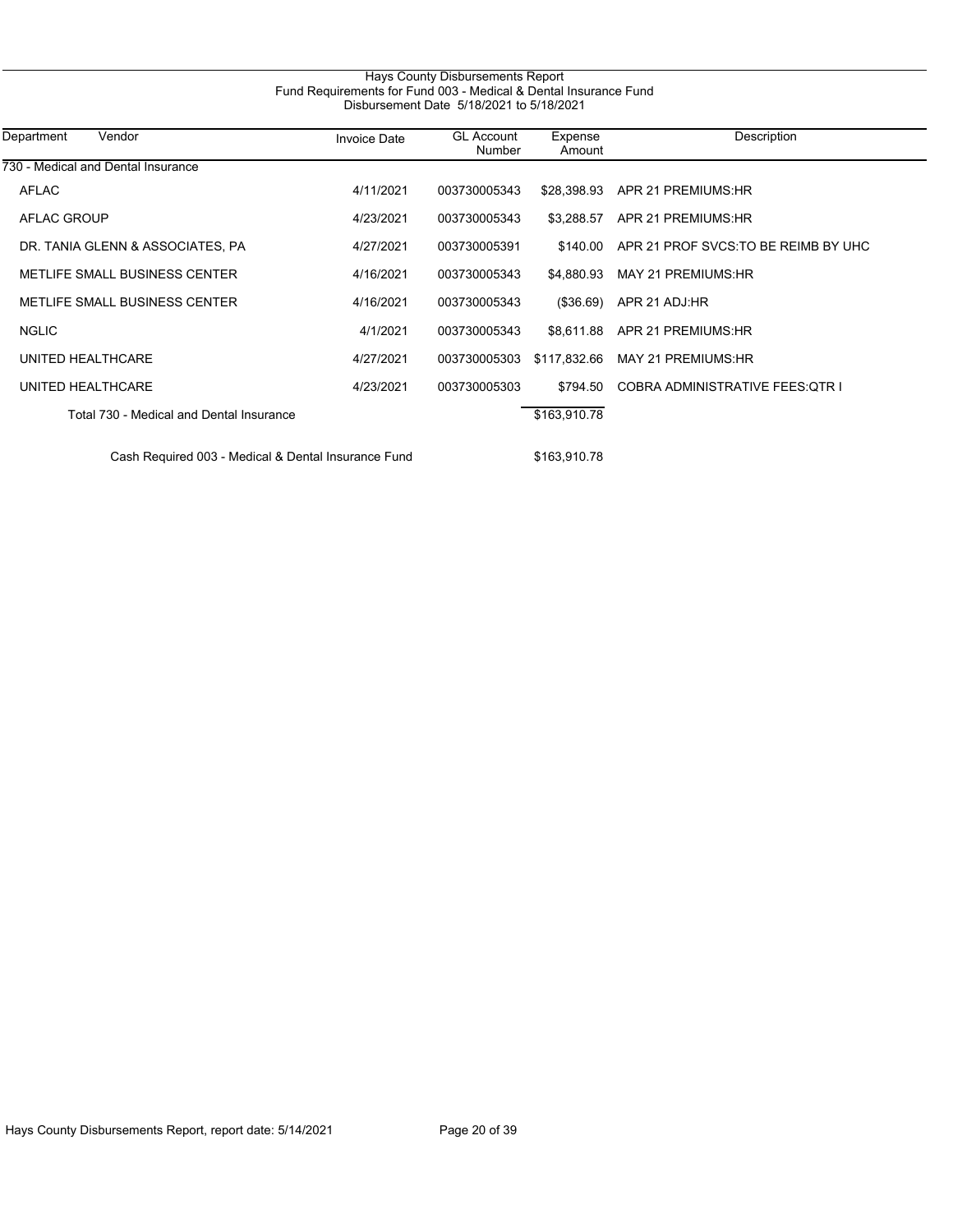# Hays County Disbursements Report Fund Requirements for Fund 006 - Public Safety Bond 2017 Fund Disbursement Date 5/18/2021 to 5/18/2021

| Vendor<br>Department                  |                                             | <b>Invoice Date</b> | <b>GL Account</b><br>Number     | Expense<br>Amount | Description                                             |
|---------------------------------------|---------------------------------------------|---------------------|---------------------------------|-------------------|---------------------------------------------------------|
| 852 - Jail-Public Safety Construction |                                             |                     |                                 |                   |                                                         |
| HELLMUTH. OBATA & KASSABAUM. L.P.     |                                             |                     | 4/27/20210068529420056117<br>00 |                   | \$1.058.42 PROF SVCS:16.09019.01                        |
| HELLMUTH. OBATA & KASSABAUM. L.P.     |                                             |                     | 4/27/20210068529420056117<br>00 | \$499.22          | PROF SVCS: 16,09019.01                                  |
| LACKEY DE CARVAJAL CX                 |                                             |                     | 4/28/20210068529420056117<br>00 | \$272.92          | PROF SVCS: JAIL EXPANSION AND TRAINING<br><b>CENTER</b> |
| LACKEY DE CARVAJAL CX                 |                                             |                     | 4/28/20210068529420156117<br>00 | \$1.220.27        | <b>PROF SVCS: PUBLIC SAFETY BUILDING</b>                |
|                                       | Total 852 - Jail-Public Safety Construction |                     |                                 | \$3,050.83        |                                                         |

Cash Required 006 - Public Safety Bond 2017 Fund \$3,050.83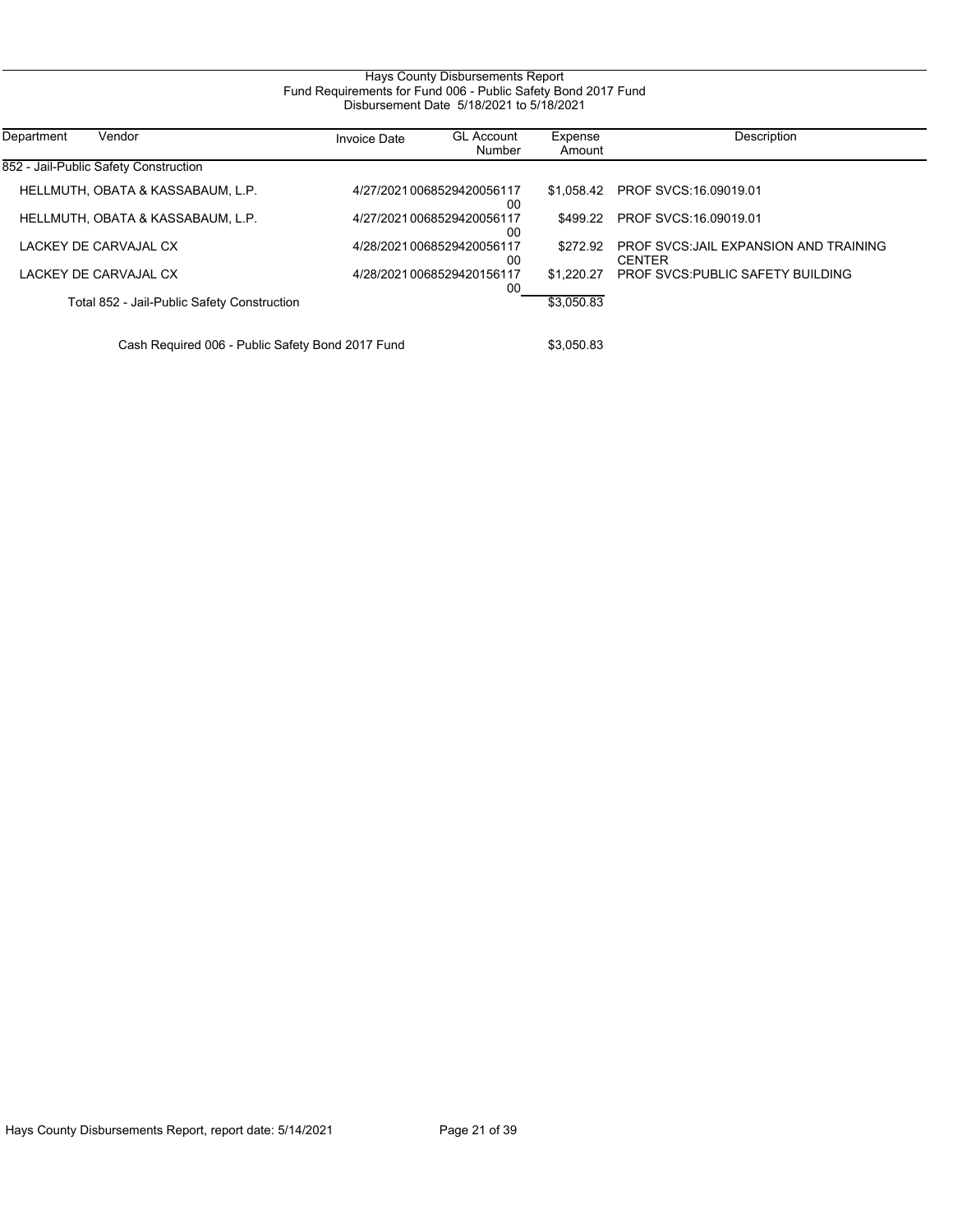| Vendor<br>Department                        | Invoice Date | <b>GL Account</b><br>Number | Expense<br>Amount | Description    |
|---------------------------------------------|--------------|-----------------------------|-------------------|----------------|
| 763 - CARES Act                             |              |                             |                   |                |
| <b>MALLORY SAFETY &amp; SUPPLY</b>          |              | 3/30/2021 009763991315225   | \$3.899.74        | N95 MASKS:SHER |
| Total 763 - CARES Act                       |              |                             | \$3.899.74        |                |
| Cash Required 009 - Coronavirus Relief Fund |              |                             | \$3,899.74        |                |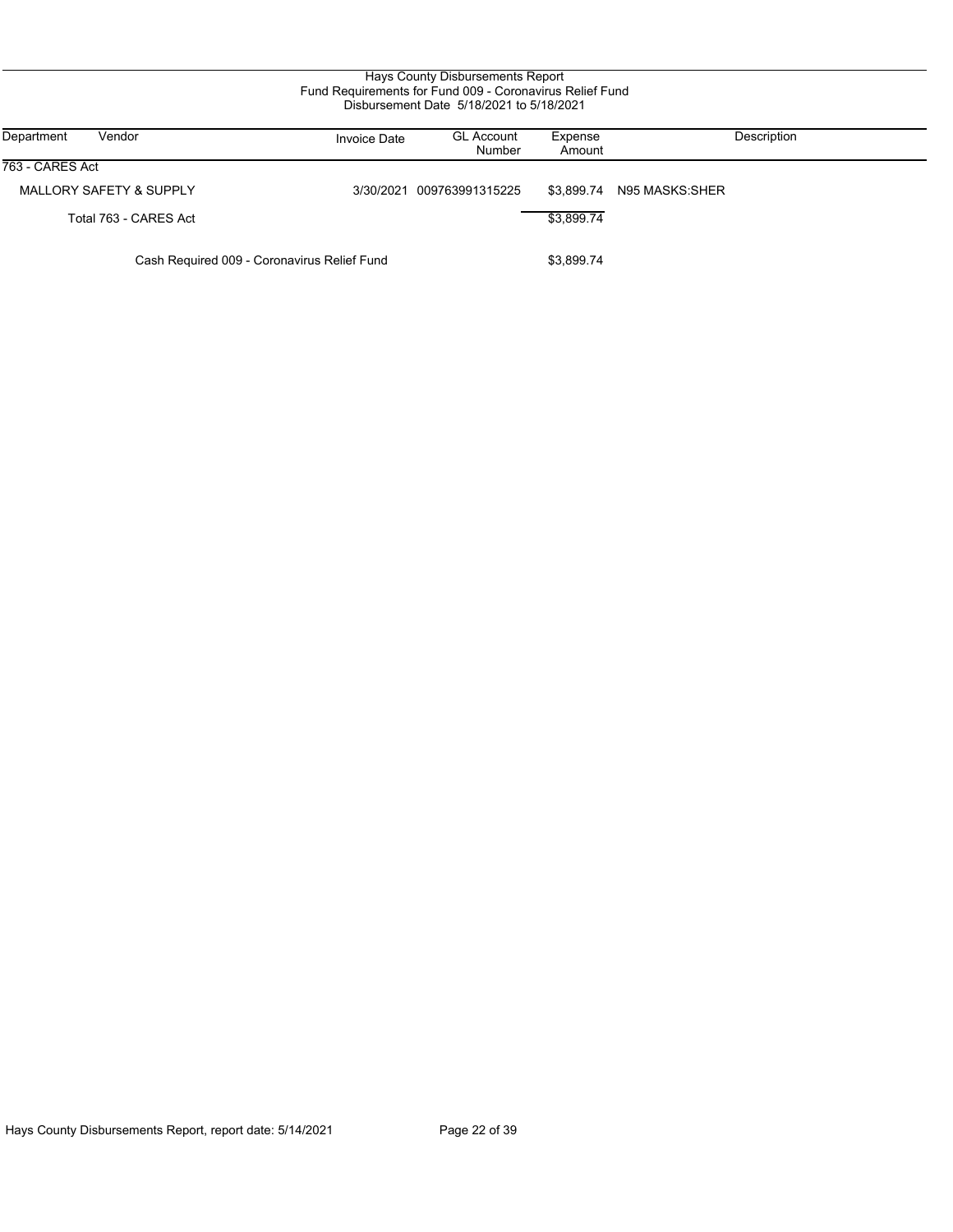| Department<br>Vendor               | <b>Invoice Date</b> | <b>GL Account</b><br>Number | Expense<br>Amount | Description                                              |
|------------------------------------|---------------------|-----------------------------|-------------------|----------------------------------------------------------|
| 710 - RPTP                         |                     |                             |                   |                                                          |
| 3A-1 STARTER & ALTERNATOR          | 4/29/2021           | 020710005413                | \$165.00          | ALTERNATOR REBUILD: VEH MTC                              |
| A-LINE AUTO PARTS                  | 5/6/2021            | 020710005413                | \$53.89           | MOUNT JACK: VEH MTC                                      |
| A-LINE AUTO PARTS                  | 5/5/2021            | 020710005413                | \$90.95           | ELEC FAN: VEH MTC                                        |
| ADVANCE AUTO PARTS                 | 5/6/2021            | 020710005271                | \$255.68          | DIESEL EXHAUST FLUID: VEH MTC                            |
| CAPITOL BEARING SERVICE            | 5/7/2021            | 020710005413                | \$96.33           | <b>MISC PARTS: VEH MTC</b>                               |
| CAPITOL BEARING SERVICE            | 5/7/2021            | 020710005413                | \$178.31          | <b>MISC PARTS: VEH MTC</b>                               |
| CENTURY ASPHALT, LTD.              | 4/28/2021           | 020710005351                | \$8,580.00        | HOT MIX TYPE D:RD                                        |
| CENTURY ASPHALT, LTD.              | 4/26/2021           | 020710005351                | \$5,475.36        | HOT MIX TYPE D:RD                                        |
| CENTURY ASPHALT, LTD.              | 4/27/2021           | 020710005351                | \$176.00          | HOT MIX TYPE D:RD                                        |
| <b>CHUCK NASH CHEVROLET</b>        | 5/6/2021            | 020710005413                | \$145.00          | PROGRAMMED TCM WITH LATEST<br><b>CALIBRATION:VEH MTC</b> |
| COLORADO MATERIALS, LTD.           | 4/30/2021           | 020710005351                | \$15,762.21       | <b>FLEX BASE:RD</b>                                      |
| COLORADO MATERIALS, LTD.           | 5/8/2021            | 020710005351                | $(\$241.72)$      | <b>RETURN FLEX BASE:RD</b>                               |
| COLORADO MATERIALS, LTD.           | 5/8/2021            | 020710005351                | \$17,495.30       | <b>FLEX BASE:RD</b>                                      |
| COLORADO MATERIALS, LTD.           | 5/8/2021            | 020710005351                | \$16,551.98       | FLEX BASE:RD                                             |
| COLORADO MATERIALS, LTD.           | 5/8/2021            | 020710005351                | $(\$0.02)$        | ROUNDING OF FLEX BASE:RD                                 |
| COLORADO MATERIALS, LTD.           | 5/8/2021            | 020710005351                | \$7,407.60        | <b>FLEX BASE:RD</b>                                      |
| DIETZ TRACTOR CO.                  | 5/7/2021            | 020710005413                | \$29.58           | FUEL ELEMENTS: VEH MTC                                   |
| DOBIE SUPPLY, LLC                  | 5/10/2021           | 020710005210                | \$300.00          | TEMPORARY RAISED PAVEMENT MARKERS:RD                     |
| DOUBLE TUFF TRUCK TARPS, INC.      | 5/3/2021            | 020710005413                | \$213.16          | PULL BAR ASSEMBLIES/TARP VEH MTC                         |
| ERGON ASPHALT & EMULSIONS, INC.    | 4/27/2021           | 020710005351                | \$0.26            | SS-1 EMULSION:RD                                         |
| ERGON ASPHALT & EMULSIONS, INC.    | 4/27/2021           | 020710005351                | \$396.46          | SS-1 EMULSION:RD                                         |
| ERGON ASPHALT & EMULSIONS, INC.    | 4/23/2021           | 020710005351                | \$477.92          | SS-1 EMULSION:RD                                         |
| ERGON ASPHALT & EMULSIONS, INC.    | 4/23/2021           | 020710005351                | \$0.31            | SS-1 EMULSION:RD                                         |
| ERGON ASPHALT & EMULSIONS, INC.    | 4/26/2021           | 020710005351                | \$1,264.78        | BC-1HT:RD                                                |
| ERGON ASPHALT & EMULSIONS, INC.    | 4/26/2021           | 020710005351                | \$0.76            | BC-1HT:RD                                                |
| ERGON ASPHALT & EMULSIONS, INC.    | 5/5/2021            | 020710005351                | \$0.30            | SS-1 EMULSION:RD                                         |
| ERGON ASPHALT & EMULSIONS, INC.    | 5/5/2021            | 020710005351                | \$459.46          | SS-1 EMULSION:RD                                         |
| FREIGHTLINER OF AUSTIN             | 5/4/2021            | 020710005413                | \$416.94          | OIL SEPARATOR/SEAL: VEH MTC                              |
| <b>GORDON'S EQUIPMENT</b>          | 5/5/2021            | 020710005413                | \$200.85          | REGULATOR/LUBRICATOR/GUAGE: VEH MTC                      |
| HAYS COUNTY TAX ASSESSOR COLLECTOR | 5/31/2021           | 020710005413                | \$7.50            | STATE INSPECTION FEE:RD                                  |
| HAYS COUNTY TAX ASSESSOR COLLECTOR | 5/31/2021           | 020710005413                | \$7.50            | STATE INSPECTION FEE:RD                                  |
| HAYS COUNTY TAX ASSESSOR COLLECTOR | 5/31/2021           | 020710005413                | \$7.50            | STATE INSPECTION FEE:RD                                  |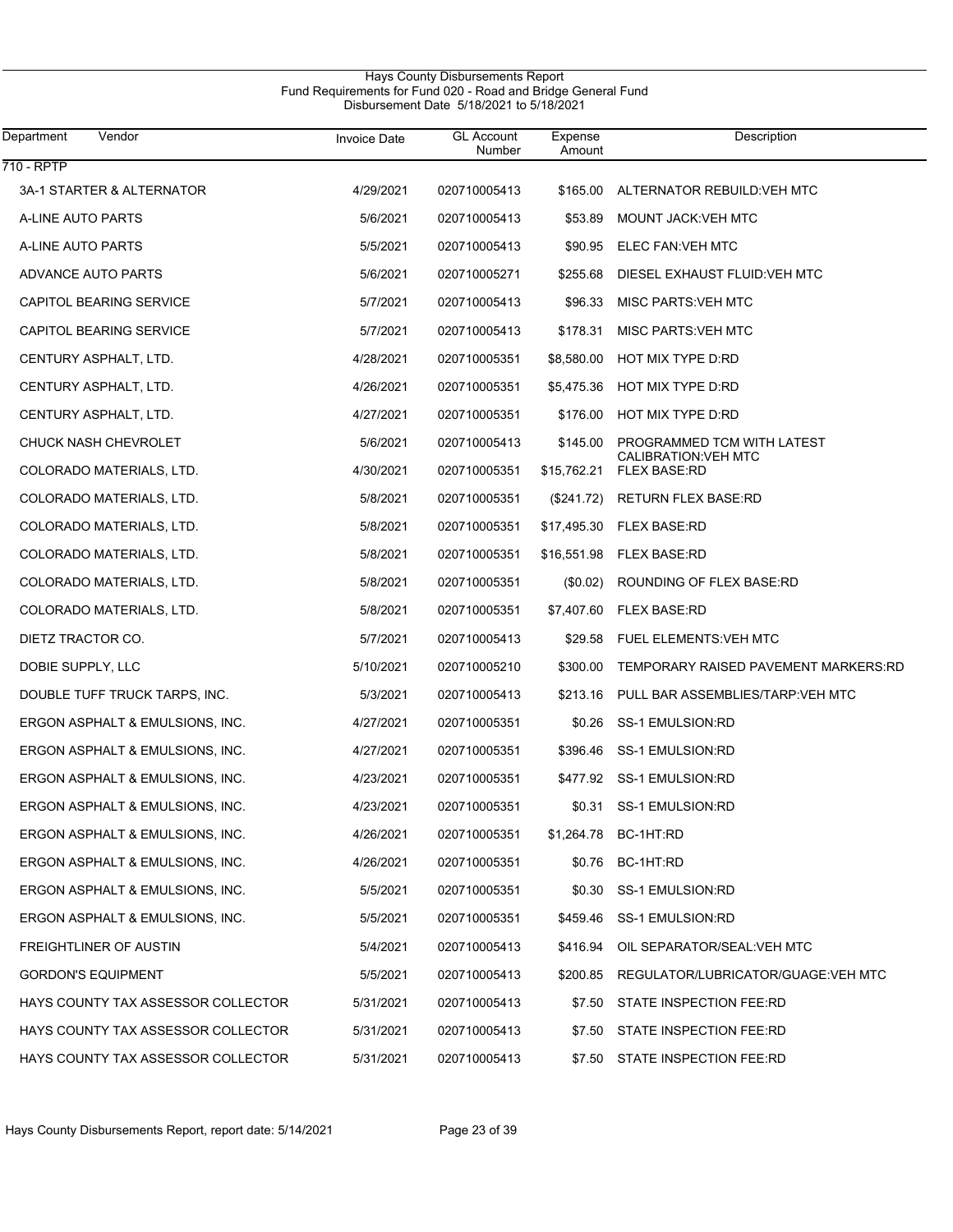| Department<br>Vendor               | <b>Invoice Date</b> | <b>GL Account</b><br>Number | Expense<br>Amount | Description                          |  |
|------------------------------------|---------------------|-----------------------------|-------------------|--------------------------------------|--|
| HAYS COUNTY TAX ASSESSOR COLLECTOR | 5/31/2021           | 020710005413                | \$7.50            | STATE INSPECTION FEE:RD              |  |
| HAYS COUNTY TAX ASSESSOR COLLECTOR | 5/31/2021           | 020710005413                | \$7.50            | STATE INSPECTION FEE:RD              |  |
| HAYS COUNTY TAX ASSESSOR COLLECTOR | 5/31/2021           | 020710005413                | \$7.50            | STATE INSPECTION FEE:RD              |  |
| HAYS COUNTY TAX ASSESSOR COLLECTOR | 5/31/2021           | 020710005413                | \$7.50            | STATE INSPECTION FEE:RD              |  |
| HAYS COUNTY TAX ASSESSOR COLLECTOR | 5/31/2021           | 020710005413                | \$7.50            | STATE INSPECTION FEE:RD              |  |
| HAYS COUNTY TAX ASSESSOR COLLECTOR | 5/31/2021           | 020710005413                | \$7.50            | STATE INSPECTION FEE:RD              |  |
| HAYS COUNTY TAX ASSESSOR COLLECTOR | 5/31/2021           | 020710005413                | \$7.50            | STATE INSPECTION FEE:RD              |  |
| HAYS COUNTY TAX ASSESSOR COLLECTOR | 5/31/2021           | 020710005413                | \$7.50            | STATE INSPECTION FEE:RD              |  |
| HAYS COUNTY TAX ASSESSOR COLLECTOR | 5/31/2021           | 020710005413                | \$7.50            | STATE INSPECTION FEE:RD              |  |
| HAYS COUNTY TAX ASSESSOR COLLECTOR | 5/31/2021           | 020710005413                | \$7.50            | STATE INSPECTION FEE:RD              |  |
| HAYS COUNTY TAX ASSESSOR COLLECTOR | 5/31/2021           | 020710005413                | \$7.50            | STATE INSPECTION FEE:RD              |  |
| HAYS COUNTY TAX ASSESSOR COLLECTOR | 5/31/2021           | 020710005413                | \$7.50            | STATE INSPECTION FEE:RD              |  |
| HAYS COUNTY TAX ASSESSOR COLLECTOR | 5/31/2021           | 020710005413                | \$7.50            | STATE INSPECTION FEE:RD              |  |
| HAYS COUNTY TAX ASSESSOR COLLECTOR | 5/31/2021           | 020710005413                | \$7.50            | STATE INSPECTION FEE:RD              |  |
| <b>HESSELBEIN TIRE SOUTHWEST</b>   | 3/31/2021           | 020710005413                | $(\$305.00)$      | RETURN TIRE: VEH MTC                 |  |
| HESSELBEIN TIRE SOUTHWEST          | 2/13/2020           | 020710004630                | (\$58.78)         | REFUND FET TAX: VEH MTC              |  |
| <b>HESSELBEIN TIRE SOUTHWEST</b>   | 9/29/2020           | 020710004630                | (\$25.28)         | REFUND FET TAX: VEH MTC              |  |
| <b>HESSELBEIN TIRE SOUTHWEST</b>   | 8/20/2020           | 020710004630                | (\$50.46)         | REFUND FET TAX: VEH MTC              |  |
| <b>HESSELBEIN TIRE SOUTHWEST</b>   | 10/14/2020          | 020710005413                | (\$117.56)        | REFUND FET TAX: VEH MTC              |  |
| <b>HESSELBEIN TIRE SOUTHWEST</b>   | 12/9/2020           | 020710005413                | (\$50.46)         | REFUND FET TAX: VEH MTC              |  |
| <b>HESSELBEIN TIRE SOUTHWEST</b>   | 5/6/2021            | 020710005413                | \$649.82          | 11R22.5 TIRES: VEH MTC               |  |
| HESSELBEIN TIRE SOUTHWEST          | 9/30/2020           | 020710004630                | (\$25.28)         | REFUND FET TAX: VEH MTC              |  |
| <b>HONEY BUCKET</b>                |                     | 4/29/2021 020710005448010   | \$116.50          | PORTA POT SVC:RD                     |  |
| <b>INTERSTATE BILLING SERVICE</b>  | 5/5/2021            | 020710005413                | \$214.72          | MISC FILTERS: VEH MTC                |  |
| <b>INTERSTATE BILLING SERVICE</b>  | 5/6/2021            | 020710005413                | (\$50.00)         | <b>RETURN CORES: VEH MTC</b>         |  |
| <b>INTERSTATE BILLING SERVICE</b>  | 5/6/2021            | 020710005413                |                   | \$7.00 STATE INSPECTION FEE: VEH MTC |  |
| <b>INTERSTATE BILLING SERVICE</b>  | 5/6/2021            | 020710005413                | \$7.00            | STATE INSPECTION FEE: VEH MTC        |  |
| <b>INTERSTATE BILLING SERVICE</b>  | 5/5/2021            | 020710005413                | \$155.98          | <b>BATTERIES: VEH MTC</b>            |  |
| <b>INTERSTATE BILLING SERVICE</b>  | 5/5/2021            | 020710005413                | \$50.00           | CORE DEPOSITS: VEH MTC               |  |
| <b>INTERSTATE BILLING SERVICE</b>  | 5/5/2021            | 020710005413                | \$6.00            | ENVIRONMENTAL FEE: VEH MTC           |  |
| JAGUAR FUELING SERVICES, LLC       | 5/6/2021            | 020710005271                | \$5,229.00        | <b>FUEL:VEH MTC</b>                  |  |
| JAGUAR FUELING SERVICES, LLC       | 5/6/2021            | 020710005271                | \$396.05          | <b>FUEL:VEH MTC</b>                  |  |
| JAGUAR FUELING SERVICES, LLC       | 5/6/2021            | 020710005271                |                   | \$2,151.52 FUEL: VEH MTC             |  |
| KIMBALL MIDWEST                    | 5/3/2021            | 020710005413                | \$221.47          | MISC SHOP SUPPLIES VEH MTC           |  |

Hays County Disbursements Report Fund Requirements for Fund 020 - Road and Bridge General Fund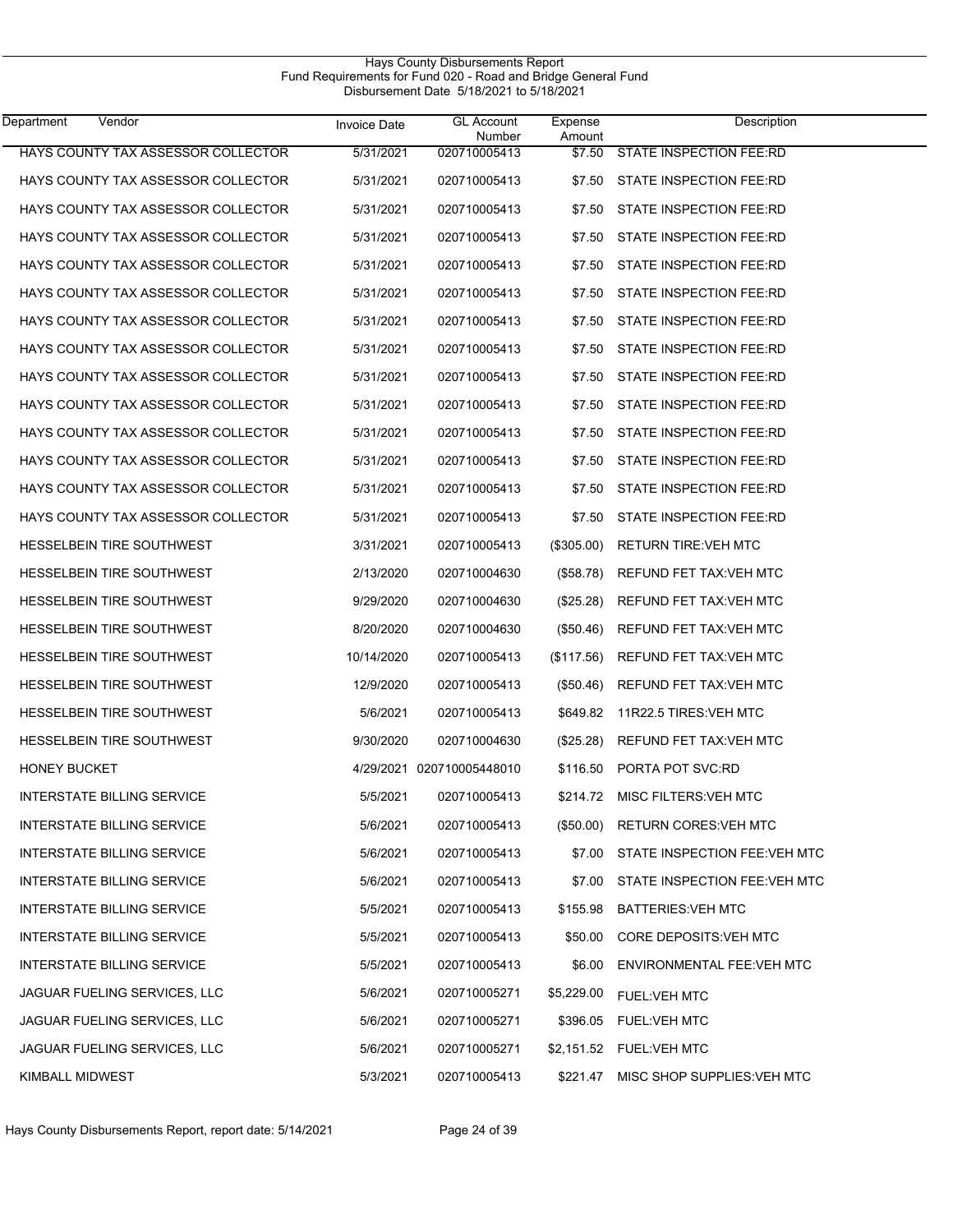| Vendor<br>Department                     | <b>Invoice Date</b> | <b>GL Account</b><br>Number | Expense<br>Amount | Description                   |  |
|------------------------------------------|---------------------|-----------------------------|-------------------|-------------------------------|--|
| LEINNEWEBER SERVICES                     |                     | 5/10/2021 020710005448010   | \$76.75           | PORTA POT SVC:RD              |  |
| LEO'S AUTOMOTIVE AND BODY SHOP           | 5/31/2021           | 020710005413                | \$7.00            | STATE INSPECTION FEE: VEH MTC |  |
| LEO'S AUTOMOTIVE AND BODY SHOP           | 5/31/2021           | 020710005413                | \$7.00            | STATE INSPECTION FEE.VEH MTC  |  |
| LEO'S AUTOMOTIVE AND BODY SHOP           | 5/31/2021           | 020710005413                | \$7.00            | STATE INSPECTION FEE: VEH MTC |  |
| LEO'S AUTOMOTIVE AND BODY SHOP           | 5/31/2021           | 020710005413                | \$7.00            | STATE INSPECTION FEE.VEH MTC  |  |
| LEO'S AUTOMOTIVE AND BODY SHOP           | 5/31/2021           | 020710005413                | \$7.00            | STATE INSPECTION FEE: VEH MTC |  |
| LEO'S AUTOMOTIVE AND BODY SHOP           | 5/31/2021           | 020710005413                | \$7.00            | STATE INSPECTION FEE: VEH MTC |  |
| LEO'S AUTOMOTIVE AND BODY SHOP           | 5/31/2021           | 020710005413                | \$7.00            | STATE INSPECTION FEE: VEH MTC |  |
| LEO'S AUTOMOTIVE AND BODY SHOP           | 5/31/2021           | 020710005413                | \$7.00            | STATE INSPECTION FEE: VEH MTC |  |
| LEO'S AUTOMOTIVE AND BODY SHOP           | 5/31/2021           | 020710005413                | \$7.00            | STATE INSPECTION FEE: VEH MTC |  |
| LEO'S AUTOMOTIVE AND BODY SHOP           | 5/31/2021           | 020710005413                | \$7.00            | STATE INSPECTION FEE.VEH MTC  |  |
| LEO'S AUTOMOTIVE AND BODY SHOP           | 5/31/2021           | 020710005413                | \$7.00            | STATE INSPECTION FEE: VEH MTC |  |
| LEO'S AUTOMOTIVE AND BODY SHOP           | 5/31/2021           | 020710005413                | \$7.00            | STATE INSPECTION FEE.VEH MTC  |  |
| LEO'S AUTOMOTIVE AND BODY SHOP           | 5/31/2021           | 020710005413                | \$7.00            | STATE INSPECTION FEE: VEH MTC |  |
| LEO'S AUTOMOTIVE AND BODY SHOP           | 5/31/2021           | 020710005413                | \$7.00            | STATE INSPECTION FEE: VEH MTC |  |
| LEO'S AUTOMOTIVE AND BODY SHOP           | 5/31/2021           | 020710005413                | \$7.00            | STATE INSPECTION FEE: VEH MTC |  |
| LEO'S AUTOMOTIVE AND BODY SHOP           | 5/31/2021           | 020710005413                | \$7.00            | STATE INSPECTION FEE: VEH MTC |  |
| LEO'S AUTOMOTIVE AND BODY SHOP           | 5/31/2021           | 020710005413                | \$7.00            | STATE INSPECTION FEE: VEH MTC |  |
| LEO'S AUTOMOTIVE AND BODY SHOP           | 5/31/2021           | 020710005413                | \$7.00            | STATE INSPECTION FEE.VEH MTC  |  |
| LEO'S AUTOMOTIVE AND BODY SHOP           | 5/31/2021           | 020710005413                | \$7.00            | STATE INSPECTION FEE: VEH MTC |  |
| LEO'S AUTOMOTIVE AND BODY SHOP           | 5/31/2021           | 020710005413                | \$7.00            | STATE INSPECTION FEE: VEH MTC |  |
| LEO'S AUTOMOTIVE AND BODY SHOP           | 5/31/2021           | 020710005413                | \$7.00            | STATE INSPECTION FEE: VEH MTC |  |
| LEO'S AUTOMOTIVE AND BODY SHOP           | 5/31/2021           | 020710005413                | \$7.00            | STATE INSPECTION FEE: VEH MTC |  |
| LEO'S AUTOMOTIVE AND BODY SHOP           | 5/31/2021           | 020710005413                | \$7.00            | STATE INSPECTION FEE: VEH MTC |  |
| PATHMARK TRAFFIC PRODUCTS OF TEXAS, INC. | 5/7/2021            | 020710005210                | \$374.30          | HI YELLOW/BLACK DEER SIGNS:RD |  |
| PEAK TRAILER GROUP                       | 5/3/2021            | 020710005413                | \$305.98          | PULL BAR ASSEMBLIES: VEH MTC  |  |
| REDHEAD AUTO PARTS, INC.                 | 5/6/2021            | 020710005413                |                   | \$134.22 AIR FILTERS: VEH MTC |  |
| REDHEAD AUTO PARTS, INC.                 | 5/6/2021            | 020710005413                | \$12.61           | AIR FILTER: VEH MTC           |  |
| REDHEAD AUTO PARTS, INC.                 | 5/6/2021            | 020710005413                | \$22.08           | AIR FILTER: VEH MTC           |  |
| REDHEAD AUTO PARTS, INC.                 | 5/6/2021            | 020710005413                | \$6.29            | SUPER GLUE: VEH MTC           |  |
| SHI GOVERNMENT SOLUTIONS, INC.           |                     | 4/29/2021 020710005718700   | \$14,894.00       | CARTEGRAPH OMS PLUS:RD        |  |
| SUR-POWR BATTERY                         | 5/6/2021            | 020710005210                | \$95.90           | <b>BATTERIES: VEH MTC</b>     |  |
| SUR-POWR BATTERY                         | 5/6/2021            | 020710005210                | \$6.00            | <b>BATTERIES: VEH MTC</b>     |  |
| <b>SUR-POWR BATTERY</b>                  | 5/4/2021            | 020710005210                | \$115.90          | BATTERIES: VEH MTC            |  |

Hays County Disbursements Report Fund Requirements for Fund 020 - Road and Bridge General Fund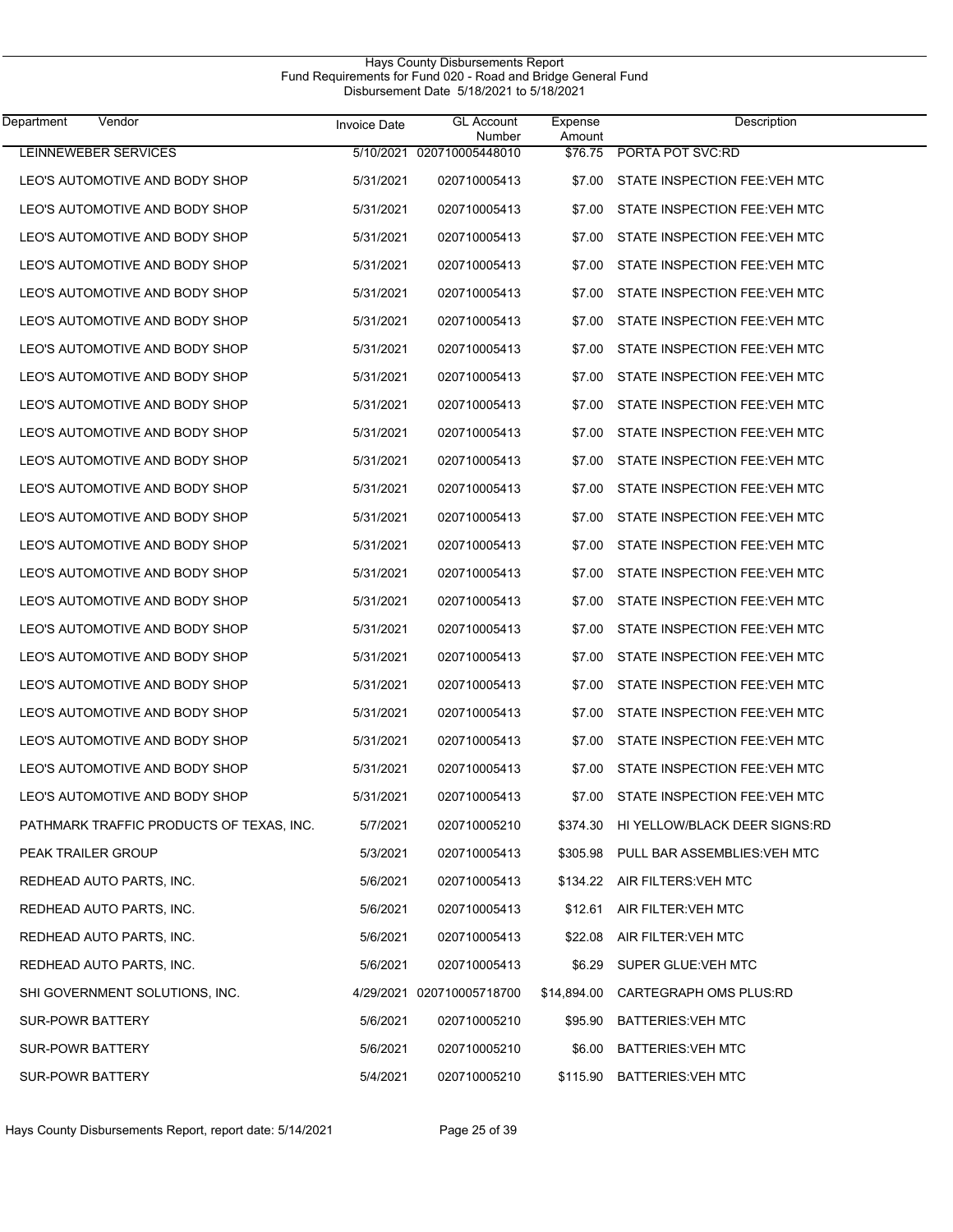| Vendor<br>Department    | <b>Invoice Date</b> | <b>GL Account</b><br>Number | Expense<br>Amount | <b>Description</b>         |
|-------------------------|---------------------|-----------------------------|-------------------|----------------------------|
| <b>SUR-POWR BATTERY</b> | 5/4/2021            | 020710005210                | \$6.00            | <b>BATTERIES: VEH MTC</b>  |
| T & W TIRE LLC          | 5/10/2021           | 020710005413                | \$300.00          | TIRE DISPOSAL: VEH MTC     |
| T & W TIRE LLC          | 5/7/2021            | 020710005413                | \$1,489.20        | 1500R24 TIRE: VEH MTC      |
| T & W TIRE LLC          | 5/10/2021           | 020710005413                | \$57.00           | <b>TUBES/FLAPS:VEH MTC</b> |
| T & W TIRE LLC          | 5/10/2021           | 020710005413                | \$37.50           | <b>TUBES/FLAPS:VEH MTC</b> |
| T & W TIRE LLC          | 5/5/2021            | 020710005413                | \$988.20          | <b>TIRES: VEH MTC</b>      |
| T & W TIRE LLC          | 5/5/2021            | 020710005413                | \$57.00           | <b>TIRES: VEH MTC</b>      |
| T & W TIRE LLC          | 5/5/2021            | 020710005413                | \$37.50           | <b>TIRES: VEH MTC</b>      |
| TIMEMARK, INC.          | 5/4/2021            | 020710005210                | \$422.00          | <b>ROAD TUBES:RD</b>       |
| TIMEMARK, INC.          | 5/4/2021            | 020710005210                | \$98.50           | <b>ROAD TUBES:RD</b>       |
| UNIFIRST CORPORATION    | 4/27/2021           | 020710005474                | \$85.61           | UNIFORMS:RD-DRIFTWOOD      |
| UNIFIRST CORPORATION    | 4/28/2021           | 020710005474                | \$358.76          | UNIFORMS:RD-KYLE           |
| UNIFIRST CORPORATION    | 4/21/2021           | 020710005474                | \$264.49          | UNIFORMS:RD-KYLE           |
| UNIFIRST CORPORATION    | 4/13/2021           | 020710005474                | \$54.73           | UNIFORMS:RD-DRIFTWOOD      |
| UNIFIRST CORPORATION    | 5/5/2021            | 020710005474                | \$61.77           | UNIFORMS:RD-SM             |
| UNIFIRST CORPORATION    | 4/27/2021           | 020710005474                | \$41.53           | UNIFORMS:RD-WIMB           |
| UNIFIRST CORPORATION    | 4/20/2021           | 020710005474                | \$54.73           | UNIFORMS:RD-DRIFTWOOD      |
| UNIFIRST CORPORATION    | 4/14/2021           | 020710005474                | \$61.77           | UNIFORMS:RD-SM             |
| UNIFIRST CORPORATION    | 5/4/2021            | 020710005474                | \$54.73           | UNIFORMS:RD-DRIFTWOOD      |
| UNIFIRST CORPORATION    | 4/13/2021           | 020710005474                | \$41.53           | UNIFORMS:RD-WIMB           |
| UNIFIRST CORPORATION    | 5/5/2021            | 020710005474                | \$266.41          | UNIFORMS:RD-KYLE           |
| UNIFIRST CORPORATION    | 4/14/2021           | 020710005474                | \$318.04          | UNIFORMS:RD-SM             |
| UNIFIRST CORPORATION    | 5/4/2021            | 020710005474                |                   | \$41.53 UNIFORMS:RD-WIMB   |
| UNIFIRST CORPORATION    | 4/20/2021           | 020710005474                | \$41.53           | UNIFORMS:RD-WIMB           |
| UNIFIRST CORPORATION    | 4/21/2021           | 020710005474                | \$61.77           | UNIFORMS:RD-SM             |
| UNIFIRST CORPORATION    | 4/28/2021           | 020710005474                | \$61.77           | UNIFORMS.RD-SM             |
| Total 710 - RPTP        |                     |                             | \$106,171.02      |                            |

Hays County Disbursements Report

Cash Required 020 - Road and Bridge General Fund \$106,171.02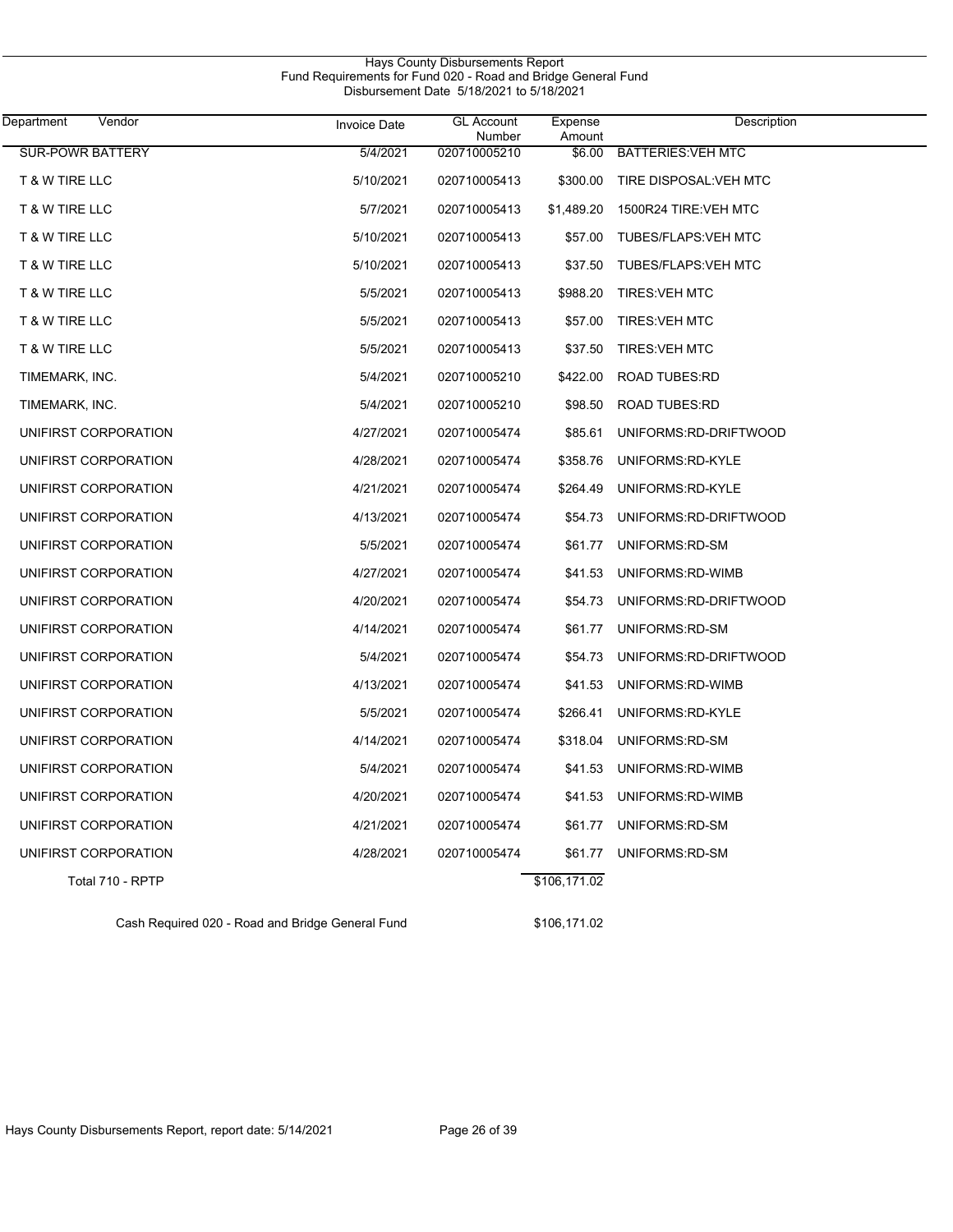| Department<br>Vendor              | <b>Invoice Date</b> | <b>GL Account</b><br>Number | Expense<br>Amount | Description           |
|-----------------------------------|---------------------|-----------------------------|-------------------|-----------------------|
| A BAIL BONDS                      | 5/4/2021            | 0512010150                  | \$16.83           | INT ON CD 20509 TREAS |
| A-AMIGO BAIL BONDS                | 5/10/2021           | 0512010130                  | \$17.36           | INT ON CD 20120 TREAS |
| A-AMIGO BAIL BONDS                | 4/26/2021           | 0512010130                  | \$18.49           | INT ON CD 20116.TREAS |
| FIRST COMMUNITY INSURANCE COMPANY | 4/28/2021           | 0512010162                  | \$450.00          | INT ON CD 20628.TREAS |
| ROCHE SURETY CASUALTY CO., INC.   | 5/5/2021            | 0512010135                  | \$54.86           | INT ON CD 20183.TREAS |
| Total -                           |                     |                             | \$557.54          |                       |

Hays County Disbursements Report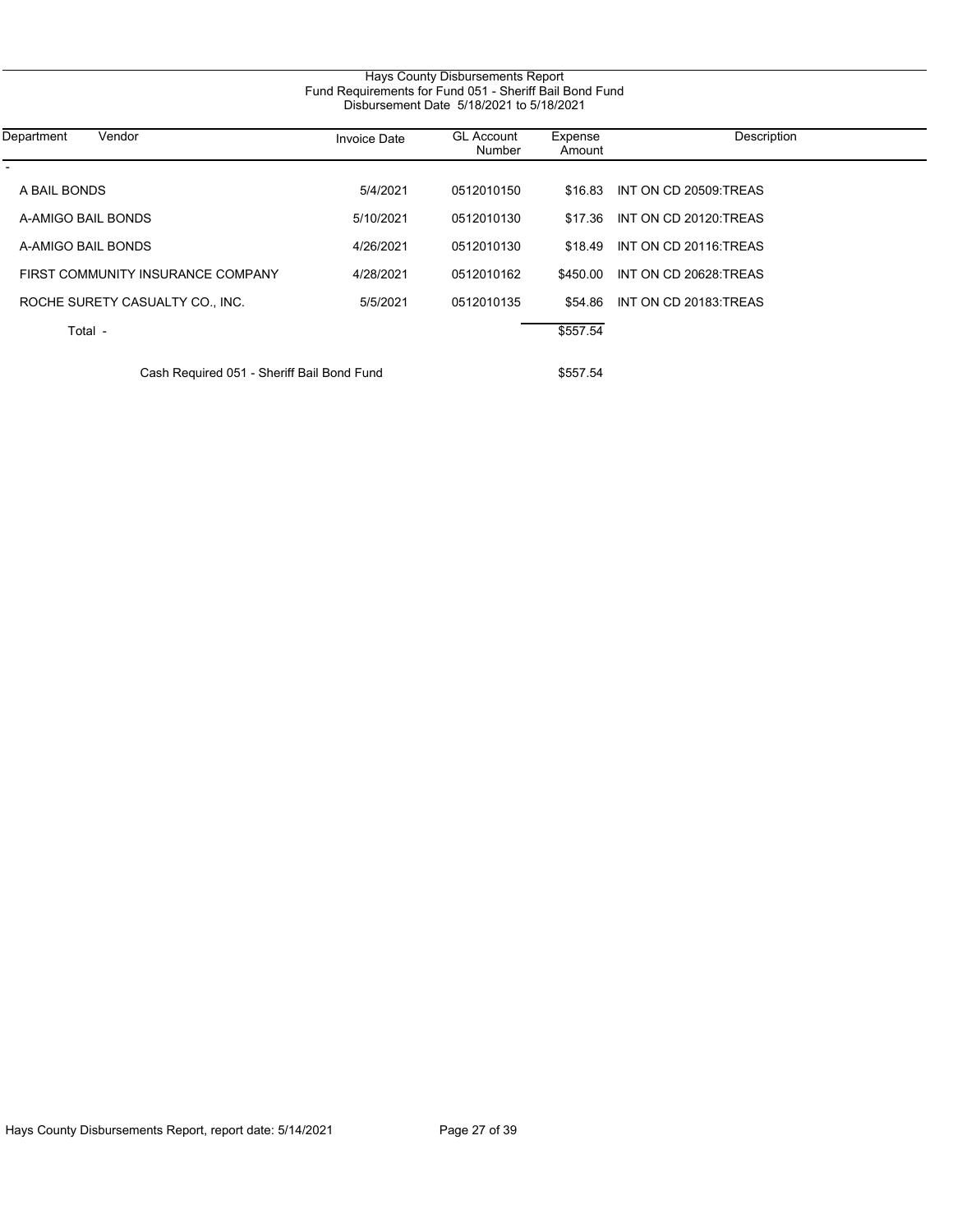#### Hays County Disbursements Report Fund Requirements for Fund 070 - Juvenile Detention Center Fund Disbursement Date 5/18/2021 to 5/18/2021

| Department<br>Vendor                  | <b>Invoice Date</b> | <b>GL Account</b><br>Number | Expense<br>Amount | Description                                        |
|---------------------------------------|---------------------|-----------------------------|-------------------|----------------------------------------------------|
| 685 - Juvenile Detention Center       |                     |                             |                   |                                                    |
| <b>BOB BARKER COMPANY, INC.</b>       | 4/30/2021           | 070685005205                | \$93.00           | DETAINEES PERSONAL SUPPLIES: JUV CTR               |
| BOB BARKER COMPANY, INC.              | 4/30/2021           | 070685005205                | \$93.00           | DETAINEES PERSONAL SUPPLIES: JUV CTR               |
| BOB BARKER COMPANY, INC.              | 4/30/2021           | 070685005205                | \$93.00           | DETAINEES PERSONAL SUPPLIES: JUV CTR               |
| BOB BARKER COMPANY, INC.              | 4/30/2021           | 070685005205                | \$108.72          | DETAINEES PERSONAL SUPPLIES JUV CTR                |
| BOB BARKER COMPANY, INC.              | 4/30/2021           | 070685005205                | \$147.60          | DETAINEES PERSONAL SUPPLIES: JUV CTR               |
| BOB BARKER COMPANY, INC.              | 4/30/2021           | 070685005205                | \$204.26          | DETAINEES PERSONAL SUPPLIES: JUV CTR               |
| BOB BARKER COMPANY, INC.              | 4/21/2021           | 070685005205                | \$59.55           | PERSONAL SUPPLIES FOR DETAINEES: JUV CTR           |
| <b>BORDEN DAIRY</b>                   |                     | 4/21/2021 070685990175232   | \$211.71          | <b>MILK:JUV CTR</b>                                |
| <b>BORDEN DAIRY</b>                   |                     | 5/5/2021 070685990175232    | \$127.26          | <b>MILK:JUV CTR</b>                                |
| CENTERPOINT ENERGY RESOURCES CORP.    |                     | 4/28/2021 070685005480220   | \$702.25          | <b>GAS SVC:JUV CTR</b>                             |
| CENTRAL TEXAS FOOD BANK               |                     | 4/20/2021 070685990175232   | \$26.05           | FOOD: JUV CTR                                      |
| <b>CHEMSEARCH</b>                     | 4/20/2021           | 070685005208                | \$229.95          | NITRILE GLOVES: JUV CTR                            |
| CHEMSEARCH                            | 4/20/2021           | 070685005208                | \$20.01           | SHIPPING OF NITRILE GLOVES: JUV CTR                |
| <b>CHEMSEARCH</b>                     | 4/13/2021           | 070685005208                | \$249.95          | NITRILE GLOVES: JUV CTR                            |
| CHEMSEARCH                            | 4/13/2021           | 070685005208                | \$21.40           | SHIPPING OF NITRILE GLOVES: JUV CTR                |
| CLIFFORD POWER SYSTEMS, INC.          | 4/21/2021           | 070685005473                | \$4,094.40        | APR 21 GENERATOR LEASE: JUV CTR                    |
| CORNERSTONE DETENTION PRODUCTS, INC.  | 4/15/2021           | 070685005451                | \$1,950.00        | DORM LOCKS: JUV CTR                                |
| CORNERSTONE DETENTION PRODUCTS, INC.  | 4/15/2021           | 070685005451                | \$1,950.00        | DORM LOCKS: JUV CTR                                |
| CORNERSTONE DETENTION PRODUCTS, INC.  | 4/15/2021           | 070685005451                | \$100.00          | DORM LOCKS: JUV CTR                                |
| CROOKES, JAZMIN                       | 5/4/2021            | 070685005391                | \$11.49           | CRAFTS FOR JUVENILES: JUV CTR                      |
| FIRETROL PROTECTION SYSTEMS, INC.     | 4/19/2021           | 070685005391                | \$75.00           | REPAIR SPRINKLER: JUV CTR                          |
| GRAINGER, INC.                        | 4/14/2021           | 070685005208                | \$122.18          | LONG HANDLED DUST PANS: JUV CTR                    |
| GTG SERVICE CO.                       | 4/13/2021           | 070685005411                |                   | \$100.25 WASHER REPAIRS.JUV CTR                    |
| GTG SERVICE CO.                       | 4/13/2021           | 070685005411                |                   | \$70.00 WASHER REPAIRS: JUV CTR                    |
| JM ENGINEERING, LLC                   | 4/13/2021           | 070685005207                |                   | \$1,217.59 QUARTERLY AIR FILTER CHANGEOUTS:CO WIDE |
| JUVENILE JUSTICE ASSOCIATION OF TEXAS | 8/17/2021           | 070685005551                | \$150.00          | REG FEE: JOEL WARE                                 |
| JUVENILE JUSTICE ASSOCIATION OF TEXAS | 8/17/2021           | 070685005551                | \$150.00          | <b>REG FEE: BRETT LITTLEJOHN</b>                   |
| LABATT FOOD SERVICE, LLC              |                     | 4/22/2021 070685990175232   | \$1,292.96        | FOOD: JUV CTR                                      |
| LABATT FOOD SERVICE, LLC              |                     | 4/22/2021 070685990175201   |                   | \$96.15 PLASTIC WRAP/TRAYS/CUPS/WATER:JUV CTR      |
| LABATT FOOD SERVICE, LLC              |                     | 4/15/2021 070685990175201   | \$56.55           | TRAYS/APRONS/FORKS: JUV CTR                        |
| LABATT FOOD SERVICE, LLC              |                     | 4/15/2021 070685990175232   |                   | \$2,083.63 FOOD: JUV CTR                           |
| LABATT FOOD SERVICE, LLC              |                     | 4/20/2021 070685990175232   |                   | \$642.19 FOOD: JUV CTR                             |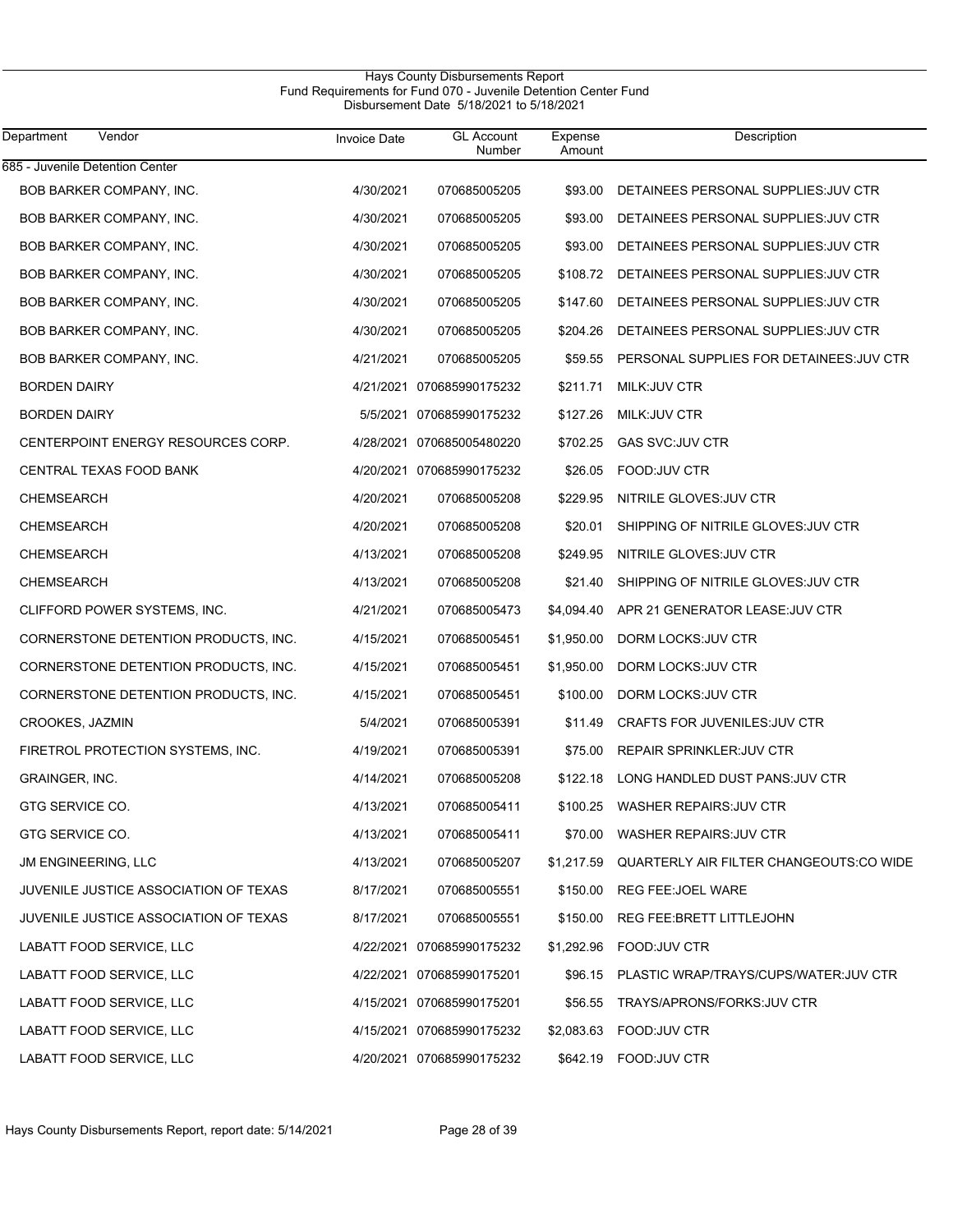| Vendor<br>Department                  | <b>Invoice Date</b> | <b>GL Account</b><br>Number | Expense<br>Amount | Description                                              |
|---------------------------------------|---------------------|-----------------------------|-------------------|----------------------------------------------------------|
| <b>LABATT FOOD SERVICE, LLC</b>       | 5/4/2021            | 070685990175232             | \$1,008.14        | FOOD:JUV CTR                                             |
| LABATT FOOD SERVICE, LLC              |                     | 6/10/2021 070685990175232   | \$1,019.14        | FOOD: JUV CTR                                            |
| LABATT FOOD SERVICE, LLC              |                     | 6/10/2021 070685990175201   | \$52.08           | APRONS/CONTAINERS/SPORKS/SPOONS: JUV CTR                 |
| LOWE'S, INC.                          | 5/4/2021            | 070685005207                | \$56.85           | PAINTERS TAPE/CABLE TIES/T-POSTS: JUV CTR                |
| MOORE SUPPLY COMPANY                  | 4/13/2021           | 070685005207                | \$61.84           | PVC PIPE: JUV CTR                                        |
| MOORE SUPPLY COMPANY                  | 4/30/2021           | 070685005207                | \$276.72          | FLUSH VALVE ASSEMBLIES: JUV CTR                          |
| MOORE SUPPLY COMPANY                  | 4/30/2021           | 070685005207                | \$21.36           | FLUSH VALVE ASSEMBLIES: JUV CTR                          |
| MOORE SUPPLY COMPANY                  | 4/30/2021           | 070685005207                | (\$5.53)          | DISCOUNT ON FLUSH VALVE ASSEMBLIES: JUV CTR              |
| MOORE SUPPLY COMPANY                  | 4/21/2021           | 070685005207                | \$5.38            | COUPLING/PLUMBERS PUTTY: JUV CTR                         |
| OFFICE DEPOT, INC.                    | 4/21/2021           | 070685005211                | \$149.98          | MOBILE CARTS: JUV CTR                                    |
| OFFICE DEPOT, INC.                    | 4/15/2021           | 070685005202                | \$54.09           | HDMI CABLE: JUV CTR                                      |
| POLLOCK CO.                           | 5/5/2021            | 070685005208                | \$470.40          | PEROXIDE CLEANER: JUV CTR                                |
| PROSTAR SERVICES, INC.                | 4/8/2021            | 070685990175232             | \$182.52          | COFFEE FILTERS: JUV CTR                                  |
| PROSTAR SERVICES, INC.                |                     | 4/8/2021 070685990175232    | \$6.95            | <b>FUEL SURCHARGE: JUV CTR</b>                           |
| RC HEALTH SERVICES, LLC               | 4/15/2021           | 070685005551                | \$21.00           | <b>BLS CARDS: CHARLES DELEON/MATTHEW</b>                 |
| RICK'S LOCK & KEY SERVICE, INC.       | 4/21/2021           | 070685005207                | \$20.00           | STEELE/DEMETRIS MURPHY<br><b>DUPLICATE KEYS: JUV CTR</b> |
| RICOH USA, INC.                       | 5/7/2021            | 070685005473                | \$100.00          | MAY 21 LEASE: 1009769A35                                 |
| RICOH USA, INC.                       | 5/7/2021            | 070685005473                | \$50.00           | MAY 21 MTC W/TONER: 1009769A35                           |
| RIVERCITY SPORTSWEAR LLC              | 5/3/2021            | 070685005461                | \$90.00           | NOW HIRING BANNER: JUV CTR                               |
| <b>WALMART BRC</b>                    | 4/21/2021           | 070685005211                | \$19.98           | MISC SUPPLIES: JUV CTR                                   |
| <b>WALMART BRC</b>                    | 4/21/2021           | 070685005231                | \$60.94           | MISC SUPPLIES: JUV CTR                                   |
| <b>WALMART BRC</b>                    | 4/21/2021           | 070685005208                | \$16.96           | MISC SUPPLIES: JUV CTR                                   |
| <b>WALMART BRC</b>                    | 4/21/2021           | 070685005391                |                   | \$19.78 MISC SUPPLIES: JUV CTR                           |
| <b>WALMART BRC</b>                    | 4/21/2021           | 070685005205                | \$8.97            | MISC SUPPLIES: JUV CTR                                   |
| <b>WALMART BRC</b>                    | 5/4/2021            | 070685005208                | \$41.94           | <b>BLEACH: JUV CTR</b>                                   |
| WELLPATH, LLC                         | 5/3/2021            | 070685005801                |                   | \$26,572.52 JUN 21 HEALTHCARE: JUV CTR                   |
| Total 685 - Juvenile Detention Center |                     |                             | \$46,932.11       |                                                          |

Hays County Disbursements Report

Cash Required 070 - Juvenile Detention Center Fund \$46,932.11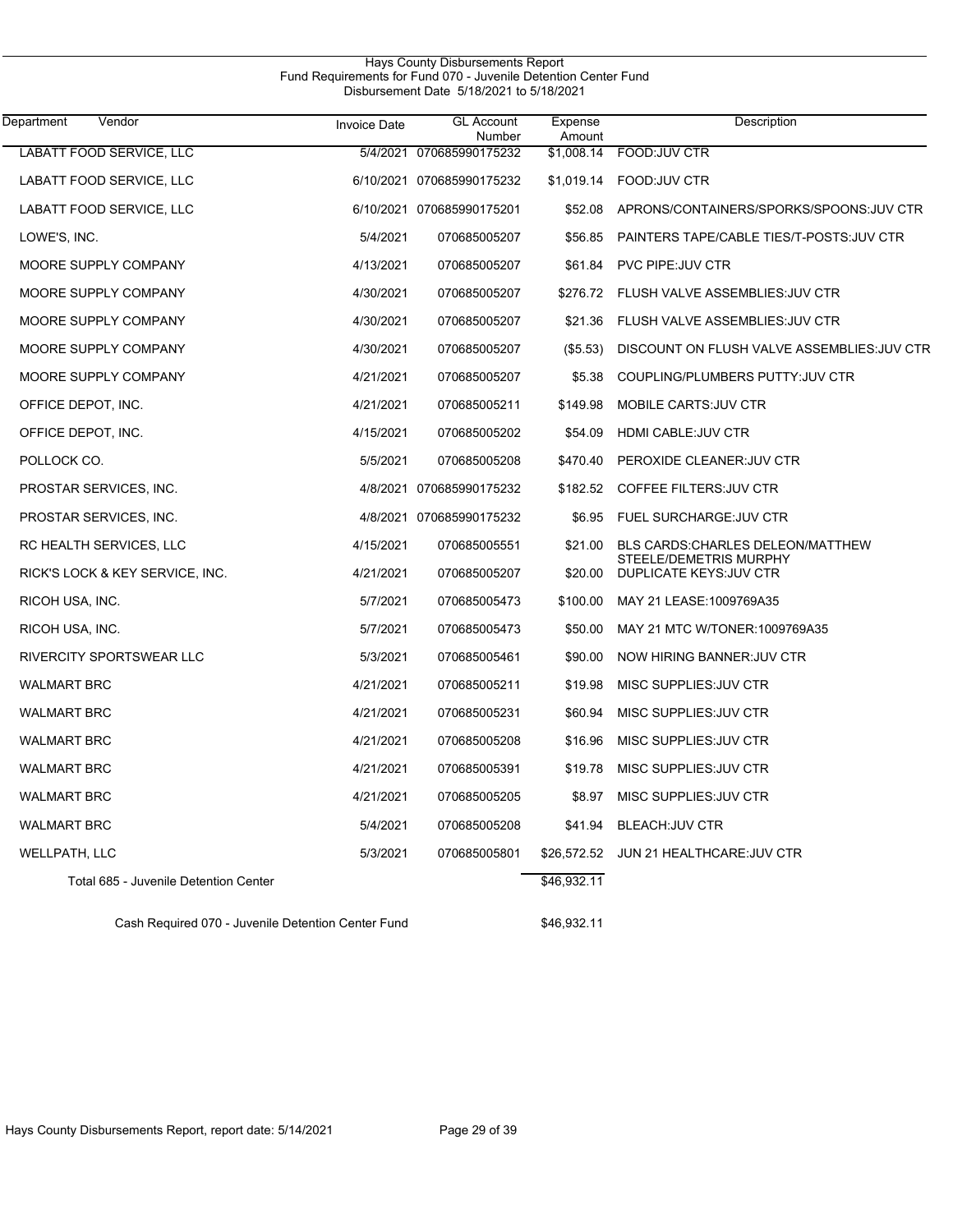| Hays County Disbursements Report<br>Fund Requirements for Fund 080 - DA Hot Check Fee Fund<br>Disbursement Date 5/18/2021 to 5/18/2021 |                     |                             |                   |                      |  |
|----------------------------------------------------------------------------------------------------------------------------------------|---------------------|-----------------------------|-------------------|----------------------|--|
| Department<br>Vendor                                                                                                                   | <b>Invoice Date</b> | <b>GL Account</b><br>Number | Expense<br>Amount | Description          |  |
| 607 - District Attorney                                                                                                                |                     |                             |                   |                      |  |
| <b>CARD SERVICE CENTER</b>                                                                                                             | 5/10/2021           | 080607005391                | \$52.10           | PLAQUE:TREY THOMPSON |  |
| Total 607 - District Attorney                                                                                                          |                     |                             | \$52.10           |                      |  |
| Cash Required 080 - DA Hot Check Fee Fund                                                                                              |                     |                             | \$52.10           |                      |  |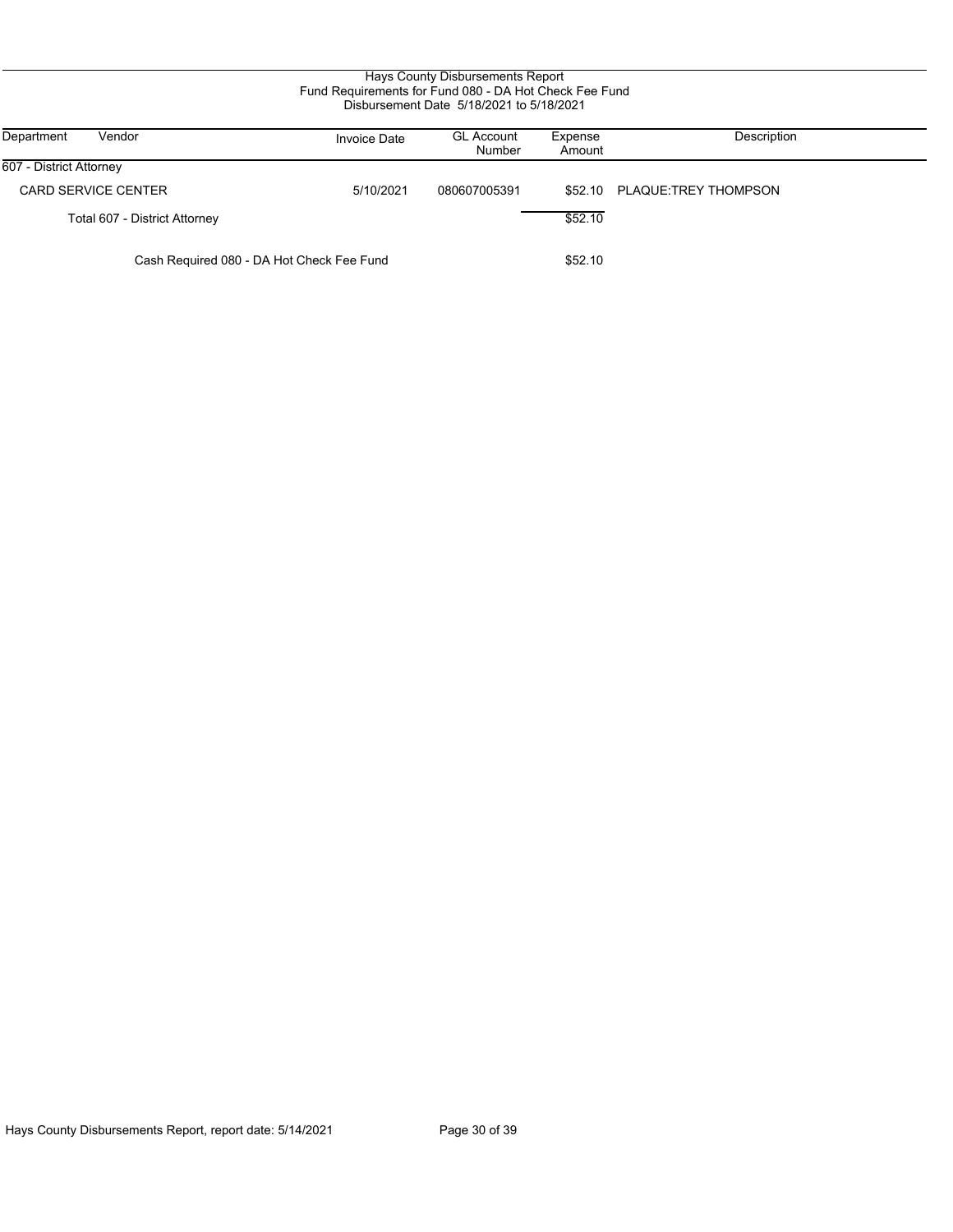| Department<br>Vendor                 | <b>Invoice Date</b> | <b>GL Account</b><br>Number | Expense<br>Amount | Description                                          |
|--------------------------------------|---------------------|-----------------------------|-------------------|------------------------------------------------------|
| 690 - Law Library                    |                     |                             |                   |                                                      |
| OFFICE DEPOT. INC.                   | 4/19/2021           | 084690005201                | \$18.85           | STACKABLE TRAYS/COPY PAPER/MAGAZINE<br>FILES:LAW LIB |
| OFFICE DEPOT. INC.                   | 4/19/2021           | 084690005201                | \$38.87           | STACKABLE TRAYS/COPY PAPER/MAGAZINE<br>FILES:LAW LIB |
| <b>WEST PUBLISHING</b>               | 5/1/2021            | 084690005448                |                   | \$4.511.84 APR 21 INFO CHGS:LAW LIB                  |
| <b>WEST PUBLISHING</b>               | 5/1/2021            | 084690005448                | \$1.354.01        | APR 21 INFO CHGS: LAW LIB                            |
| Total 690 - Law Library              |                     |                             | \$5,923.57        |                                                      |
| Cash Required 084 - Law Library Fund |                     |                             | \$5,923.57        |                                                      |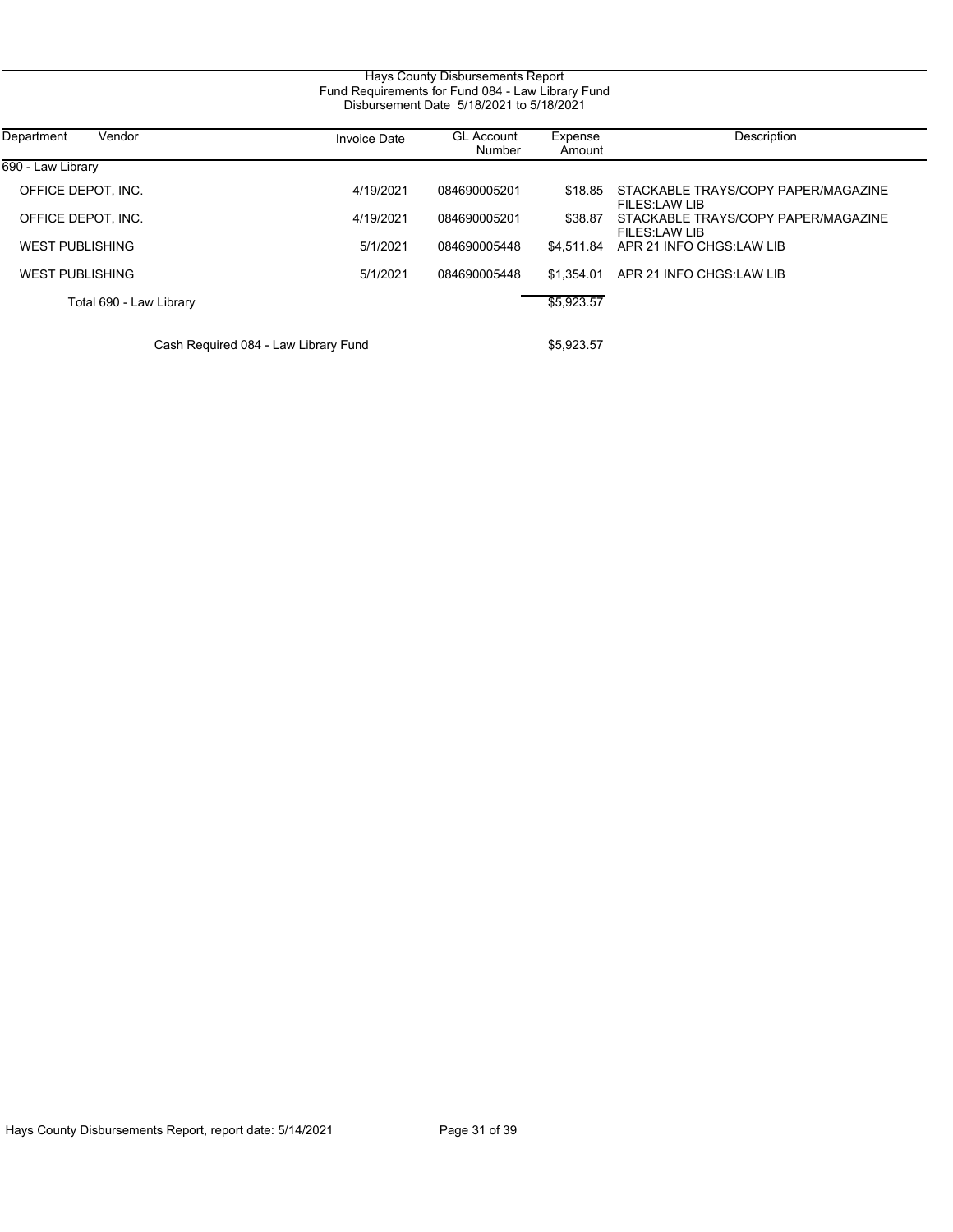| Hays County Disbursements Report                               |
|----------------------------------------------------------------|
| Fund Requirements for Fund 101 - Records Mgmt and Archive Fund |
| Disbursement Date 5/18/2021 to 5/18/2021                       |

| Department<br>Vendor     | <b>Invoice Date</b>                               | <b>GL Account</b><br>Number | Expense<br>Amount | Description                        |
|--------------------------|---------------------------------------------------|-----------------------------|-------------------|------------------------------------|
| 617 - County Clerk       |                                                   |                             |                   |                                    |
| RICOH USA, INC.          | 5/7/2021                                          | 101617105473                |                   | \$42.94 MAY 21 LEASE:1009769A37    |
| RICOH USA, INC.          | 5/7/2021                                          | 101617105473                | \$16.50           | MAY 21 MTC W/TONER:1009769A37      |
| RICOH USA, INC.          | 5/7/2021                                          | 101617105473                |                   | \$42.04 MAY 21 LEASE:3663785       |
| RICOH USA, INC.          | 5/7/2021                                          | 101617105473                |                   | \$12.40 MAY 21 MTC W/TONER:3663785 |
| Total 617 - County Clerk |                                                   |                             | \$113.88          |                                    |
|                          | Cash Required 101 - Records Mgmt and Archive Fund |                             | \$113.88          |                                    |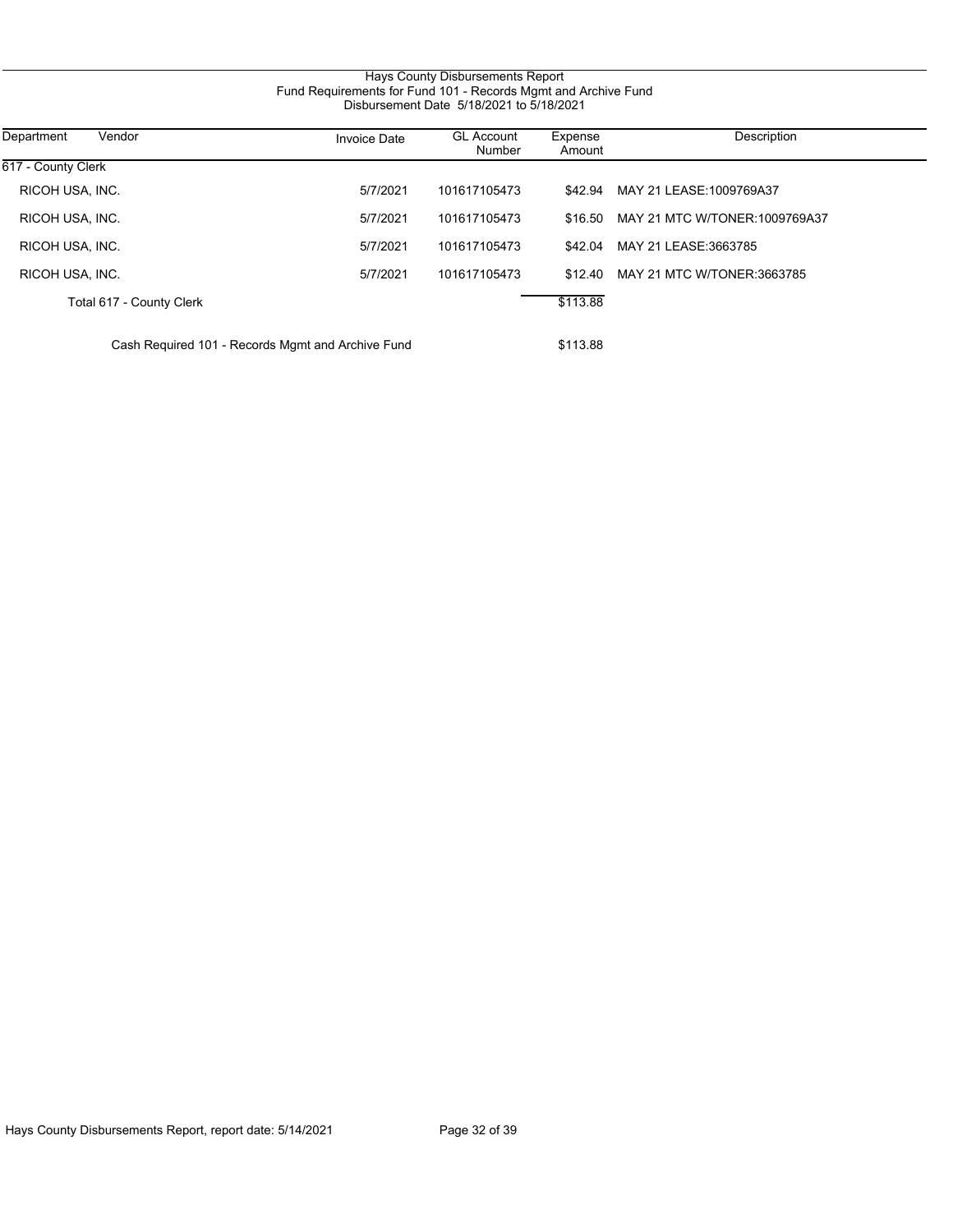| Hays County Disbursements Report                                                                              |                     |                             |                   |                                                          |  |  |
|---------------------------------------------------------------------------------------------------------------|---------------------|-----------------------------|-------------------|----------------------------------------------------------|--|--|
| Fund Requirements for Fund 106 - County Records Preservation Fund<br>Disbursement Date 5/18/2021 to 5/18/2021 |                     |                             |                   |                                                          |  |  |
| Vendor<br>Department                                                                                          | <b>Invoice Date</b> | <b>GL Account</b><br>Number | Expense<br>Amount | Description                                              |  |  |
| 610 - Records Preservation                                                                                    |                     |                             |                   |                                                          |  |  |
| AMAZON CAPITAL SERVICES                                                                                       | 4/17/2021           | 106610005211                | \$135.97          | STACKABLE TRAYS/HANGING FOLDERS/TABS.REC<br><b>PRESV</b> |  |  |
| AMAZON CAPITAL SERVICES                                                                                       | 4/17/2021           | 106610005211                | \$12.46           | SHIPPING:REC PRESV                                       |  |  |
| AMAZON CAPITAL SERVICES                                                                                       | 4/17/2021           | 106610005211                | (\$12.46)         | <b>RETURN SHIPPING REC PRESV</b>                         |  |  |
| AMAZON CAPITAL SERVICES                                                                                       | 4/27/2021           | 106610005211                | \$73.24           | MISC OFFICE SUPPLIES: REC PRESV                          |  |  |
| AMAZON CAPITAL SERVICES                                                                                       | 4/27/2021           | 106610005211                | \$42.97           | MISC OFFICE SUPPLIES: REC PRESV                          |  |  |
| AMAZON CAPITAL SERVICES                                                                                       | 4/27/2021           | 106610005211                | \$10.54           | SHIPPING:REC PRESV                                       |  |  |
| AMAZON CAPITAL SERVICES                                                                                       | 4/27/2021           | 106610005211                | (\$10.54)         | <b>RETURN SHIPPING REC PRESV</b>                         |  |  |
| <b>DIGITAL COMPLIANCE</b>                                                                                     | 4/15/2021           | 106610005551                | \$19.99           | <b>REG FEES: MELODY BARRON: REC PRESV</b>                |  |  |
| <b>DIGITAL COMPLIANCE</b>                                                                                     | 4/15/2021           | 106610005551                | \$19.99           | <b>REG FEES: GABRIELA SALAZAR: REC PRESV</b>             |  |  |
| <b>DIGITAL COMPLIANCE</b>                                                                                     | 4/15/2021           | 106610005551                | \$19.99           | REG FEES: EMILY ORITZ-ALEJANDRE: REC PRESV               |  |  |
| <b>DIGITAL COMPLIANCE</b>                                                                                     | 4/15/2021           | 106610005551                | \$19.99           | <b>REG FEES: VANESSA BUDDE: REC PRESV</b>                |  |  |
| <b>DIGITAL COMPLIANCE</b>                                                                                     | 4/15/2021           | 106610005551                | \$20.00           | <b>REG FEES: MELODY BARRON: REC PRESV</b>                |  |  |
| <b>DIGITAL COMPLIANCE</b>                                                                                     | 4/15/2021           | 106610005551                | \$19.99           | <b>REG FEES: JACKSON HIVELY: REC PRESV</b>               |  |  |
| LASER SERVICE USA, INC.                                                                                       | 4/21/2021           | 106610005211                | \$199.00          | TONER CARTRIDGE:REC PRESV                                |  |  |
| Total 610 - Records Preservation                                                                              |                     |                             | \$571.13          |                                                          |  |  |
| Cash Required 106 - County Records Preservation Fund                                                          |                     |                             | \$571.13          |                                                          |  |  |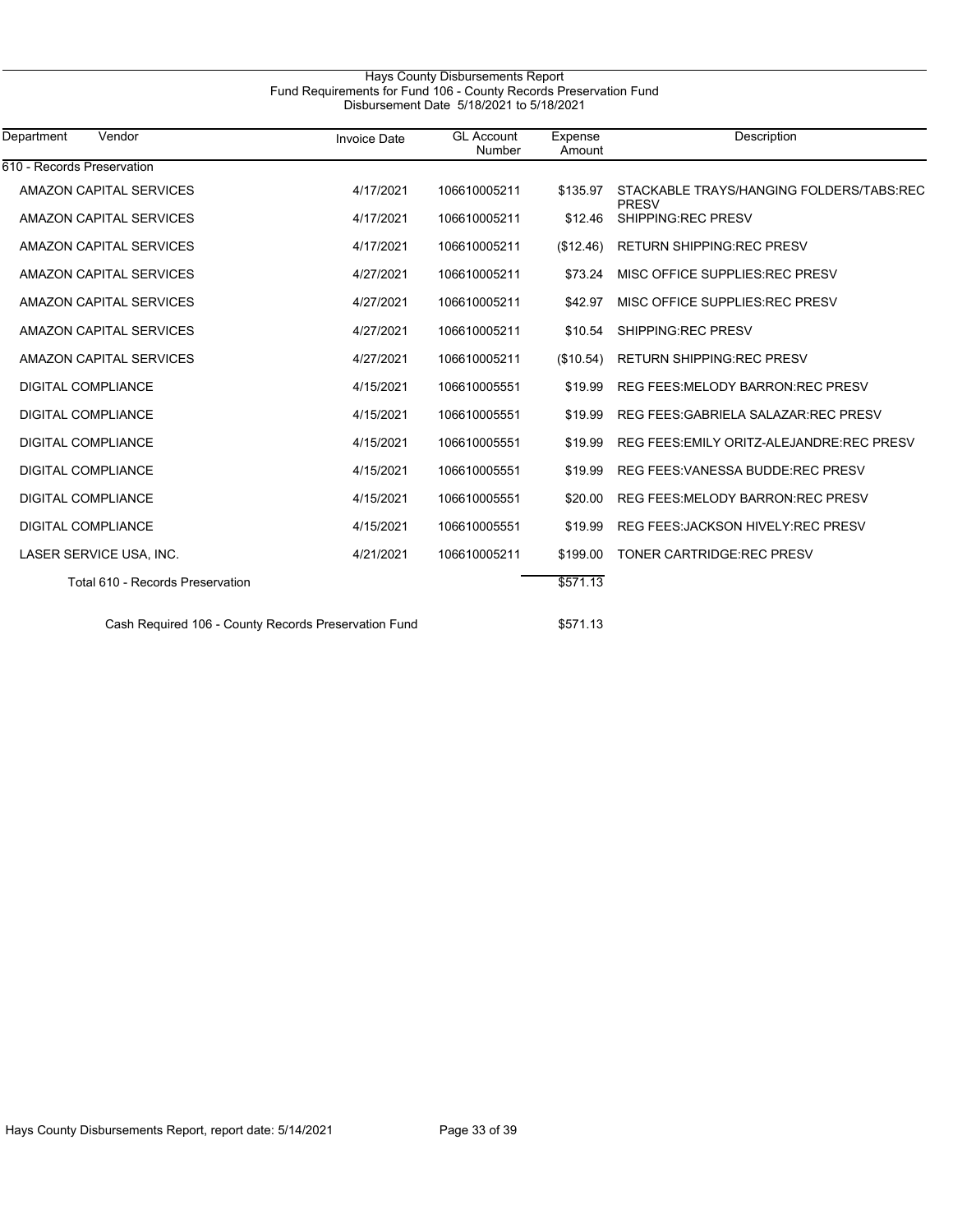# Hays County Disbursements Report Fund Requirements for Fund 110 - Justice Court Bldg Security Fund Disbursement Date 5/18/2021 to 5/18/2021

| Department      | Vendor                                               | <b>Invoice Date</b> | <b>GL Account</b><br>Number | Expense<br>Amount | Description                      |
|-----------------|------------------------------------------------------|---------------------|-----------------------------|-------------------|----------------------------------|
|                 | 627 - Justice of the Peace Pct 2                     |                     |                             |                   |                                  |
| <b>NB GLASS</b> |                                                      | 4/15/2021           | 110627005741400             | \$720.00          | <b>GLASS SNEEZE GUARDS: JP 2</b> |
| <b>NB GLASS</b> |                                                      | 4/15/2021           | 110627005741400             | \$720.00          | <b>GLASS SNEEZE GUARDS: JP 2</b> |
| <b>NB GLASS</b> |                                                      | 4/15/2021           | 110627005741400             | \$720.00          | <b>GLASS SNEEZE GUARDS: JP 2</b> |
| <b>NB GLASS</b> |                                                      | 4/15/2021           | 110627005741400             | \$118.80          | <b>GLASS SNEEZE GUARDS: JP 2</b> |
|                 | Total 627 - Justice of the Peace Pct 2               |                     |                             | \$2,278.80        |                                  |
|                 | Cash Required 110 - Justice Court Bldg Security Fund |                     |                             | \$2,278.80        |                                  |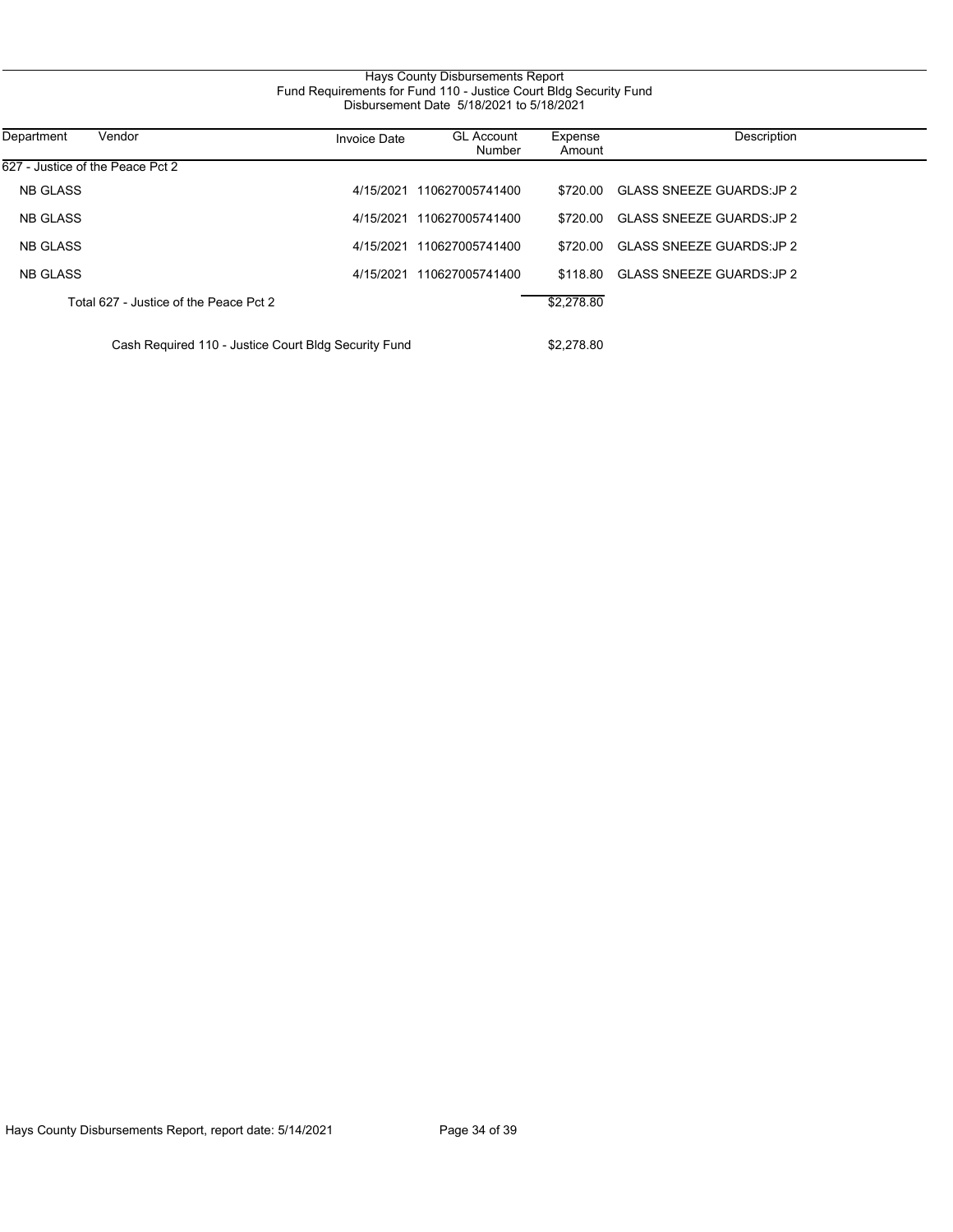# Hays County Disbursements Report Fund Requirements for Fund 112 - Justice Court Technology Fund Disbursement Date 5/18/2021 to 5/18/2021

| Department<br>Vendor                              | <b>Invoice Date</b> | <b>GL Account</b><br>Number | Expense<br>Amount | Description                  |
|---------------------------------------------------|---------------------|-----------------------------|-------------------|------------------------------|
| 629 - Justice of the Peace Pct 4                  |                     |                             |                   |                              |
| AMAZON CAPITAL SERVICES                           | 4/21/2021           | 112629005202                | \$10.99           | HDMI CABLE:JP 4              |
| AMAZON CAPITAL SERVICES                           | 4/21/2021           | 112629005202                | \$5.99            | SHIPPING OF HDMI CABLE: JP 4 |
| Total 629 - Justice of the Peace Pct 4            |                     |                             | \$16.98           |                              |
| Cash Required 112 - Justice Court Technology Fund |                     |                             | \$16.98           |                              |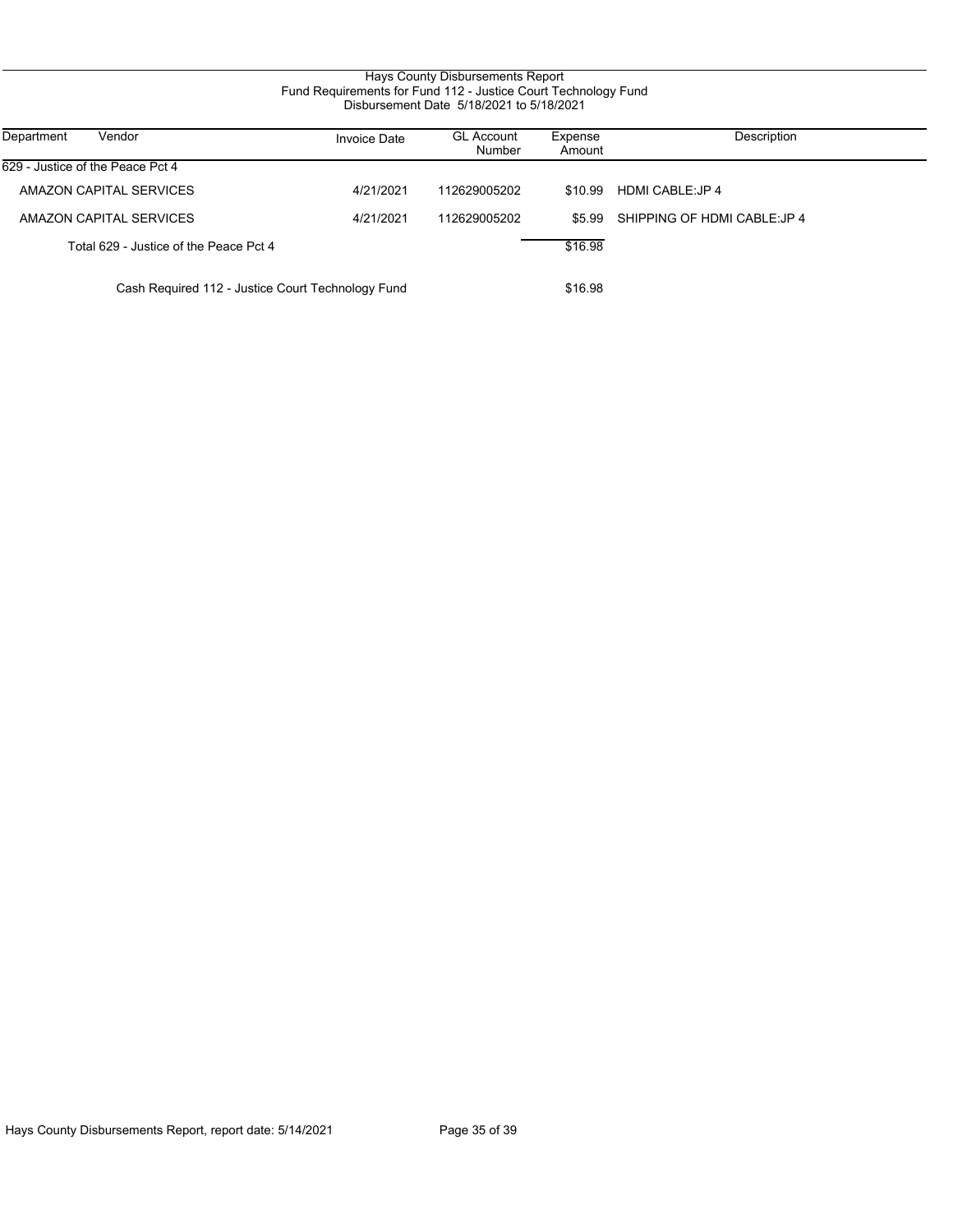| Hays County Disbursements Report<br>Fund Requirements for Fund 115 - Dispute Resolution Fund<br>Disbursement Date 5/18/2021 to 5/18/2021 |                                         |                     |                             |                   |                                          |  |
|------------------------------------------------------------------------------------------------------------------------------------------|-----------------------------------------|---------------------|-----------------------------|-------------------|------------------------------------------|--|
| Department                                                                                                                               | Vendor                                  | <b>Invoice Date</b> | <b>GL Account</b><br>Number | Expense<br>Amount | Description                              |  |
| 740 - Dispute Resolution                                                                                                                 |                                         |                     |                             |                   |                                          |  |
|                                                                                                                                          | CENTRAL TEXAS DISPUTE RESOLUTION CENTER | 5/12/2021           | 115740005448                | \$4.845.00        | APR 21 ALT DISPUTE RESOLUTION FUND TREAS |  |
|                                                                                                                                          | Total 740 - Dispute Resolution          |                     |                             | \$4.845.00        |                                          |  |
| Cash Required 115 - Dispute Resolution Fund                                                                                              |                                         |                     | \$4,845.00                  |                   |                                          |  |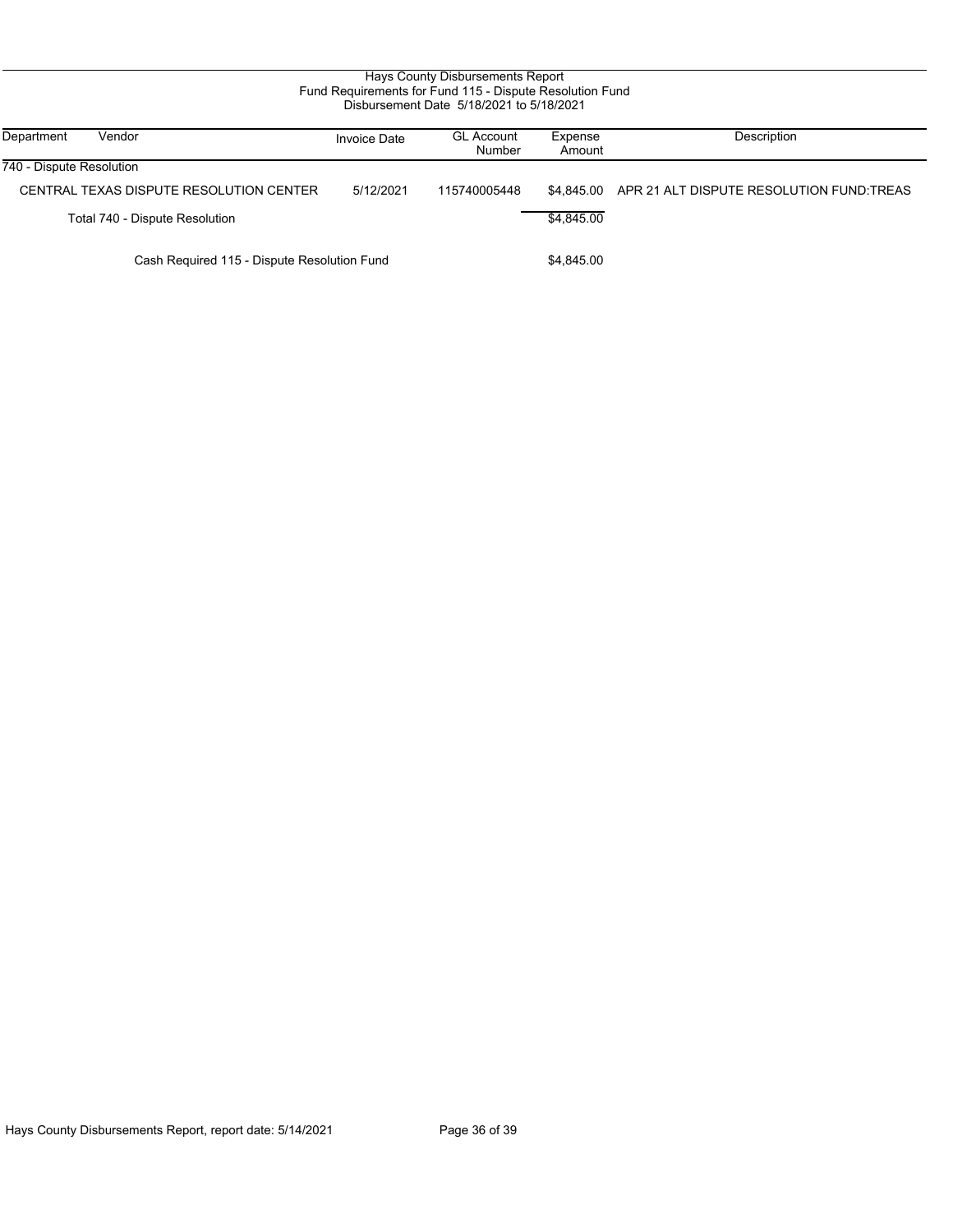## Hays County Disbursements Report Fund Requirements for Fund 120 - Family Health Services Fund Disbursement Date 5/18/2021 to 5/18/2021

| Department<br>Vendor                            | <b>Invoice Date</b> | <b>GL Account</b><br>Number | Expense<br>Amount | Description                                |
|-------------------------------------------------|---------------------|-----------------------------|-------------------|--------------------------------------------|
| 675 - Personal Health                           |                     |                             |                   |                                            |
| AMAZON CAPITAL SERVICES                         |                     | 5/1/2021 120675990585211    | \$11.37           | MISC OFFIC SUPPLIES: PHLTH                 |
| AMAZON CAPITAL SERVICES                         | 5/1/2021            | 120675990585211             | \$184.16          | MISC OFFIC SUPPLIES: PHLTH                 |
| <b>AMAZON CAPITAL SERVICES</b>                  |                     | 5/1/2021 120675990585211    | \$62.80           | MISC OFFIC SUPPLIES: PHLTH                 |
| <b>AMAZON CAPITAL SERVICES</b>                  |                     | 5/1/2021 120675990585211    | (\$62.80)         | RETURN MISC OFFIC SUPPLIES: PHLTH          |
| <b>AMAZON CAPITAL SERVICES</b>                  |                     | 5/1/2021 120675990585211    | \$69.96           | MISC OFFIC SUPPLIES: PHLTH                 |
| AMAZON CAPITAL SERVICES                         |                     | 4/30/2021 120675990585201   | \$80.97           | <b>BLANK YARD SIGNS: PHLTH</b>             |
| CASTILLEJA, JERRY                               |                     | 4/30/2021 120675990225448   | \$375.00          | APR 21 PROF SVCS: PHLTH                    |
| <b>CHALK LINE</b>                               |                     | 4/22/2021 120675990585461   | \$200.00          | FLYERS FOR VACCINE CLINIC @ TX STATE:PHEP  |
| <b>CHALK LINE</b>                               |                     | 4/19/2021 120675990585461   | \$150.00          | FLYERS FOR VACCINE CLINIC @ TX STATE:PHLTH |
| HARRIS-TORRES, TINA                             | 4/30/2021           | 120675005448                | \$100.00          | APR 21 MONTHLY VISIT: PHLTH                |
| HAYS COUNTY GENERAL FUND                        | 4/30/2021           | 120675005212                | \$87.10           | APR 21 POSTAGE: PHLTH                      |
| INDIGENT HEALTHCARE SOLUTIONS, LTD              | 5/1/2021            | 120675005429                | \$2,485.00        | JUN 21 PROF SVCS: PHLTH                    |
| LEGENDS TRI-COUNTY FUNERAL SERVICES             | 4/28/2021           | 120675005492                |                   | \$500.00 T.B.-04-28-21                     |
| LEGENDS TRI-COUNTY FUNERAL SERVICES             | 4/28/2021           | 120675005492                | \$650.00          | L.R.J.-04-28-21                            |
| LEGENDS TRI-COUNTY FUNERAL SERVICES             | 4/21/2021           | 120675005492                | \$650.00          | $J.S. -02 - 17 - 21$                       |
| PATHMARK TRAFFIC PRODUCTS OF TEXAS, INC.        |                     | 5/4/2021 120675990585201    | \$450.00          | ORANGE TRAFFIC CONES: PHLTH                |
| Total 675 - Personal Health                     |                     |                             | \$5,993.56        |                                            |
| Cash Required 120 - Family Health Services Fund |                     |                             | \$5,993.56        |                                            |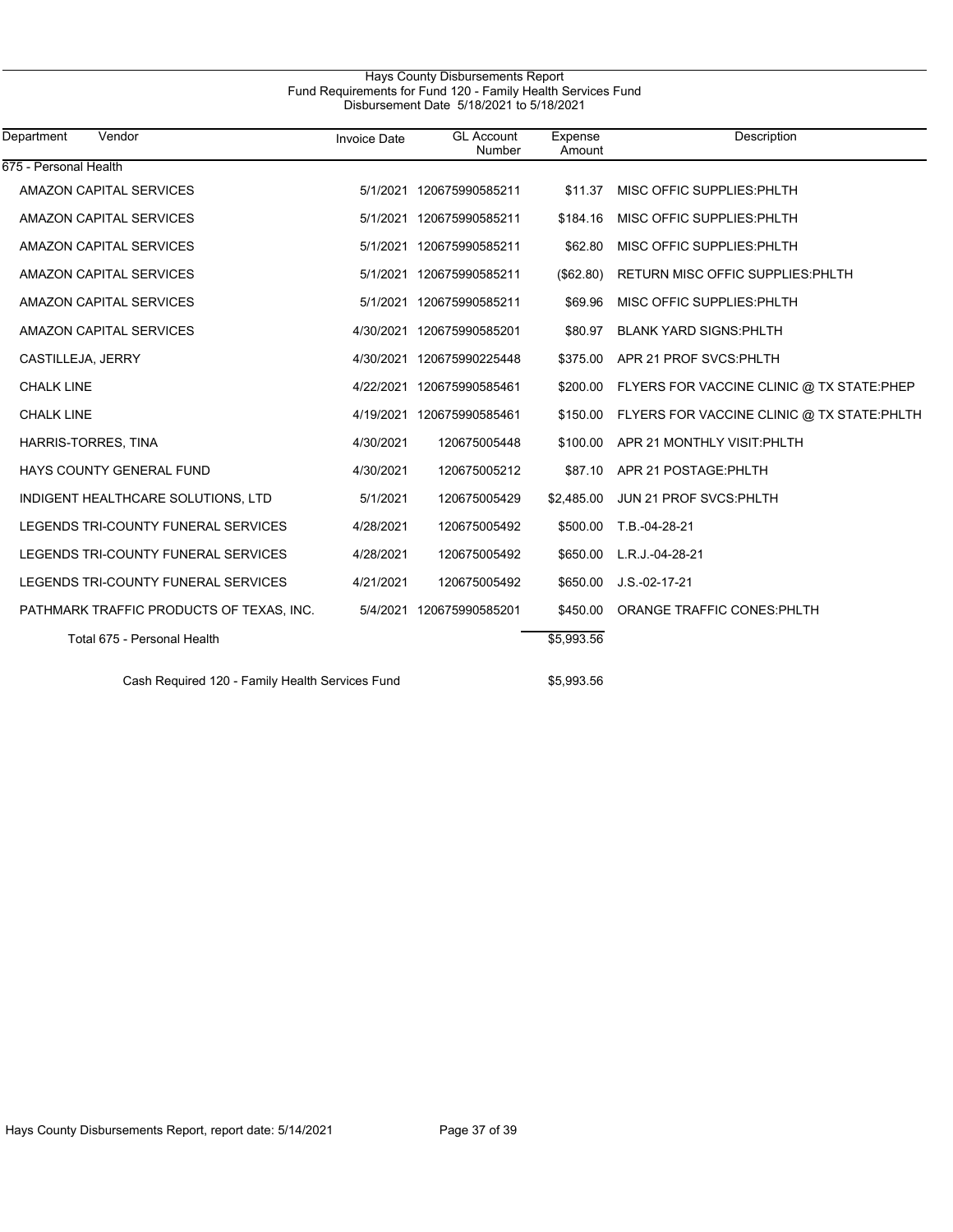| Hays County Disbursements Report<br>Fund Requirements for Fund 121 - Tobacco Settlement Fund<br>Disbursement Date 5/18/2021 to 5/18/2021 |                     |                             |                   |                                                       |  |  |
|------------------------------------------------------------------------------------------------------------------------------------------|---------------------|-----------------------------|-------------------|-------------------------------------------------------|--|--|
| Vendor<br>Department                                                                                                                     | <b>Invoice Date</b> | <b>GL Account</b><br>Number | Expense<br>Amount | Description                                           |  |  |
| 752 - Tobacco Settlement                                                                                                                 |                     |                             |                   |                                                       |  |  |
| EXACOM, INC.                                                                                                                             | 5/6/2021            | 121752005718700             | \$4,500.00        | INSTALL MULTI MEDIA RECORDING PLATFORM<br>SYSTEM:SHER |  |  |
| Total 752 - Tobacco Settlement                                                                                                           |                     |                             | \$4,500.00        |                                                       |  |  |
| Cash Required 121 - Tobacco Settlement Fund                                                                                              |                     |                             | \$4,500.00        |                                                       |  |  |